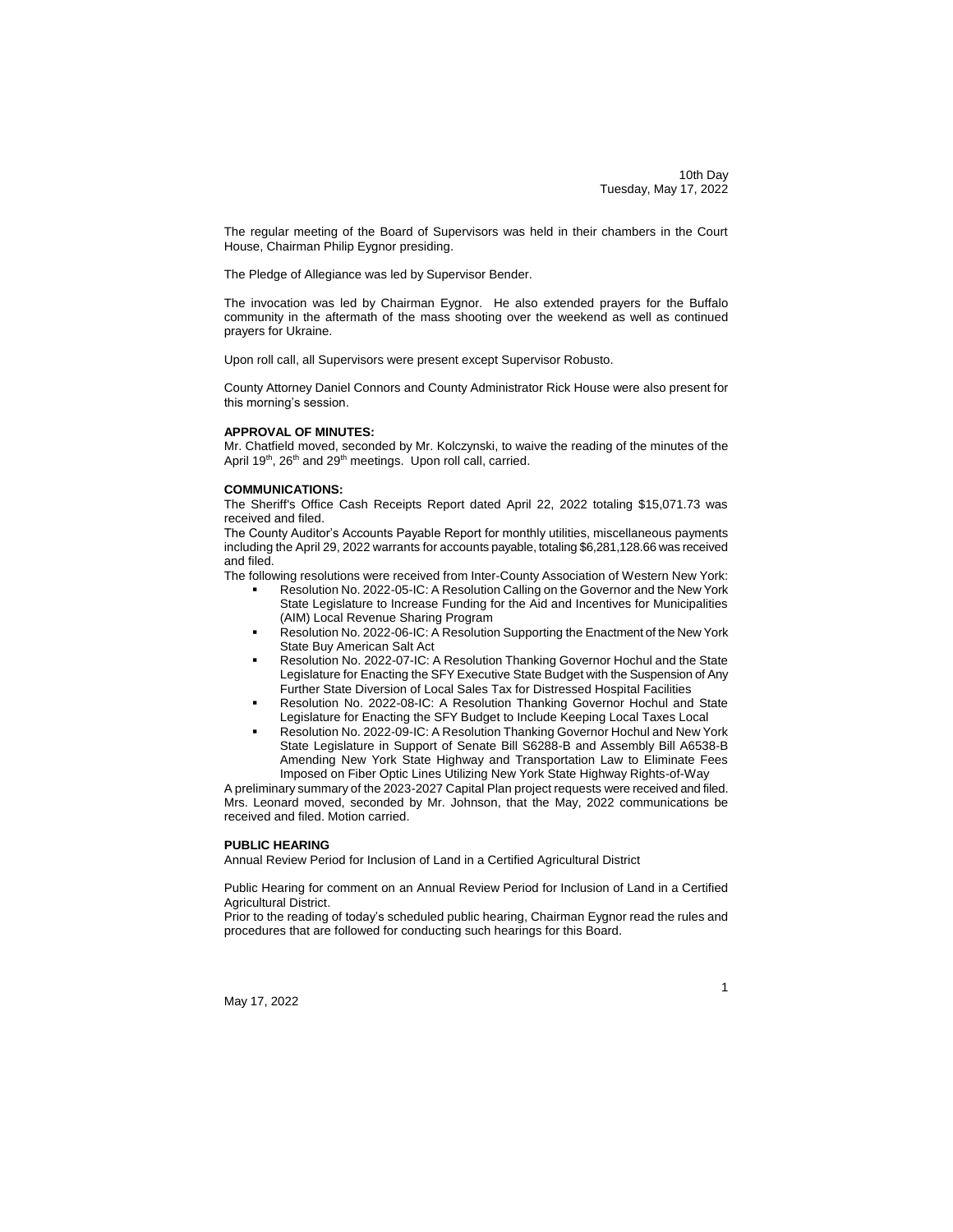The Clerk read the following notice of public hearing:

#### **LEGAL NOTICE NOTICE OF PUBLIC HEARING WAYNE COUNTY**

#### **ANNUAL REVIEW PERIOD FOR INCLUSION OF LAND IN A CERTIFIED AGRICULTURAL DISTRICT**

NOTICE IS HEREBY GIVEN that a public hearing will be held by the Board of Supervisors of Wayne County, State of New York, on **Tuesday, May 17, 2022 at 9:05 a.m**. in the Supervisors Chambers, Wayne County Courthouse, 26 Church Street, Lyons, New York, regarding the ANNUAL REVIEW PERIOD FOR INCLUSION OF LAND IN A CERTIFIED AGRICULTURAL DISTRICT.

This hearing will be held to consider the recommendations of the Wayne County Agricultural Development Board and any proposed modifications to the existing Agricultural District No. 1. The Wayne County Agricultural Development Board reviewed and recommended approval of this request for inclusion of the following farmland property in the existing Agricultural District No. 1, as proposed by the owner:

| Municipality   |                                | Acres                                                                  |
|----------------|--------------------------------|------------------------------------------------------------------------|
| Town of Butler |                                |                                                                        |
|                |                                |                                                                        |
|                |                                | Acres                                                                  |
|                |                                |                                                                        |
|                | Municipality<br>Town of Butler | Name<br>Joshua & Julia High 16.97<br>Name<br>Joshua & Julia High 43.77 |

The Ag Development Board considers these parcels to be predominately viable agricultural land. Therefore, this proposed action will result in a modification to Agricultural District No. 1. A tax map illustrating the proposed district modifications and recommendations of the Wayne County Agricultural Development Board has been available for examination during regular business hours, in the Wayne County Department of Economic Development & Planning, Second Floor, 9 Pearl St., Lyons, N.Y. 14489.

At 9:09 a.m., Chairman Eygnor opened the floor for the public, stating that people interested in making comment the review period in the certified agricultural district listed, should come forward to the podium to address the Board. There was no public comment at this time.

After an additional request for comment was made, Chairman Eygnor asked for a motion to close the hearing.

Mr. Donalty moved, seconded by Mr. Lasher, that the hearing be closed at 9:10 a.m. Upon roll call, carried.

#### **PROCLAMATIONS**

Supervisor VanLaeken read proclamations for Newark Boys Basketball Section V Class B-1, Boys Bowling Section V Class C, Girls Bowling Section V Class C & NYS Champions and Section V Indoor Track: Will Trembley, Rocco Salerno, Kayden Hughes, and Norwood Hughes.

Supervisor Groat read proclamations for National Nurses Week May  $6<sup>th</sup>$  – May 12<sup>th</sup>, 2022 and National Nursing Home Week May  $8<sup>th</sup>$  – May 14<sup>th</sup>, 2022.

Sheriff Milby read the proclamation presented to **Lieutenant Matt Ryndock**, for his 25 years of dedicated service to Wayne County and the Wayne County Sheriff's Office.

The Board congratulated Lieutenant Ryndock for his many years of public service in making Wayne County a better place, wishing him a happy and healthy retirement.

#### **PRESENTATIONS**:

May 17, 2022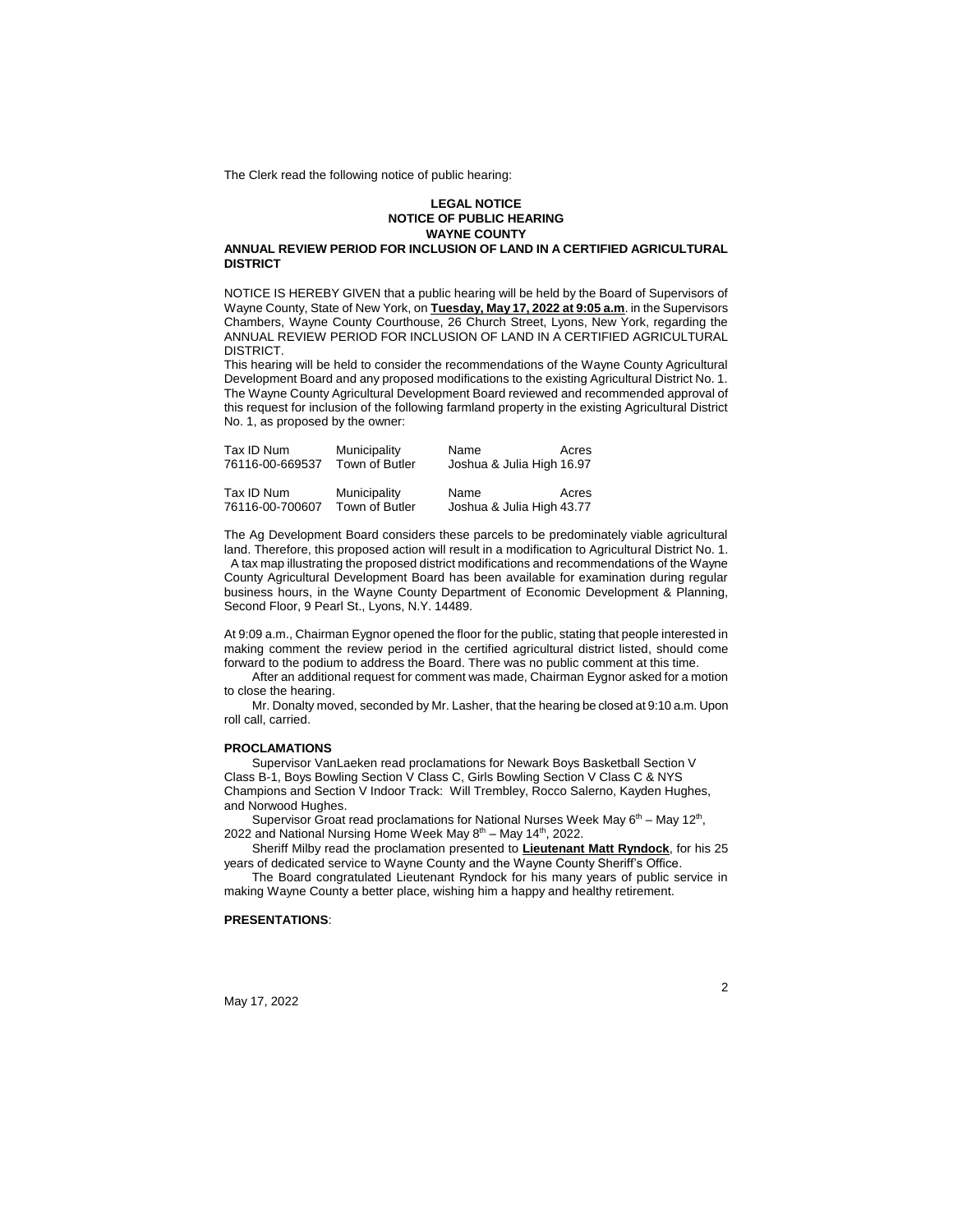Peter Kehoe, Executive Director of the NYS Sheriff's Association presented Sheriff Milby, Corrections Major James Miller and Sgt. Richard Morrison with the Corrections Division Reaccreditation.

Gene Bavis and Rosa Fox gave the Board an update on the 2023 Bicentennial celebration and projects that have and will take place to commemorate the County's anniversary. Many events are planned leading up to the April  $11<sup>th</sup>$  2023 formal celebration on the steps of the County Court House in Lyons; the event will be followed by a reception. An elegant dinner/dance is scheduled for May 13<sup>th</sup> 2023 at Carey Lake in Macedon.

#### **PRIVILEGE OF THE FLOOR**

Mental Health Director Jim Haitz updated the supervisors on the United Way fundraising campaign. His department will raffle a gift basket this week to raise money for the cause. The 2022 United Way Campaign has encouraged friendly fundraising competitions amongst several county departments this year.

#### **SCHEDULED BUSINESS:**

#### **RESOLUTION 245-22: AUTHORIZATION TO REPAIR PUBLIC DEFENDER'S VEHICLE**

Mrs. Leonard presented the following:

WHEREAS, a 2015 Ford Interceptor, a Public Defender's vehicle, was damaged when it collided with another vehicle on January 4, 2022; and

WHEREAS, the County Attorney's Office has obtained verification from the other driver's insurance that they will accept 60% liability; and

WHEREAS, only one quote was able to be obtained as this vehicle is not drivable and vendors would not come and write an estimate; and

WHEREAS, Repair quote was received as follows:

Mack's Body Shop \$9,697.12 plus hidden damage

now, therefore, be it

RESOLVED, that the repair quote from Mack's Body Shop in the amount of Nine Thousand Six Hundred Ninety Seven and 12/100 (\$9,697.12) plus hidden damage is hereby accepted for the repair of said vehicle.

Mr. Chatfield moved the adoption of the resolution. Seconded by Mr. Lasher. Upon roll call, adopted.

#### **RESOLUTION 246-22: AUTHORIZATION TO AMEND THE PURCHASING BUDGET FOR OFFICE SUPPLIES**

Mrs. Leonard presented the following:

WHEREAS, Resolution 234-21 authorized the recreating and filling a full time Purchasing Clerk position within the Purchasing Department at the May, 2021 Board of Supervisors Meeting; and

WHEREAS, the position was filled in July 2021 after the 2022 budget was already calculated and entered; and

WHEREAS, the original \$500 budgeted in the department's office supply line will not be sufficient in covering office related expenses for the Purchasing Department for the remainder of the year; and

WHEREAS; the Purchasing Department requests \$700 be transferred from Contingency Fund General and placed into office supplies to cover the cost of a standing desk converter for the Purchasing Clerk and additional office supplies needed for department operations throughout the rest of the year; now, therefore be it

RESOLVED, that the County Treasurer is hereby authorized to make the following budget adjustments:

May 17, 2022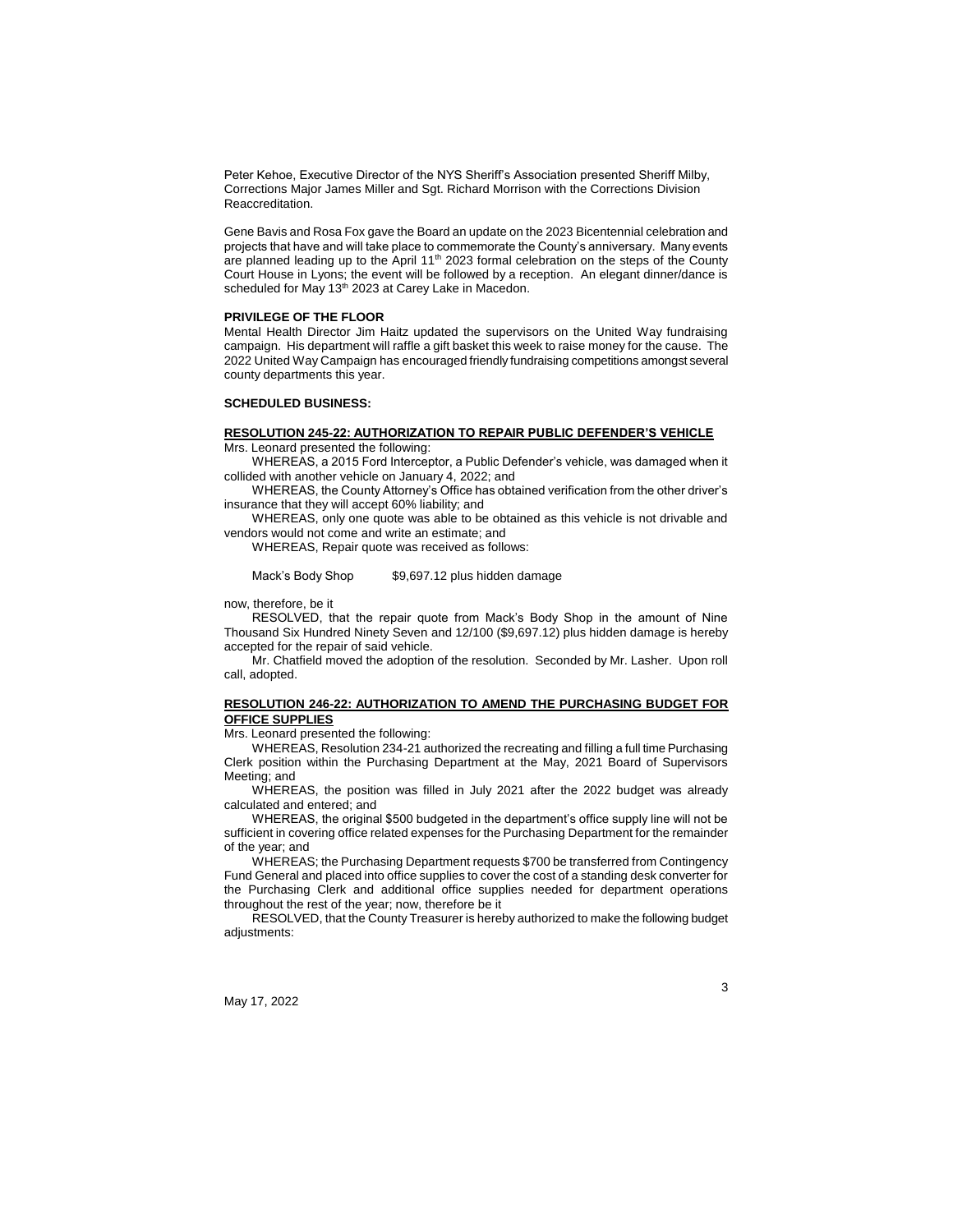A1990 Contingent Fund General (Appropriations) \$700 from 54000 Contractual Expenses

A1345 Purchasing (Appropriations) \$700 to 54150 Office Supplies

Mr. Mettler moved the adoption of the resolution. Seconded by Mr. Johnson. Upon roll call, adopted.

## **RESOLUTION 247-22: AUTHORIZATION TO AMEND PURCHASING BUDGET FOR TRAINING AND CERTIFICATIONS**

Mrs. Leonard presented the following:

WHEREAS, it continues to be of utmost importance for Purchasing Department staff to remain current and knowledgeable in industry standards and practices for public procurement; and

WHEREAS, there are industry recognized professional certifications that can be achieved through the Universal Public Procurement Certification Council (UPPCC), which require a set amount of course and training hours and/or continuing education credits to achieve said certifications, among other requirements such as educational background and experience in public procurement; and

WHEREAS, the two staff members of the Purchasing Department are both desirous of achieving their Certified Professional Public Buyer Certification (CPPB), which will communicate to the public that staff of the department have reached a specific level of education and experience regarding government purchasing; and

WHEREAS, the specific training that will be necessary to qualify staff to achieve their UPPCC-CPPB Certification will also provide several benefits to the department such as, ability to identify opportunities for increased efficiencies, the promotion of responsible expenditure of public funds compliant with county purchasing policy and NYS law and setting a standard of excellence in the department on behalf of the county, along with the development of strategies and available tools to increase productivity; and

WHEREAS, funds were not originally budgeted in the 2022 Purchasing Department Budget to cover the cost of training and other fees associated with obtaining UPPCC-CPPB certifications, and

WHEREAS, the department requests \$3,000 be transferred from Contingency Fund General to cover the related expenses; now, therefore be it

RESOLVED, that the County Treasurer is authorized to make the following budget adjustment:

A1990 Contingent Fund General

#### (Appropriations)

\$3,000 from 54000 Contractual Expenses

# A1345 Purchasing

(Appropriations) \$3,000 to 54483 Training- Seminars & Schools

Mr. Kolczynski moved the adoption of the resolution. Seconded by Mr. Lasher. Upon roll call, adopted.

## **RESOLUTION 248-22: AUTHORIZATION TO AWARD RFP AND CONTRACT FOR AUTOCAD CONVERSION PROJECT**

4

May 17, 2022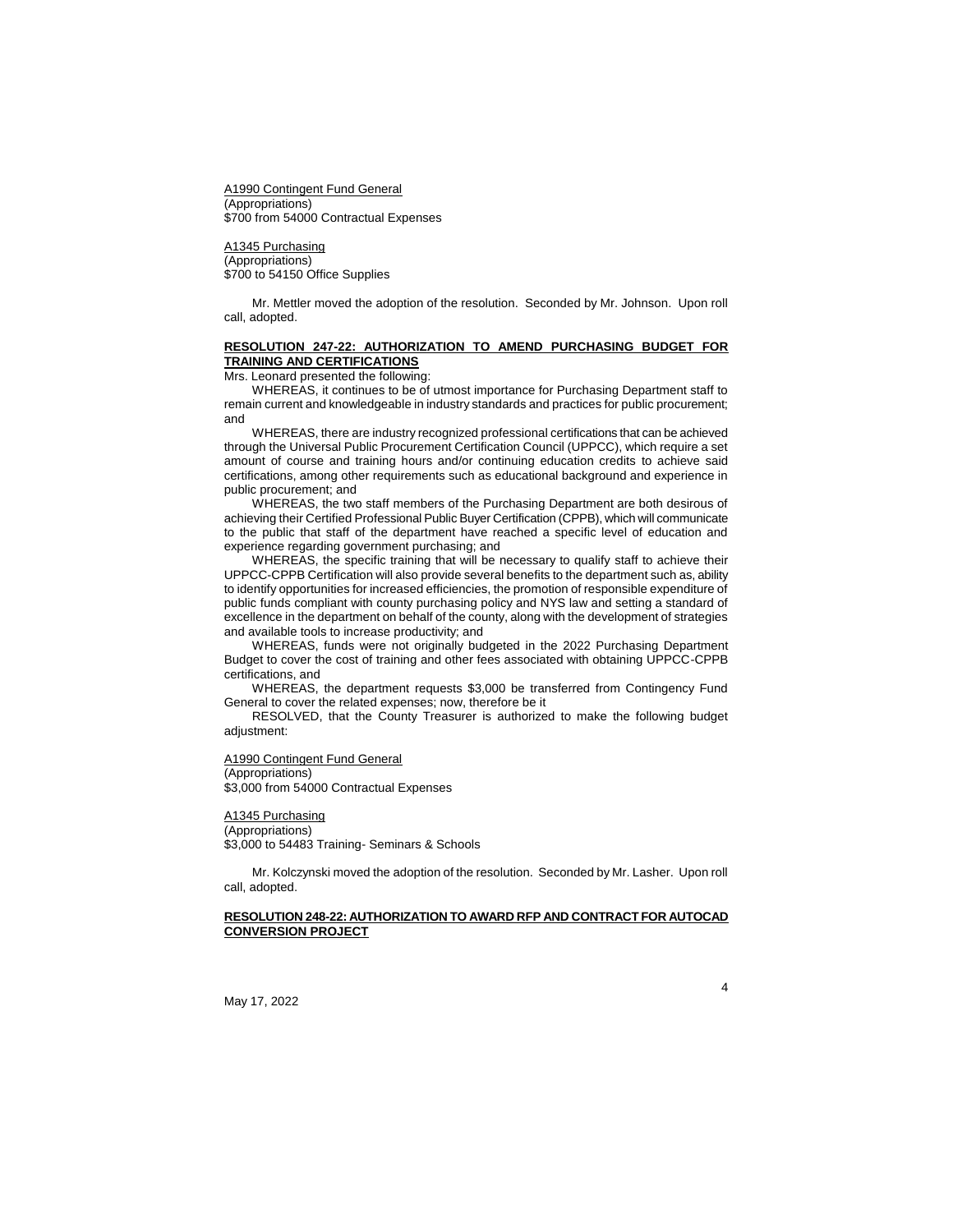Mrs. Leonard presented the following:

WHEREAS, Wayne County is desirous in converting the current AutoCAD data to the GIS environment; and

WHEREAS, on December 21, 2021; Resolution 635-21, The Board of Supervisors approved the request to use American Rescue Plan Act (ARPA) Funds to acquire a contractor to convert the AutoCAD files to a GIS format; and

WHEREAS, In accordance with the Wayne County Purchasing Policy an RFP was issued for the AutoCAD conversion project; and

WHEREAS, responses to the RFP were opened on Tuesday, February 22, 2022 at 3:00 p.m. with proposals received from The CEDRA Corporation, VHB, Timmons Group and LiRo GIS, Inc; and

WHEREAS, the proposals have been reviewed by the Director of Real Property Tax, Real Property Tax Map Technicians, Director of Information Technology and the GIS Coordinator and evaluated using published RFP criteria; and

WHEREAS, the review committee held vendor interviews on April 19, 20 and 21 with the same interview questions asked of all vendors and vendors were allowed a two-hour time block to present and explain their approach and products in detail; and

WHEREAS, the review committee evaluated the Best and Final proposal from the four (4) vendors and individually completed and submitted a scoring criteria form, based upon learned information during the interviews; and

WHEREAS, scoring categories included project understanding, project approach, project team and experience, online implementation option approach, sample products and cost; and

WHEREAS, the following chart details the proposed best and final price offer as well as the total scores received by the evaluation committee for each vendor, out of 500 total possible points; and

|                              |     | VHB                                    | Timmons Cedra |
|------------------------------|-----|----------------------------------------|---------------|
| ∟iRo                         |     |                                        |               |
| Best and Final Price Offer   |     | \$227.900 \$164.720 \$196.200 \$84.400 |               |
| Total Score Received/500 pts | 381 | 360                                    | 266           |
| 376                          |     |                                        |               |

WHEREAS, as a result of the combined score totals from each evaluator, the review committee recommends that VHB's offering is deemed in the best interest of the county; now, therefore be it,

RESOLVED, that the Wayne County Board of Supervisors hereby accepts the proposal submitted by VHB; and be it further

RESOLVED, that the Chairman of the Board of Supervisors is hereby authorized to execute a contract on behalf of the County of Wayne, subject to the County Attorney's approval as to form and content, with VHB for the amount of \$227,900 with an additional \$50,000 reserved for possible change orders, commencing on a date mutually agreed upon after execution of the contract for a term of up to 24 months.

Mr. Chatfield moved the adoption of the resolution. Seconded by Mr. Johnson. Upon roll call, adopted.

# **RESOLUTION 249-22: AUTHORIZATION TO SHARE DEFENSE COSTS FOR REAL PROPERTY TAX ASSESSMENT REVIEW PROCEEDINGS (ARTICLE 7 LITIGATION)**

Mrs. Leonard presented the following:

WHEREAS, proceedings to review real property tax assessments are annually commenced against assessing units, namely the Towns of Wayne County; and

WHEREAS, County taxes are based upon assessments established by the assessing units; and

WHEREAS, the County tax levy is, therefore, affected by any court ordered or stipulated reduction in assessed valuation; and

WHEREAS, this Board approved Resolution No. 444-95, amended by Resolution No. 700-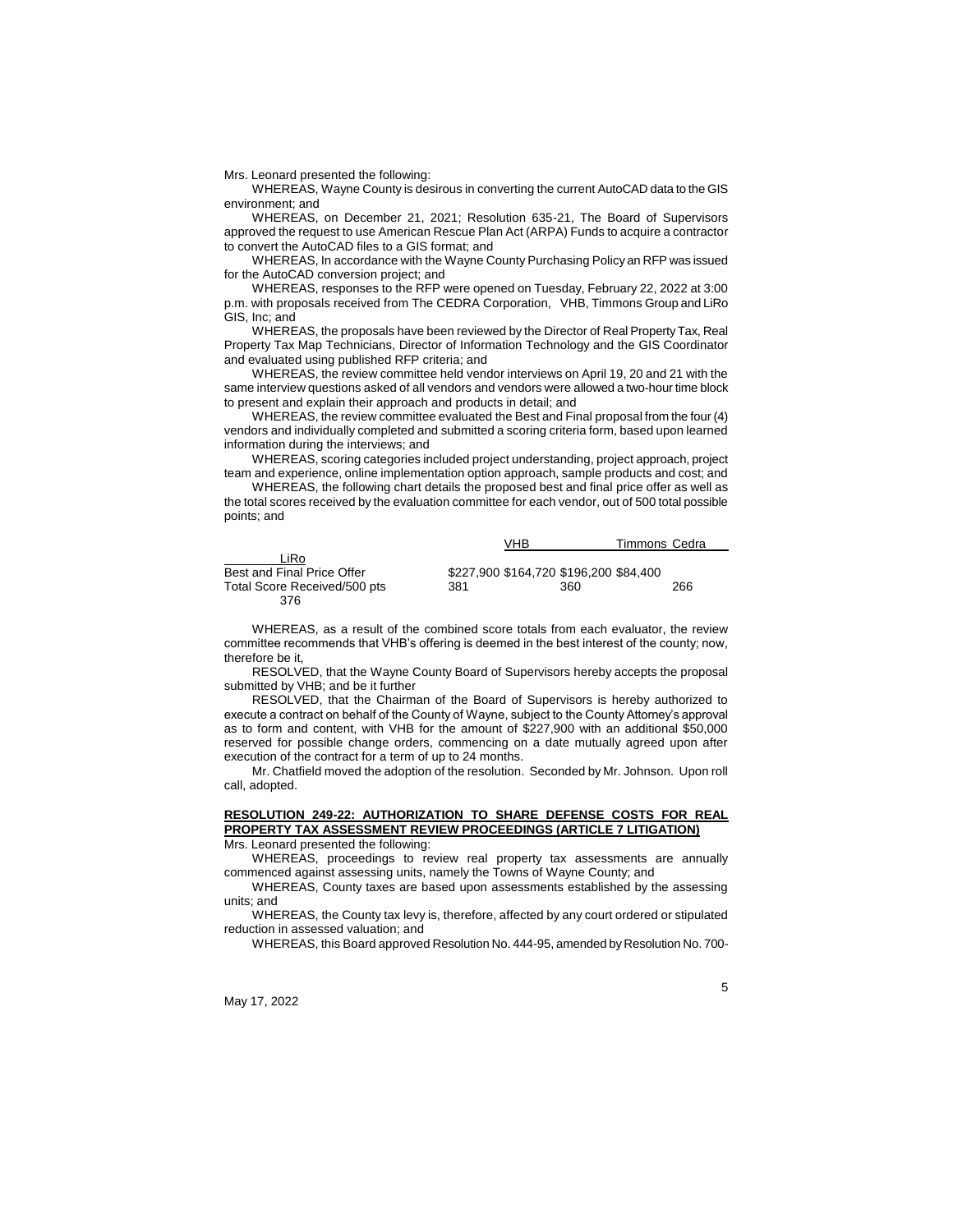06, which was amended by Resolution No. 688-07 which was again amended by Resolution No. 307-10 and subsequently amended by Resolution 591-15 and again amended by 524-17 which defined standards and procedures for County participation in litigation involving challenges to real property assessments; and

WHEREAS, a request from the Town of Palmyra has been received by the Real Property Tax Services Director and reviewed and recommended by the Director and the County Attorney; and

WHEREAS, the written request from the Town of Palmyra does include statement of fact that the *Town of Palmyra and the Pal-Mac Central School District* have resolved for their respective Board approval to share in the defense costs for Real Property Tax Assessment review Article 7 proceedings, now, therefore, be it

RESOLVED, that the County of Wayne will participate in providing financial assistance for litigation challenges of real property tax assessments per the provisions of Resolution No. 524- 17 for the following Town and their respective petition:

| <b>TOWN</b> | <b>Property Owner</b>                                   | Parcel ID#               |  |
|-------------|---------------------------------------------------------|--------------------------|--|
|             | Index $#(s)$                                            |                          |  |
| 2021        | Palmyra Willow Landing Associates, LP                   | 64112-19-638188 CV087534 |  |
|             | Willow Landing II Associates, LP<br>Conifer Realty, LLC | 64112-19-619245          |  |

Mr. Chatfield moved the adoption of the resolution. Seconded by Mr. Mettler. Upon roll call, adopted.

# **RESOLUTION 250-22: AUTHORIZING PUBLIC AUCTION SALE OF REAL PROPERTY ACQUIRED BY THE COUNTY FOR DELINQUENT TAXES**

#### Mrs. Leonard presented the following:

WHEREAS, pursuant to the provisions of Article Eleven (11) of the Real Property Tax Law of the State of New York pertaining to the enforcement of the collection of delinquent taxes, the County of Wayne may acquire title to the real property as shown on Appendix A (attached hereto and incorporated herein by reference) and is entitled to acquire title by Court Order to the properties from 2020 listed on Appendix A; and

WHEREAS, pursuant to the provisions of Article Eleven (11) of the Real Property Tax Law, real property acquired by tax deed or Court Order may be disposed of by the County at such times and upon such terms as shall be determined by the Board of Supervisors; now, therefore, be it

RESOLVED, in accordance with Article Eleven (11) of the Real Property Tax Law;

FIRST: The enforcing officer (Treasurer) is hereby authorized and directed to take appropriate action regarding removal of property from the auction list after the filing of the Summary Judgment of the Petition of Foreclosure and up to the time of the auction.

SECOND: The Director of Real Property Tax Services is hereby authorized, empowered and directed to conduct an on-line auction sale of the properties listed on Appendix A at COLLARCITYAUCTIONSONLINE.COM on June 30, 2022 beginning at 10 AM.

THIRD: The Director of Real Property Tax Services is hereby authorized and directed to advertise the auction in such manner as she deems suitable for obtaining the greatest public participation in the sale and to charge the advertising cost to Account No. A1364.54000 (Expenses on Property Acquired for – Advertising).

FOURTH: Each parcel of property shall be offered and sold at the public auction sale subject to the following terms and conditions of sale:

May 17, 2022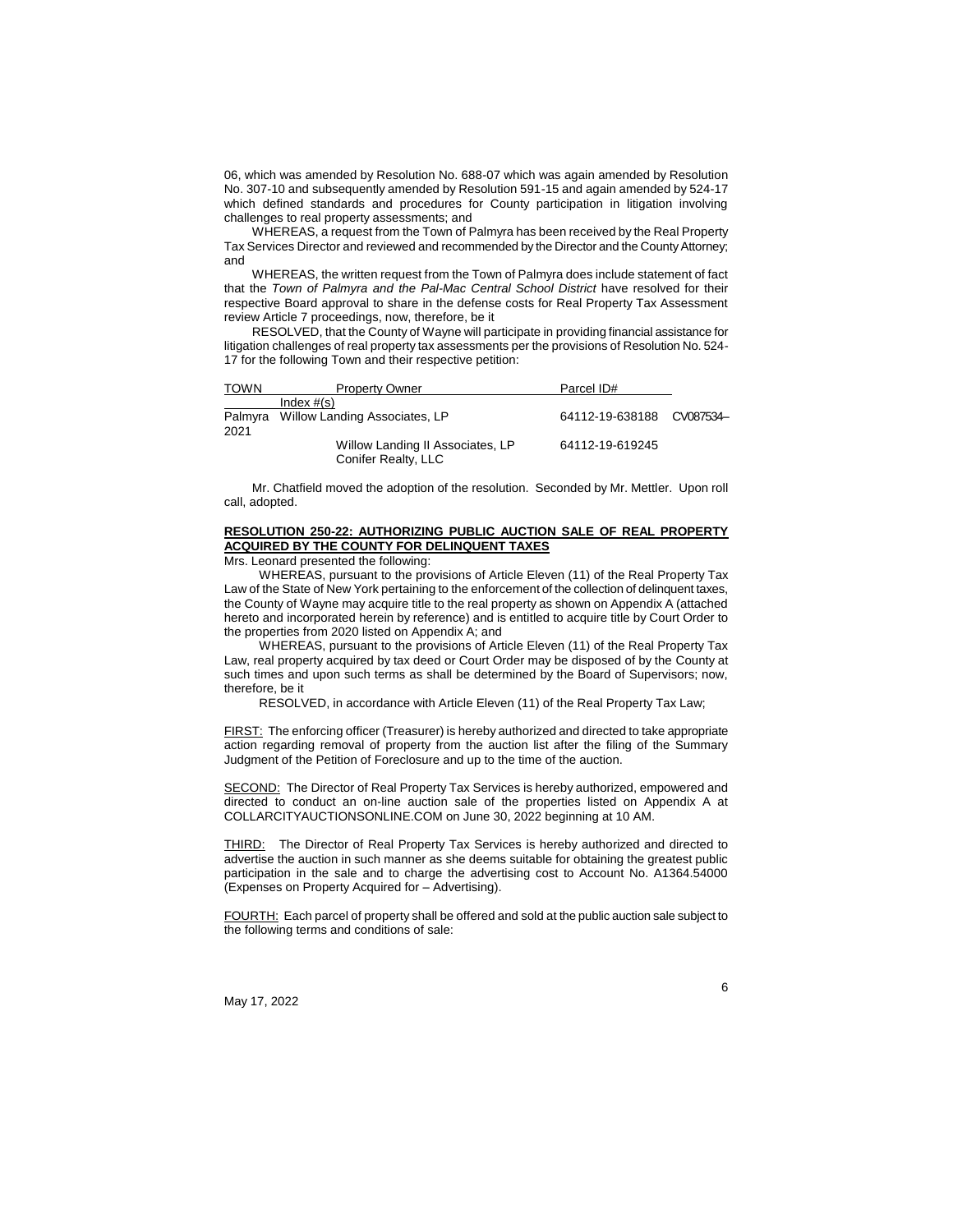**COUNTY OF WAYNE REAL PROPERTY AUCTION SALE ON-LINE FORMAT JUNE 30, 2022 @ 10 am EST REGISTRATION AND PREVIEW OF ALL PROPERTIES ON-LINE JUNE 1, 2022 – JUNE 29, 2022**

#### **TERMS AND CONDITIONS OF SALE**

#### **Addendum A**

#### **COUNTY OF WAYNE, NY REAL ESTATE AUCTION PARTIAL AUCTION TERMS - SEE BIDDER APPLICATION AND WEBSITE FOR ADDITIONAL DOCUMENTS AND INFORMATION**

By electronically or manually signing this certification and submitting along with all documents related to the Online Bidder Application, in exchange for bidding privileges, *Lhereby certify* under penalty of perjury the following:

This contract and all related documents should be reviewed by your counsel prior to bidding as it contains terms and requirements which are not subject to modification, bid withdrawal or bid cancellation. By bidding on any property being offered for auction, you acknowledge that you have either: (1). reviewed the contract with your attorney or, (2). waived right of attorney review. Further note that failure of purchaser to secure financing prior to date of transfer does not constitute grounds for an extension or return of the Down Payment and Buyer's Premium.

The property(s) offered for sale has/have been acquired by the County of Wayne (hereinafter referred to as the "County") by Court Order pursuant to the provisions of Title 3, Article 11 of the Real Property Tax Law of the State of New York.

2. All potential Bidders/Buyers must BECOME A MEMBER WITH COLLAR CITY AUCTIONS@ WWW.COLLARCITYAUCTIONSONLINE.COM.

3. All Bidders/Buyers must register for this auction and submit all required Bidder Application documents and then will be manually approved to bid once Bidder Application has been received, reviewed and approved by the auction company. LATE REGISTRATIONS WILL NOT BE APPROVED.

4. Former owners will not be allowed to bid on their properties. No third parties shall be allowed to bid on behalf of a former owner.

5. By acknowledging and executing these Terms & Conditions, the purchaser certifies that he/she is not representing the former owner(s) of the property against whom the County Foreclosed tax liens and has no intent to defraud the County of the unpaid taxes, assessment, penalties, and charges which have been levied against the property. The purchaser agrees that neither he/she nor his/her assigns shall convey, transfer, or assign the property to the former owner(s) against whom the County foreclosed within 24 months subsequent to the auction date. If such conveyance occurs, the purchaser understands that he/she will be found to have committed fraud, and/or intent to defraud, and will be liable for any deficiency between the purchase price at auction and such sums as were owed to the County for unpaid taxes prior to the tax lien foreclosure on the property and consents to immediate judgment by the County for said amounts in addition to reasonable attorney's fees and expenses.

6. NO PERSON OR ORGANIZATION CAN BID ON PROPERTIES AT THE AUCTION IF THEY, OR A CORPORATION OR COMPANY THEY ARE AFFILIATED WITH, OWE PROPERTY TAXES (CURRENT YEAR OR PRIOR YEAR) TO THE COUNTY. ALL SUCH TAX LIABILITIES MUST BE PAID PRIOR TO THE AUCTION IN ORDER TO BID AT THE AUCTION. Previously defaulting parties (i.e. parties who have a property tax installment

May 17, 2022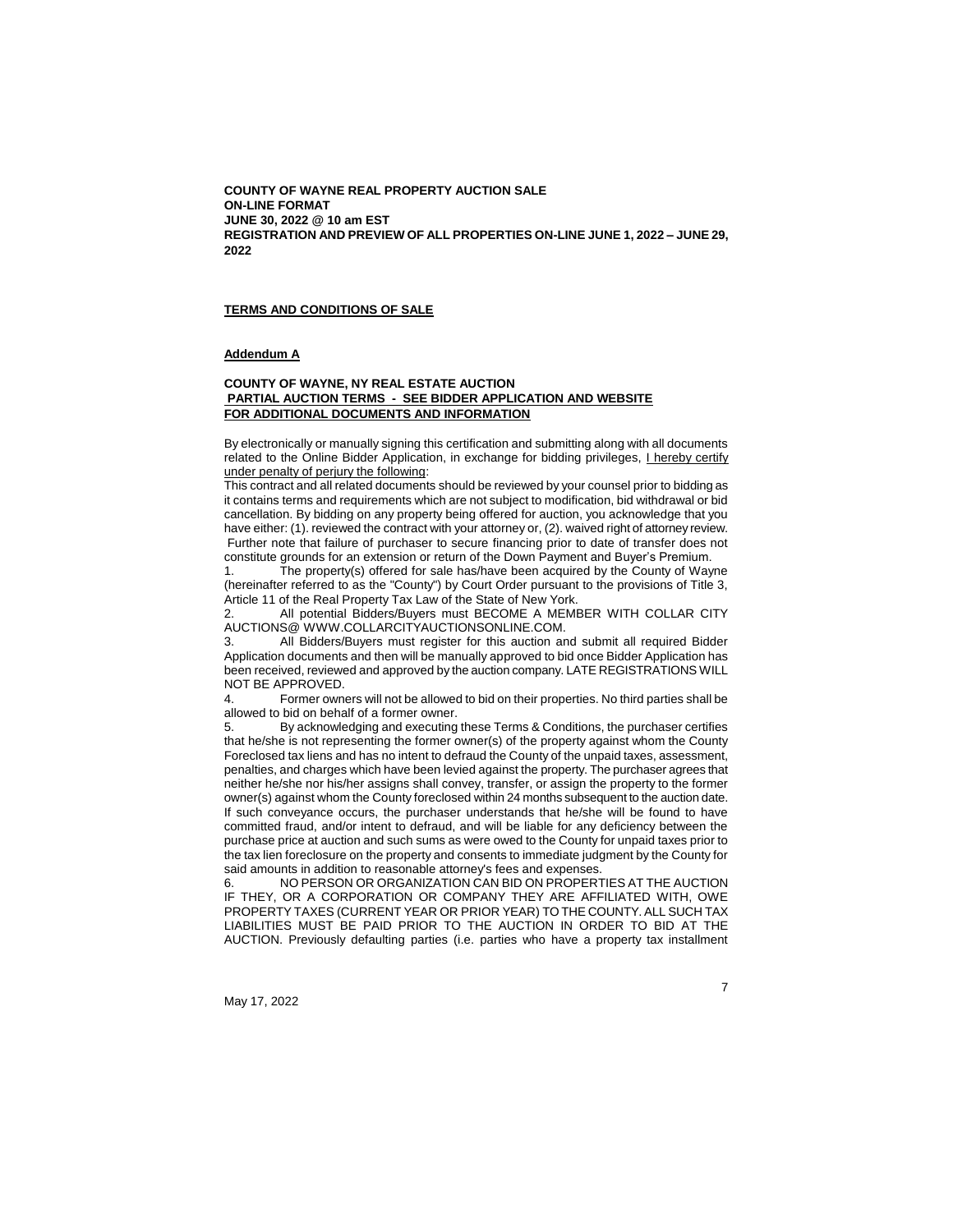contract or have failed to pay taxes for prior tax years) are not allowed to bid until 18 months after the default is cured.) Failure to comply with this provision will be grounds for default and forfeiture of any deposits paid without exceptions.

7. The property will be conveyed by the County to the purchaser by quit-claim deed, containing a description of the property known as tax map number and as it appeared on the tax roll for the year upon which the County acquired title or as corrected up to date of deed. The deed will be recorded by the County upon payment in full of the purchase price and all closing fees/costs. POSSESSION OF PROPERTY IS FORBIDDEN UNTIL THE DEED IS RECORDED WITH THE WAYNE COUNTY CLERK CONVEYING TITLE TO THE PURCHASER. TITLE VESTS AT THE RECORDING OF THE DEED. It is agreed between the County and the purchaser that delivery and acceptance of the deed occurs upon recording of the deed, which shall constitute the transfer of legal title of the premises to the buyer.

8. Deeds shall convey title only to the person identified as the successful bidder whose bid has been accepted by the Board of Supervisors, along with the successful bidder's spouse, if so desired. No deed shall be executed to convey title in the name of anyone other than the successful bidder, and bidder's spouse, if so desired.

The County will not furnish an abstract of title or an instrument survey map.

10. The County does not make any representations or warranties, expressed or implied, (a) concerning the quality or the condition of the title to the property, or the validity or marketability of such title; the ownership of any improvements on the property; the condition of the property and any improvements thereon or its fitness for any use; or the accuracy of the property description on the tax roll or in the notice of sale or any other advertisement of sale furnished by the County; or (b) that the property or any improvements thereon presently comply with building or zoning codes, or with any state or local laws or regulations. Any information concerning the property furnished by the County or any of its officers, employees, or agents shall not be deemed to include any such representations or warranties. Any promotional tools such as photographic slides, tax maps, written or verbal descriptions, etc. are for informational purposes only.<br>11 Anys

Any successful bidder, who fails to tender the deposit as outlined, will be forbidden to participate in this or any other auction for a time period of 18 months. Any parcels where the deposit was not received at the close of the auction contract completion date will be considered defaulted. If a purchaser fails to close on the parcel(s) that he/she bids on at the auction, he/she will be prohibited from participating at future auctions held for the County of Wayne for a time period of 18 months.<br>12 **Lacknowle** 

I acknowledge that I have received a complete bidder packet and will not be approved to bid until the Auction Company has received my fully completed Online Bidder Application.

As specified in the "Online Bidder Application" I unconditionally acknowledge, agree and authorize the Auction Company to place a \$1,000.00 hold on my credit or debit card **(NO PREPAID CARDS OR AMERICAN EXPRESS ACCEPTED)** which will be released if I am not the successful bidder or you may include an official bank check made payable to Collar County Auctions Realty & Mgmt, Inc. PERSONAL AND BUSINESS CHECKS WILL NOT BE ACCEPTED. Non-winning bidders will receive a full refund in approximately 10-business days post auction without any accrued interest. Credit card hold will be released upon completion of the purchase and sale contracts for winning bidders and within five business days for nonwinning bidders. The hold is required in order to be approved to obtain bidding privileges and will only be converted to a fully executable charge and retained if the successful high bidder does not perform and complete the required purchase contracts and addendums by appointment on **July 11 & 12, 2022,** Wayne County Office Building, 16 Williams Street, Lyons, NY 14489. I further unconditionally grant permission to the auction company to charge my credit or debit card in full or part for all amounts due if I default in any contractual obligations herein and forever forgo any and all rights to place a chargeback or dispute on any charge placed on my credit card related to my obligations agreed to herein as well as contained in the Online Bidder Application Credit/Debit Card Agreement. If I attempt or do place any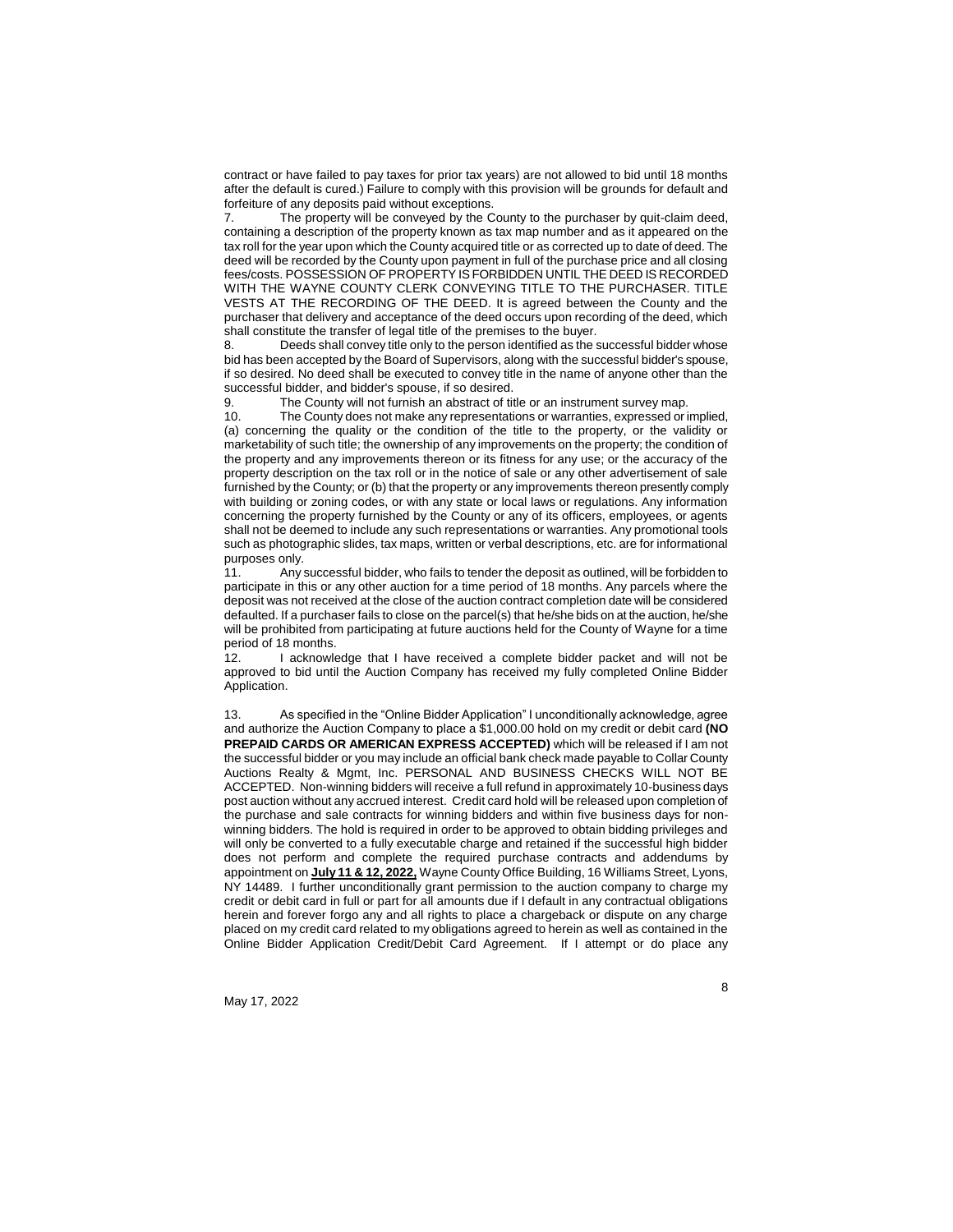chargeback, file a dispute or claim of any kind or attempt to cancel any hold now or in the future, I unconditionally grant the auction company permission to charge all monies due in full or increments as available and I further acknowledge to my credit card company that if I file a dispute, chargeback or any claim to attempt a block, reversal or cancellation of any charge or hold placed due auction company or the County that it is not valid and further instruct and grant unconditional authorization and permission to my credit card company to void my chargeback, dispute or requests of any kind now and forever. Additionally, I grant the auction company permission to charge my credit card now or at any time in the future an additional recovery fee, in full or increments, the amount of \$750.00 to cover their time involved with answering any chargeback, dispute or claim now or in the future. I also acknowledge and agree to reimburse the auction company and County all time, legal expenses, attorney fees incurred if I cause litigation or any claim that would cause these types of fees to be incurred. I further agree not to close any credit card in an attempt to prevent fees due from being charged to my credit card. I unconditionally acknowledge and agree that upon registering and entering my name and credit card information into the auction company's registration process that I am electronically signing and guaranteeing that I have read, fully understand and agree to abide by and be bound by all related terms herein. I agree to be fully responsible for all associated costs involved with the resale, remarketing and any deficiency if I default and the Auction Company and County must resell any property(s) due to my default. I agree that if I bid on multiple properties, these terms and all fees apply individually to each separate parcel.

14. I have read and agree to be bound by all terms herein as well as contained in the County of Wayne, NY Tax Property Online Bidder Application and fully and unconditionally understand and agree to abide by and be bound to them without exception**.**

15. By registering, I acknowledge I have sufficient funds to meet all requirements as called for by the terms within the Online Bidder Application as well as purchase agreement post auction. I agree to be fully responsible for all collection costs, plus reasonable attorney fees related to any and all collection costs incurred by the County or auction company if I default and fully understand that litigation between the County and any bidder or buyer will only be brought forth in Wayne County Supreme Court and any litigation between the auction company and any bidder or buyer shall only be brought forth in Schenectady County Supreme Court.<br>16. Upon being declared the high bidder on a parcel, the Bidder as Purchas

Upon being declared the high bidder on a parcel, the Bidder as Purchaser will be contacted by the Auction Company to schedule an appointment which will take place, Wayne County Office Building, 16 Williams Street, Lyons, NY 14489, **Tuesday, July 11 & 12, 2022 from 10:00 am to 4:00 pm** and at that time the buyer will be required to execute the Contract of Sale Packet and remit the required Down Payment of 10 Percent of the bid price and 6% or 10% Buyer's Premium, per property and based on the total on bid amount. If a bid price is \$1,000.00 or less, plus buyer's premium and all other required fees/costs, if any described herein, shall be the total purchase price and must be paid in full at time of contract completion. Bidder is encouraged to pay the entire bid price at Contract of Sale execution. **All monies must be made in CASH or Cashier's Check, Visa, Mastercard or Discover. No American Express or Pre-paid Credit Cards. Cashier's Checks must be payable to the Collar City Auctions Realty & Mgmt, Inc. Escrow and drawn on banks insured by the Federal Deposit Insurance Corporation (FDIC) or National Credit Union Association (NCUA). No exceptions.** 

17. The property will be sold as advertised and "AS IS" with absolutely no warranty or guaranty, expressed or implied. I agree to accept the property in, "AS IS" condition with all faults as defined in the Auction Rules and Sales Contract. No representations of any kind are or have been made by the Auction Company, County of Wayne or their agents as to the title or physical condition of the property or as to the existence of any improvements thereon including water/well and sewer/septic systems. The sale of these properties is pursuant to a purchase contract. Failure of purchaser to secure financing prior to date of transfer does not constitute grounds for an extension or return of the down payment or buyer's premium. All information contained in the Auction Brochure and contained within the website of Collar County Auctions Realty & Management, Inc. (herein after known as "Auction Company") and contained in the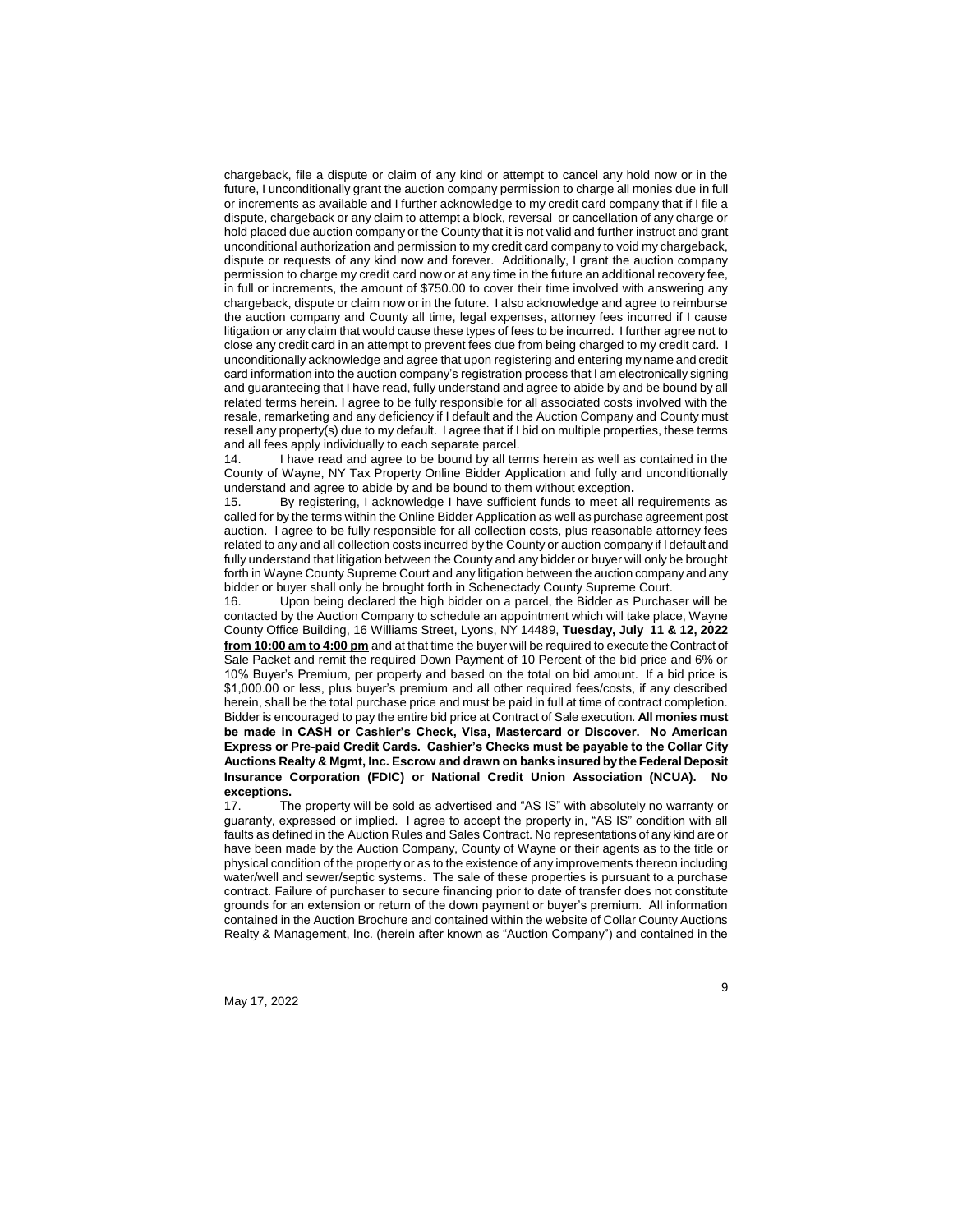Online Bidder Application is supplied for informational purposes only and not guaranteed. Prospective purchasers are urged to fully research any property prior to bidding at auction. Furthermore, all parties agree to hold harmless the County, Auction Company and their agents from any errors and or omissions, injury and or other matter that may arise now or in the future. 18. I am an eligible buyer as defined in the Auction Terms, Online Bidder Application and Sales Contract Packet.

19. (a) I am not the prior owner of any of the properties being offered for auction;

(b) I am not an immediate family member of a prior owner:

(c) I am not in any way acting on behalf of, as an agent of, or as a representative of the prior owner;

(d) I am not acting as an agent of any officer, stockholder of a Corporation or general or limited partner of a partnership which owns any of the properties being offered for sale;

(e) I do not own property in the County of Wayne, either individually, jointly with another, through a corporation or partnership, which **has delinquent taxes**;

(f) I am not acting on behalf of, as an agent of, or a representative of any of the persons or entities set forth herein or above;

(g) In accordance with the requirements and prohibitions set forth in Article 18 of the General Municipal Law, sitting members of the Wayne County Board of Supervisors are precluded from bidding on any parcels included in the auction. Members of Town Boards for each Town in the County of Wayne are precluded from bidding on any parcels located in their respective Towns. I am not an elected or appointed official, (nor the spouse, minor child or dependent, thereof) involved in the assessment, tax levy, budget making or tax rate setting process in any municipality in the County of Wayne, including but not limited to Assessors, Board of Review Members, Town Board Members, and Town Supervisors. Village Trustees, Village Mayor, County Bureau of Finance, County Attorney, County Legislators, County Clerk and County Real Property Tax Director;

(h) that I have not defaulted from the prior **TWO** years' County of Wayne Delinquent Auctions. That by submission of a bid, each bidder and each person signing in person or electronically on behalf of any bidder certifies, and in the case of a joint bid, each party thereto certifies that to the best of their knowledge and belief: The prices in a bid have been arrived at independently without collusion, consultation, communication, or agreement for the purpose of restricting competition as to any matter relating to such prices with any other bidder or with any competitor.

20. I understand that in the event that I refuse or fail to complete my contractual obligations as a successful high bidder or if I fail to consummate purchase of any parcel at an auction, the second highest bidder of that parcel, at the discretion of the County of Wayne, NY, shall be offered the opportunity to purchase the parcel at the amount of the second highest bid plus the buyer's premium, closing costs/fees, and such other amounts as are due under these terms and conditions of sale. Secondary sale is not grounds for any refund or release of performance obligations to initial bidder as purchaser.

21. I understand and agree that if at any time prior to the recording of the deed, the County of Wayne determines that the Buyer is one of the persons set forth in paragraph 4, 5 and 6 herein or in violation of paragraph 8 herein, the County of Wayne at its sole option shall declare the public online auction sales contract breached and the County of Wayne shall retain any and all down payments made, and the Buyer shall forfeit all buyer's premium to the auction company paid or due and owing. I understand that if I am an elected official bidding on tax property within the local government jurisdiction that I serve, knowingly entering into a purchase contract is in violation of state law and may subject me to criminal and/or civil penalties including but not limited to: forfeiture of deposits, purchase price, buyer's premium, and title to the subject property.

22. I agree to hold the Auction Company, County of Wayne and their agents and or principals to the extent permitted by law, harmless from any claims based on environmental hazards that may be present on any property I purchase. No representations have been made or will be made by the County of Wayne as to the environmental condition or zoning compliance of the property.

23. I have received a copy of the pamphlet Protect Your Family From Lead in Your Home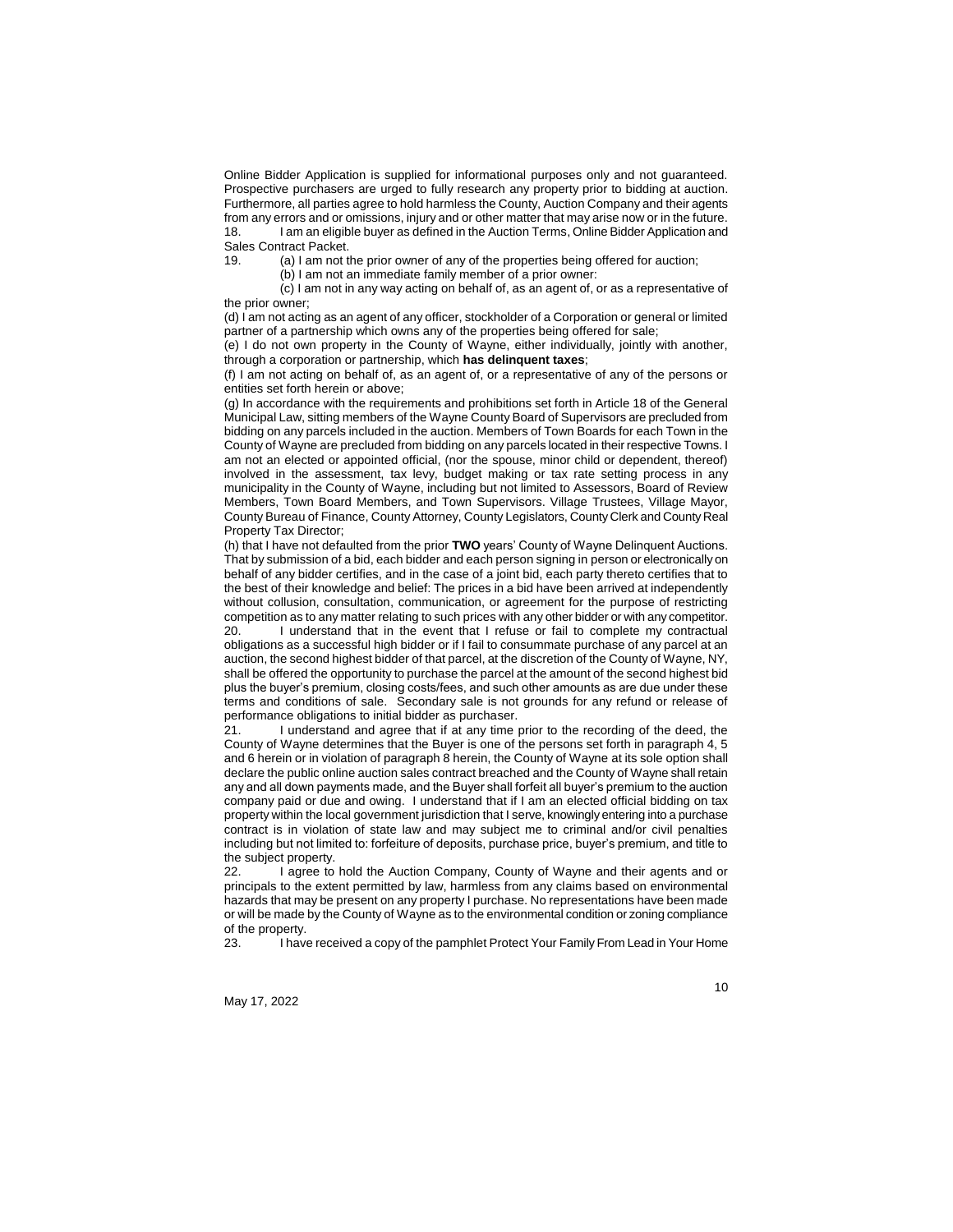and I waive the opportunity to conduct a risk assessment or inspection for the presence of leadbased paint and/or lead based paint hazards.<br>24 **Lunderstand that only bids made by** 

I understand that only bids made by clearly using my user identification/user screen name will be accepted and that the bidding process will be recorded.

25. All parcels purchased by a Buyer must be paid for in full. Selective closings are not permitted. Failure to remit full payment on all parcels purchased at the auction will result in a forfeiture of all monies paid, which will be retained by the County and Auction Company as liquidated damages, and the cancellation of all sales to the Buyer.<br>26 **All tax properties sold at auction are being sold subject to** 

All tax properties sold at auction are being sold subject to:

a) Rights of the public and others in and to any part of the premises that lies within the bounds of any street, alley, or highway.

b) Manufactured home, mobile home or trailer liens, if any.

c) All covenants, leases, easements and restrictions of record affecting said premises, if any. d) Any state of facts that an accurate, currently dated survey might disclose.

e) Environmental conditions of property.

f) All New York State and Federal tax liens, if any.

g**)** All taxes due as applicable and disclosed on the date of the auction. It is understood that these taxes may not be exact and owing

h) Village tax liens, if any.

i) Back delinquent taxes are forgiven, and the Buyer shall not be liable for any previous taxes owed by the former owner.

27. The premises being sold may be subject to tenancies and/or leases affecting the said premises. Buyer is to determine the existence and status of such interests and the applicable legal rights there to. Evictions, if necessary, are solely the responsibility of the Buyer after the recording of and receipt of the deed.

28. The total Bid Price is the combination of the high bid, the buyer's premium, and all applicable fees. The buyer shall enter into the required non-contingent purchase and sale agreement. All sales shall be final, absolute and without recourse, and in no event shall the County be or become liable for any defects in title for any cause whatsoever, and no claim, demand or suit of any nature shall exist in favor of the purchaser, its heirs, successors or assigns, against the County arising from this sale.

Notice is hereby given that the premises being sold may lie within an Agricultural District as designated upon the tax map. It is the sole responsibility of any bidder to ascertain which specific parcel(s) is so designated and thereby sold subject to the provisions of law applicable thereto.

30. All bids are subject to acceptance by the Wayne County Board of Supervisors. The purchaser's bid will be submitted to the Board of Supervisors on July 20, 2022. It shall be the purchaser's responsibility on **July 21, 2022** to visit the website **of Collar City Auctions Realty & Mgmt., Inc at www.CollarCityAuctionsOnline.com** to determine whether my bid was accepted or rejected by the Board of Supervisors **or call our office at 888-222-1522.**

31. The purchaser must pay the balance of the purchase price (paid in cash, certified check, bank check, money order, credit card) payable to the Wayne County Treasurer) together with the necessary recording taxes and fees (paid in cash or check payable to the Wayne County Clerk) to the Wayne County Treasurer's Office not later than 3 PM on JULY 27, 2022. Upon receipt of such payments, the deed will be recorded in the County Clerk's Office and mailed to the purchaser upon completion of the recording process.

The purchaser may not assign his/her right to complete the sale. ALL DEEDS SHALL BE EXECUTED SOLELY IN THE NAME OF THE BIDDER (AND SPOUSE, IF REQUESTED) AS REGISTERED AT THE AUCTION. If the purchaser fails to make such payments on or before JULY 27, 2022, the sale shall be deemed cancelled, the County shall not be obligated to convey the property to the purchaser and the purchaser's deposit shall be retained by the County as liquidated damages.

IF THE BALANCE DUE FROM BUYER(S) PLUS ANY ADDITIONAL CHARGES ON EACH PROPERTY PURCHASED AT AUCTION IS NOT RECEIVED IN FULL ON OR BEFORE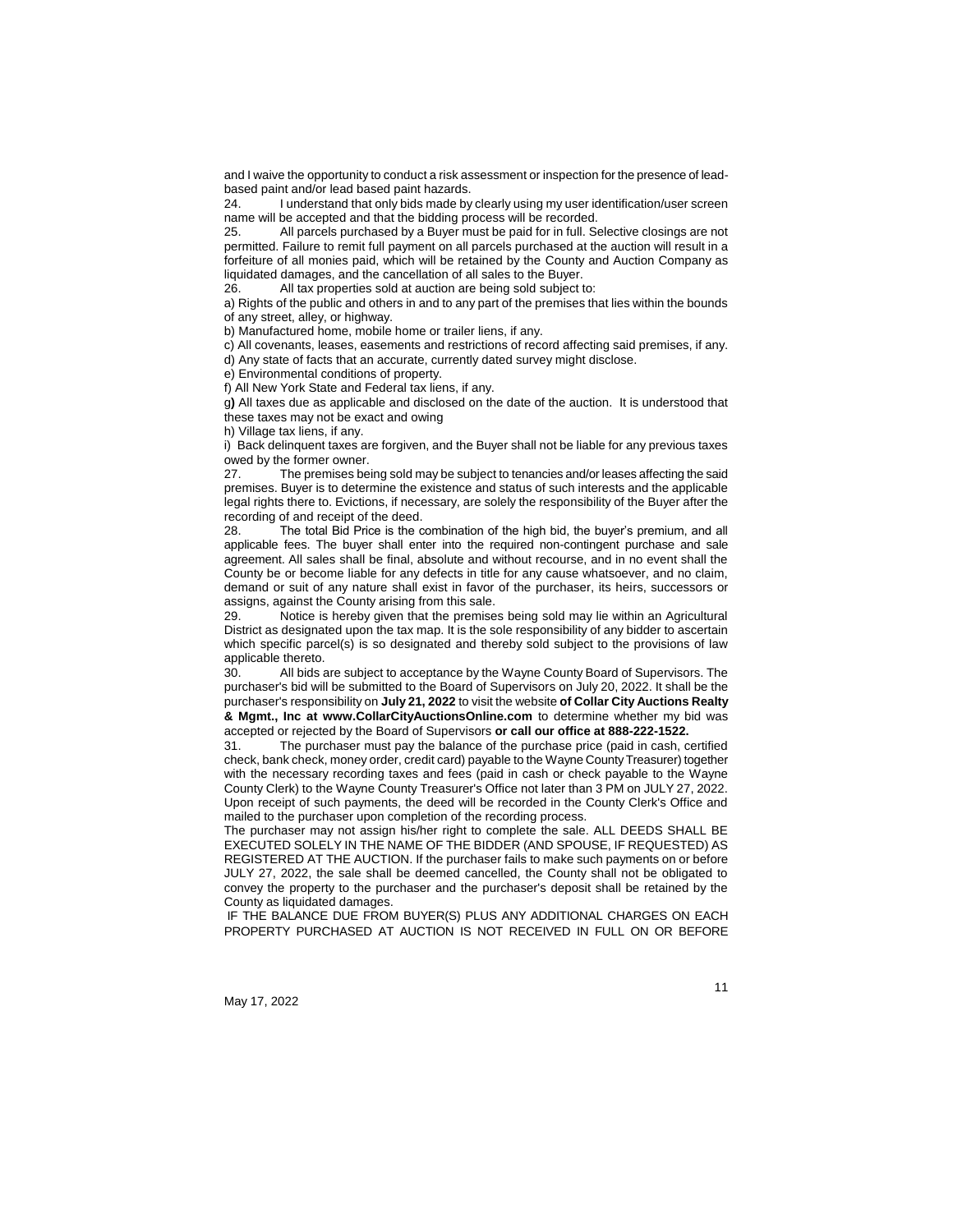**WEDNESDAY JULY 27, 2022,** BY**3:00 P.M**. at the County of Wayne Treasurer's Office, 16 Williams Street, Lyons, NY 14489, THE BUYER(S) SHALL IMMEDIATELY FORFEIT THEIR DOWN PAYMENT OR ANY PAYMENTS MADE WITHOUT RECOURSE AND THE PURCHASE AND SALE AGREEMENT SHALL BECOME NULL AND VOID FOR ANY OBLIGATION THE COUNTY AND AUCTION COMPANY HAD TO PURCHASER. Purchaser agrees and understands that the buyer's premium is deemed earned by Auction Company upon approval or acceptance of bid by the County and is non-refundable. This means when you become the successful high bidder through bidding. A sample Purchase and sale agreement is available online at [www.CollarCountyAuctionsOnline.com](http://www.collarcityauctionsonline.com/) or call our office at 518-895-8150 x 103 to request a sample be sent via USPS if you do not have internet access. No internet access? You may also place a bid utilizing our "Absentee Bid Form Contained within the "Online Bidder Application". Persons defaulting from prior year's auctions are disqualified for eighteen months from participating in delinquent property tax auctions or acquiring title through such process.

32. The transfer costs/fees which the purchaser shall be required to pay, in addition to bid price, shall consist of:

a) Filing fee for the Real Property Transfer Report (RP-5217) of \$125.00 if the property is classified as agricultural, a 1-3 family dwelling, an apartment, or condominium, and \$250.00 if the property is otherwise classified (vacant, commercial, entertainment, community service, industrial, public service, forest, etc.

b) Filing fee for combined Capital Gains Transfer Tax Affidavit \$5.00

c) Preparing, recording and filing of the deed, \$55.00

d) Capital Gains Transfer Tax, \$4 per thousand of bid price

33. Property Inspections: Please drive by vacant land parcels. Improved properties may ONLY be inspected from the exterior. Please do not enter any improved properties. Please ONLY Drive by Occupied Properties. If an improved property appears to be occupied, you are only permitted to view from the road. Evictions, if necessary, are solely the responsibility of the successful bidder after closing and recording of the deed.

34. Purchasers are not responsible for payment of any delinquent County property taxes prior to the foreclosure. Purchasers will, however, be responsible for the current year 2022 Village property tax bill and any relevy. If the property tax payment for any village parcels that include a relevy are not received, the purchaser will be responsible for the full amount of the village bill to include all relevy amounts. Any 2022 village property tax bills not paid must be paid directly to the Village as instructed on the bill. The County will convey the property free and clear of County tax liens accrued on or before January 1, 2022.

35. In order to avoid future delinquent charges, the new owner should immediately advise all tax collectors of the new ownership, and the address where future tax bills are to be mailed. 36. All bids are subject to and contingent upon approval and acceptance by the Wayne County Board of Supervisors. The County reserves the right to sell to the second highest bidder if Purchaser defaults.

37. The Board of Supervisors reserves the right to accept or reject any or all bids, or to withdraw any parcel from the sale at any time prior to delivery of the deed to the purchaser.

38. In the event that a sale is cancelled by Court Order or judgment or by the Wayne County Board of Supervisors, the successful bidder shall be entitled only to a refund of the purchase money. Purchaser shall not be entitled to special or consequential damages, attorney fees, reimbursement for any expenses incurred as a result of ownership or improvements of the property, nor for taxes paid during the period of ownership.

39. No personal property is included in the sale of any property and/or parcel(s) owned by the County of Wayne. The disposition of any personal property located on, in, under or on the property or parcel sold shall be the sole responsibility of the purchaser upon transfer of title. 40. Notice to Real Estate Brokers/Agents: The Auction Company is acting in the capacity of a Real Estate Broker/Auctioneer and NOT as a Realtor on the auction of the properties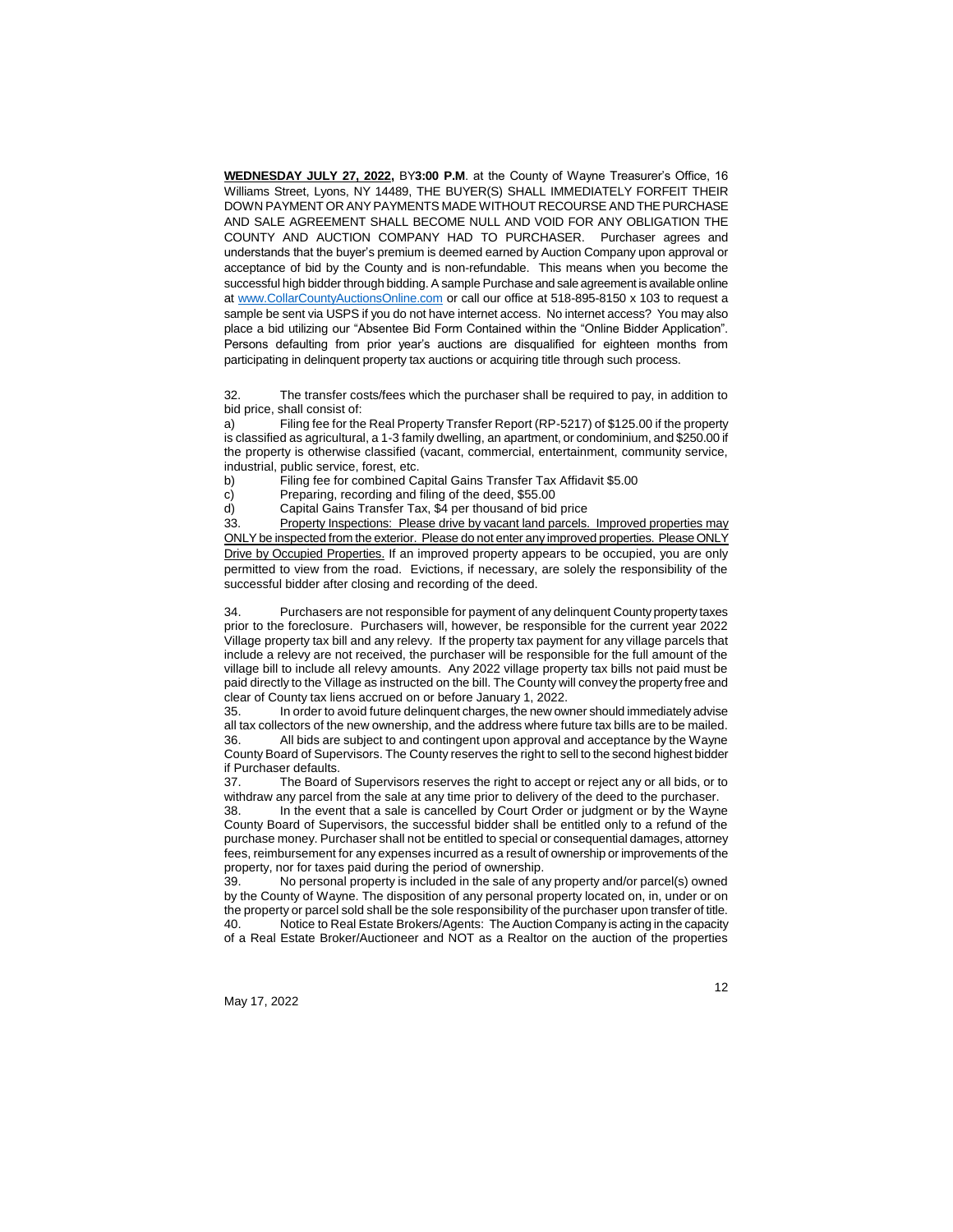contained herein. The Auction Company is NOT offering any cooperating brokerage fee to any outside brokerage company or agent for producing a bidder or purchaser at this auction. It is recommended that Brokers and/or Agents structure some type of compensation from the buyer they are representing.

I, the Bidder, acknowledge that I, read, write and fully understand the English language and further agree and acknowledge that I have fully read and, if felt necessary, reviewed all terms/bidder registration documents related to bidding and purchasing with my counsel. I further acknowledge that all information is true and accurate under penalty of law.

Mr. Lasher moved the adoption of the resolution. Seconded by Mr. Mettler. Upon roll call, adopted.

# **RESOLUTION 251-22: AUTHORIZING TRANSFER OF PROPERTY TO THE WAYNE COUNTY REGIONAL LAND BANK CORPORATION**

Mrs. Leonard presented the following:

WHEREAS, the County has commenced a real property tax foreclosure proceeding pursuant to Real Property Tax Law Article 11; and

WHEREAS, The Wayne County Regional Land Bank Corporation is requesting the County to transfer ownership of (11) parcels to the Land Bank; and

WHEREAS, the Director of the Wayne County Regional Land Bank Corporation, the County Treasurer, and the County Attorney met on April 26, 2022 and have recommended the following properties be transferred to the Land Bank:

| <b>SEQ</b> | <b>TAX ID</b>                    | Town           | <b>ADDRESS</b>                |
|------------|----------------------------------|----------------|-------------------------------|
|            | 2000286 77114-00-635346          | Butler         | 3648 Slyburg Rd.              |
|            | 2000291 77114-17-115099          | <b>Butler</b>  | 13032 South Butler Rd.        |
|            | 2000439174112-18-307171          | Galen          | 0 Mill St.                    |
|            | 2001095174114-05-157817          | <b>IRose</b>   | 4011 Main St.                 |
|            | 2001179177112-00-229710 Savannah |                | 2465 Bixby-Wood Rd.           |
|            | 2001184 77112-00-997011          | Savannah       | 13738 Savannah-Springlake Rd. |
|            | 2001268169117-05-004962 Sodus    |                | 195 Main St. W                |
|            | 2001642 75117-16-986368          | Wolcott        | 6049 Lake St.                 |
|            | 2001704 76118-00-343528          | Wolcott        | 6985 Wadsworth St.            |
|            | 2001724 76119-00-732759          | <b>Wolcott</b> | 7964 Broadway                 |
|            | 2001737176120-00-725114 Wolcott  |                | 8250 Broadway                 |

WHEREAS, the Wayne County Regional Land Bank Corporation is desirous of receiving the above cited properties for remediation necessary for the improvement of the community; and

WHEREAS, the County is authorized to transfer the title of the aforesaid real property under Section 1608 of the Not-For-Profit Corporation Law, which authorizes and allows the County to make a conveyance of real property owned by the County to a Land Bank established pursuant to Article 16 of the Not-for-Profit Corporation Law of the State of New York; now, therefore, be it

RESOLVED, that the Wayne County Board of Supervisors authorizes the County Treasurer and County Attorney to transfer the deed for the above described property to the Wayne County Regional Land Bank Corporation.

Mr. Donalty moved the adoption of the resolution. Seconded by Mrs. Bender. Upon roll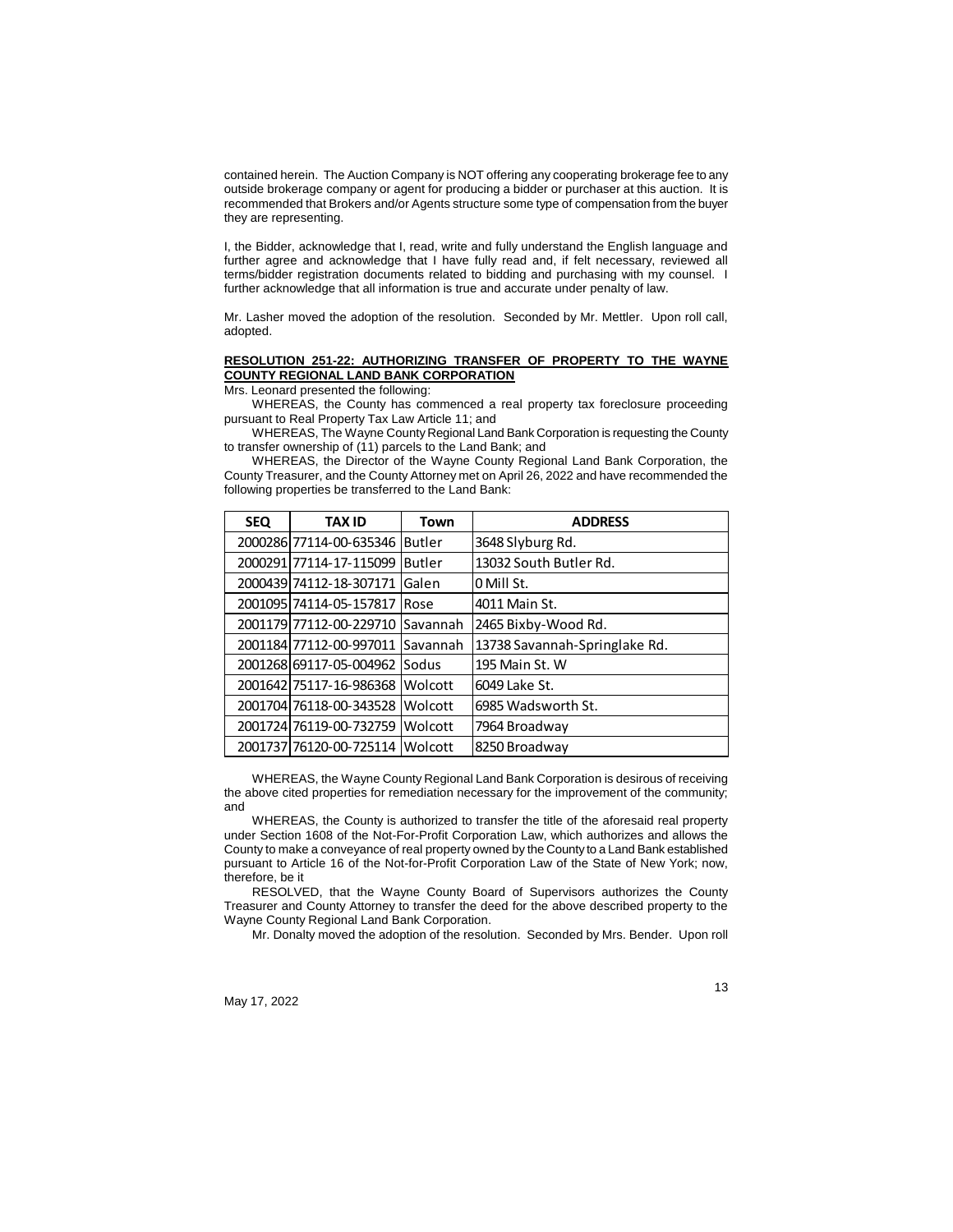call, adopted.

## **RESOLUTION 252-22: AUTHORIZATION TO PAY EASTERN SHORE ASSOCIATES THE BALANCE OF INSURANCE POLICY RENEWALS**

Mrs. Leonard presented the following:

WHEREAS, Resolution 110-22 authorized payment to Eastern Shore Associates for Property, General Liability, Inland Marine, Automobile Liability, Public Officials Liability, Law Enforcement Liability, Catastrophic Excess Liability, Cyber Liability, Healthcare General Liability, Healthcare Professional Liability, Inland Marine, and Crime insurance policy renewals from March 1, 2022 to March 1, 2023 in the amount of \$395,980.22; and

WHEREAS, after the resolution was passed, the actual invoice came in higher due to a slight increase in the estimated Crime policy renewal cost; and

WHEREAS, the total cost for renewal is \$65.17 higher than the amount authorized in Resolution 110-22; now, therefore, be it

RESOLVED, that the Board of Supervisors hereby authorizes the additional payment to Eastern Shore Associates in the amount of \$65.17 for the balance of the insurance policy renewals cost.

Mrs. Bender moved the adoption of the resolution. Seconded by Mr. Lasher. Upon roll call, adopted.

# **RESOLUTION 253-22: AUTHORIZATION TO SET PUBLIC HEARING DATE FOR 2023-2027 CAPITAL PLAN FOR WAYNE COUNTY**

Mrs. Leonard presented the following:

WHEREAS, the County Administrator submitted the proposed 2023-2027 Capital Plan to the Board of Supervisors on April 19, 2022; and

WHEREAS, department heads who have submitted Capital Plan requests have reviewed their requests with their committees at their regularly scheduled May committee meetings; and

WHEREAS, a summary of the 2023-2027 Capital Plan has been reviewed with the Finance Committee at the May Finance Committee meeting; and

WHEREAS, a copy of the Capital Plan is on file with the Clerk of the Board of Supervisors; and

WHEREAS, the Capital Plan is a planning instrument and not an appropriations or funding commitment; now, therefore, be it

RESOLVED, that the Wayne County Board of Supervisors has scheduled a public hearing on said plan for Tuesday, June 21, 2022 at 9:10 a.m. to be held in the Wayne County Supervisors Chambers at 26 Church Street, Lyons, New York, to receive and consider public comments on the Capital Plan for Wayne County for the period 2023-2027.

Mr. Kolczynski moved the adoption of the resolution. Seconded by Mr. Johnson. Upon roll call, adopted.

#### **RESOLUTION 254-22: AUTHORIZATION TO ADOPT MORTGAGE TAX REPORT AND AUTHORIZE COUNTY TREASURER TO MAKE PAYMENT TO TOWNS AND VILLAGES** Mrs. Leonard presented the following:

WHEREAS, the Finance Committee of the Wayne County Board of Supervisors has filed a report showing the mortgage tax monies received by the Wayne County Treasurer during October 1, 2021 to March 31, 2022, and recommend payment to the Villages and Towns as apportioned in such report as follows:

| TOWN            | <b>TOWN SHARE</b>      | <b>VILLAGE</b>   | <b>VILLAGE SHARE TOTAL</b> |                        |
|-----------------|------------------------|------------------|----------------------------|------------------------|
| Arcadia         | 115.570.05             | Newark           | 47.481.83                  | 163.051.88             |
| Butler<br>Galen | 18.173.32<br>25.537.49 | Wolcott<br>Clyde | 796.72<br>3.926.44         | 18.970.04<br>29,463.93 |

May 17, 2022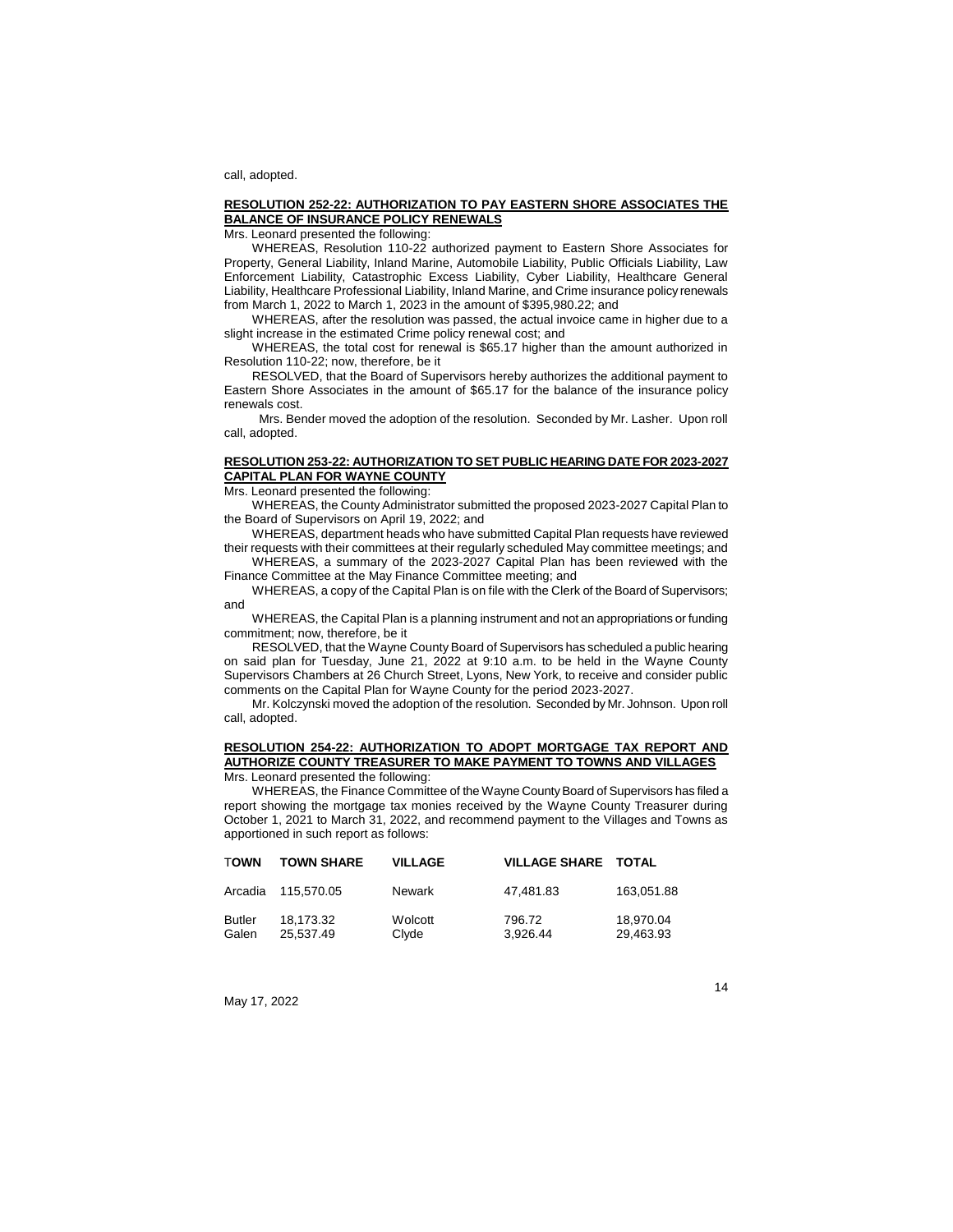| Huron<br>Lyons<br>Marion<br>Ontario | 42.886.44<br>41.599.41<br>Macedon 146.763.26<br>47.032.21<br>159.503.79 |                  |             | 42.886.44<br>41.599.41<br>146.763.26<br>47,032.21<br>159.503.79 |
|-------------------------------------|-------------------------------------------------------------------------|------------------|-------------|-----------------------------------------------------------------|
| Palmyra                             | 64,465.68                                                               | Palmyra          | 12.041.71   | 76,507.39                                                       |
| Rose                                | 8.266.31                                                                |                  |             | 8.266.31                                                        |
| Savannah 4.491.11                   |                                                                         |                  |             | 4,491.11                                                        |
| Sodus                               | 90.153.46                                                               | Sodus            | 6.402.89    |                                                                 |
|                                     |                                                                         | Sodus Pt.        | 14.305.92   | 110.862.27                                                      |
|                                     | Walworth 129.551.63                                                     |                  |             | 129.551.63                                                      |
|                                     | Williamson 75.121.53                                                    |                  |             | 75,121.53                                                       |
| Wolcott                             | 32.046.69                                                               | <b>Red Creek</b> | 1.495.19    |                                                                 |
|                                     |                                                                         | Wolcott          | 3,487.37    | 37.029.24                                                       |
| <b>TOTAL</b>                        | \$1.001.162.38                                                          |                  | \$89,938,06 | \$1.091.100.44                                                  |

now, therefore, be it

RESOLVED, that the Mortgage Tax Report submitted by the Finance Committee is hereby accepted, the recommendation for payments to the Villages and Towns contained in such report is hereby adopted, and the County Treasurer is hereby authorized and directed to make such payments pursuant to the report.

Mr. Johnson moved the adoption of the resolution. Seconded by Mr. Mettler. Upon roll call, adopted.

# **RESOLUTION 255-22: AUTHORIZATION TO PERMIT THE DISTRICT ATTORNEY TO CONTRACT AND PAY ATTORNEY'S TO HANDLE APPEALS CASES**

Mrs. Leonard presented the following:

WHEREAS, there are currently multiple cases pending on Appeal; and

WHEREAS, the District Attorney's office has utilized independent attorneys to prepare and respond to cases on Appeal; and

WHEREAS, there is a critical shortage of attorneys in the DA office; and

WHEREAS, Appellate practice is a specialized area of criminal law; and

WHEREAS, it is in the best interest and public safety to the citizens of Wayne County to respond and complete Appeals; and

WHEREAS, the District Attorney has assembled a pool of qualified appellate attorneys to assist with responding and filing Appeals; now therefore be it

RESOLVED, that Chairman of the Wayne County Board of Supervisors is hereby authorized to approve the District Attorney's Office to contract with qualified Attorney's to prepare and complete criminal Appeal cases at the rate of \$ 80.00 per hour; and be it further

RESOLVED, that the Chairman of the Wayne County Board of Supervisors is hereby authorized to sign and approve said Contract, include payment of expenses and fees for completing and filing Appeals. Said expenses to include copying charges, binding costs, filing fees (if required), parking fees, mileage and service fees if necessary, for a term not to exceed (3) three years.

Mr. Lasher moved the adoption of the resolution. Seconded by Mr. Chatfield. Upon roll call, adopted.

## **RESOLUTION 256-22: AUTHORIZATION TO AMEND THE 2022 HUMAN RESOURCE DEPARTMENT BUDGET FOR LEGAL EXPENSES FOR NEGOTIATIONS AND ARBITRATIONS**

Mrs. Leonard presented the following:

WHEREAS, the Human Resource Department oversees the budgeted line item for Legal Representation for contract negotiations, arbitrations, etc.; and

WHEREAS, the 2021 budget was established with an amount of \$60,500 to cover these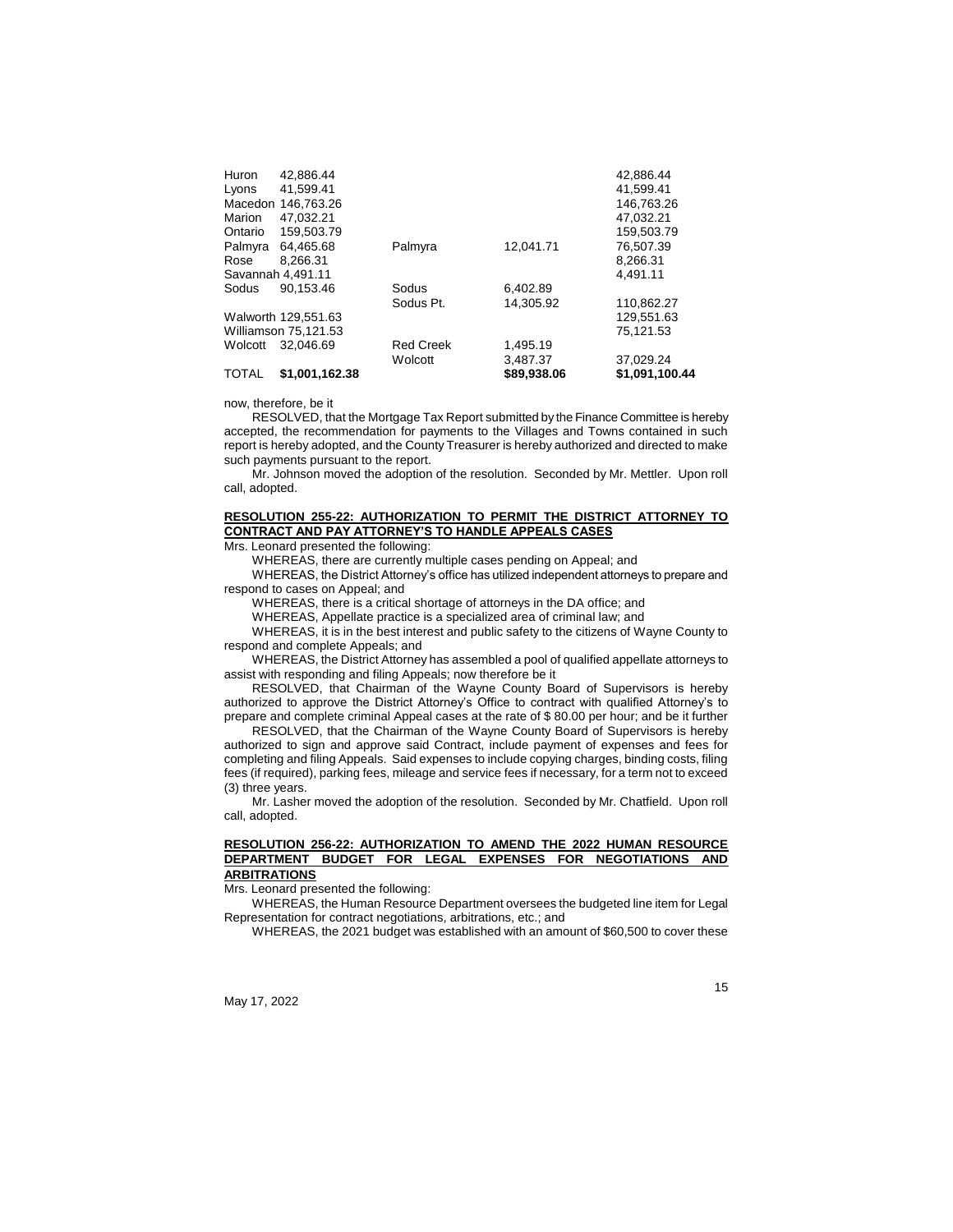services with extensive time period on contract negotiations and arbitrations, the funds are nearly exhausted; and

WHEREAS, the County will continue legal services from Hancock Estabrook, LLP for services to negotiate two contracts that expired in 2021 and continued arbitrations; and

WHEREAS, the Human Resource Director is desirous to amend the 2022 Budget to add \$80,000 Budget Appropriations to cover anticipated costs of continuation of negotiations and arbitrations; now, therefore, be it

RESOLVED, that the Wayne County Treasurer is hereby authorized to amend the 2022 Budget as follows:

A1990 Contingent Fund General (Appropriations) \$80,000 from 54000 Contractual Expenses

A1430 Human Resource Departments (Appropriations) \$80,000 to 54486 Union Contracts

Mr. Groat moved the adoption of the resolution. Seconded by Mrs. Bender. Upon roll call, adopted.

## **RESOLUTION 257-22: AUTHORIZING THE COUNTY ATTORNEY TO PURSUE LEGAL ACTION FOR PAYROLL REIMBURSEMENT**

Mrs. Leonard presented the following:

WHEREAS**,** an error occurred while processing the 2/24/2022 payroll and each employee was given two direct deposits, and;

WHEREAS**,** the County Treasurer sent out a County wide email on 2/23/22 that notified employees of the error and informed them that one of the two direct deposits would be withdrawn on 2/25/22; and

WHEREAS**,** action was taken immediately upon discovering the error and within 48 hours the majority of extra deposits had been retracted; and

WHEREAS, the County Attorney and County Treasurer have sent three notices to employees to arrange repayment, including setting up payment plans to recoup the funds, and WHEREAS**,** 7 employees have not communicated with the County Attorney or County

Treasurer about repaying the funds that could not be withdrawn from their account; and

WHEREAS, a total of \$3,270.70 is owed to the County from these 7 employees; now therefore be it

RESOLVED, that the County Attorney is authorized to take any legal action necessary to recoup the funds that have not been repaid.

Mr. Lasher moved the adoption of the resolution. Seconded by Mr. Chatfield. Upon roll call, adopted.

## **RESOLUTION 258-22: AUTHORIZATION TO RELEASE A REQUEST FOR PROPOSALS SOLICITING A PARTNER TO PROVIDE CORRECTIONAL HEALTH CARE SERVICES IN THE WAYNE COUNTY JAIL FACILITY**

Mr. Verno presented the following:

WHEREAS, the Wayne County Sheriff's Office Jail Facility currently uses several different entities to provide medical services to the incarcerated individuals in the facility, and

WHEREAS, the Wayne County Jail Facility can house up to 109 incarcerated individuals and due to rising medical costs and staffing shortages, the Sheriff's Office is seeking a more economical, efficient, and comprehensive medical plan, and

WHEREAS, the ideal comprehensive medical plan includes staffing a medical director/physician, providing registered nurse coverage seven days a week within the facility, hospitalization, outside medical consults, pharmacy, laboratory tests, medical supplies and equipment, occupational medicine, legal representation, and professional/malpractice insurance, and

May 17, 2022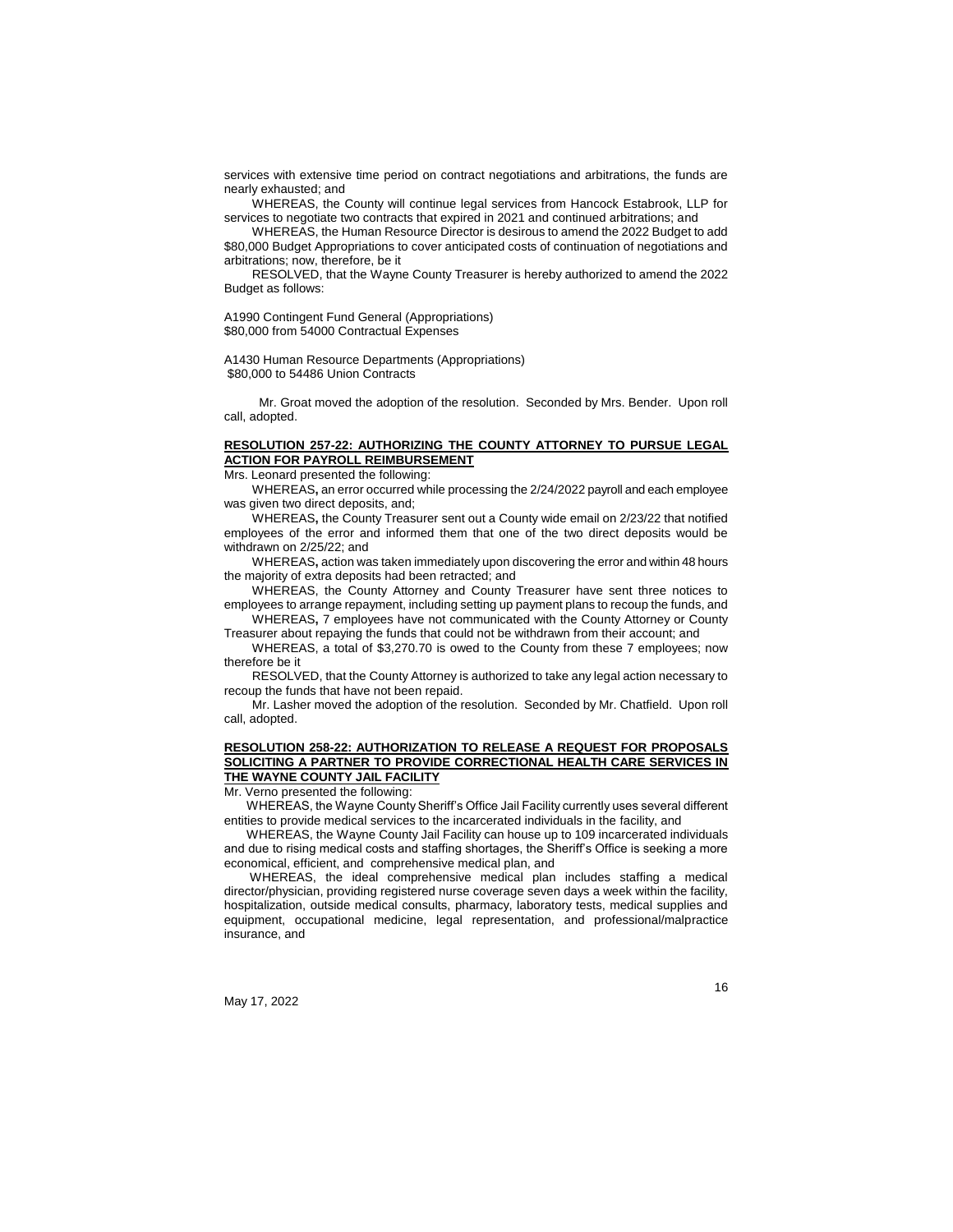WHEREAS, the Sheriff's Office believes that the most plausible and economical way to provide a comprehensive medical plan to the individuals incarcerated in the jail facility is to contract out these jail medical services, now, therefore be it

RESOLVED, the Wayne County Board of Supervisors hereby authorizes the release of an RFP (Request for Proposals), seeking a qualified firm to provide comprehensive jail facility medical services, with said RFP to be developed with the assistance of, and released by, the County Purchasing Department, in accordance with the Purchasing Policy.

Mrs. Bender moved the adoption of the resolution. Seconded by Mr. Brady. Upon roll call, adopted.

#### **RESOLUTION 259-22: AUTHORIZATION TO EXECUTE AN AFFILIATION AGREEMENT WITH GANNON UNIVERSITY FOR A STUDENT INTERN FOR THE SHERIFF'S OFFICE** Mr. Verno presented the following:

WHEREAS, the Wayne County Sheriff's Office periodically agrees to have both undergraduate and graduate students participate in internships through various educational institutions; and

WHEREAS, the sheriff's office has agreed to have Alexandra Briggs, undergraduate Criminal Justice student with Gannon University, 109 University Square, Erie PA 16541, participate in an internship program with the Sheriff's Office; and

WHEREAS, the Sheriff is requesting an affiliation agreement between the County of Wayne and Gannon University be executed; now, therefore, be it

RESOLVED, that the Chairman of the Wayne County Board of Supervisors is hereby authorized and directed to execute an affiliation agreement for a student internship with Gannon University, 109 University Square, Erie PA 16541, subject to County Attorney's review and approval as to form and content.

Mr. Kolczynski moved the adoption of the resolution. Seconded by Mr. Johnson. Upon roll call, adopted.

## **RESOLUTION 260-22: AUTHORIZATION TO AMEND THE 2022 BUDGET TO MOVE FUNDS FROM SHERIFF-DETECTIVE UNIT MISCELLANEOUS TO THE SHERIFF-DETECTIVE UNIT TRAVEL**

Mr. Verno presented the following:

WHEREAS, the Wayne County Sheriff's Office Detective Division budget reflects a travel appropriation in the amount of \$3120.00, which is already earmarked for specific use; and

WHEREAS, the Sheriff's Office Detectives Division had unforeseen travel regarding a homicide investigation. The unforeseen investigation required immediate travel to Bluffton, South Carolina to conduct vital interviews and gather evidence. The total cost of this travel was \$3615.00; and

WHEREAS, the Sheriff requests that \$3615.00 from the Sheriff-Detective Unit Miscellaneous be moved to the Sheriff-Detective Unit Travel in order to cover the unanticipated travel expenses; now, therefore be it

RESOLVED, that the Wayne County Treasurer is hereby authorized to amend 2022 County Budget as follows:

A3115 Sheriff- Detective Unit

(Appropriations) \$3615.00 from 54600 Misc \$3615.00 to 54485 Travel

Mr. Mettler moved the adoption of the resolution. Seconded by Mr. Lasher. Upon roll call, adopted.

#### **RESOLUTION 261-22: AUTHORIZATION TO EXECUTE AMENDMENT TO FREQUENCY USE AND TOWER SPACE AGREEMENT**

May 17, 2022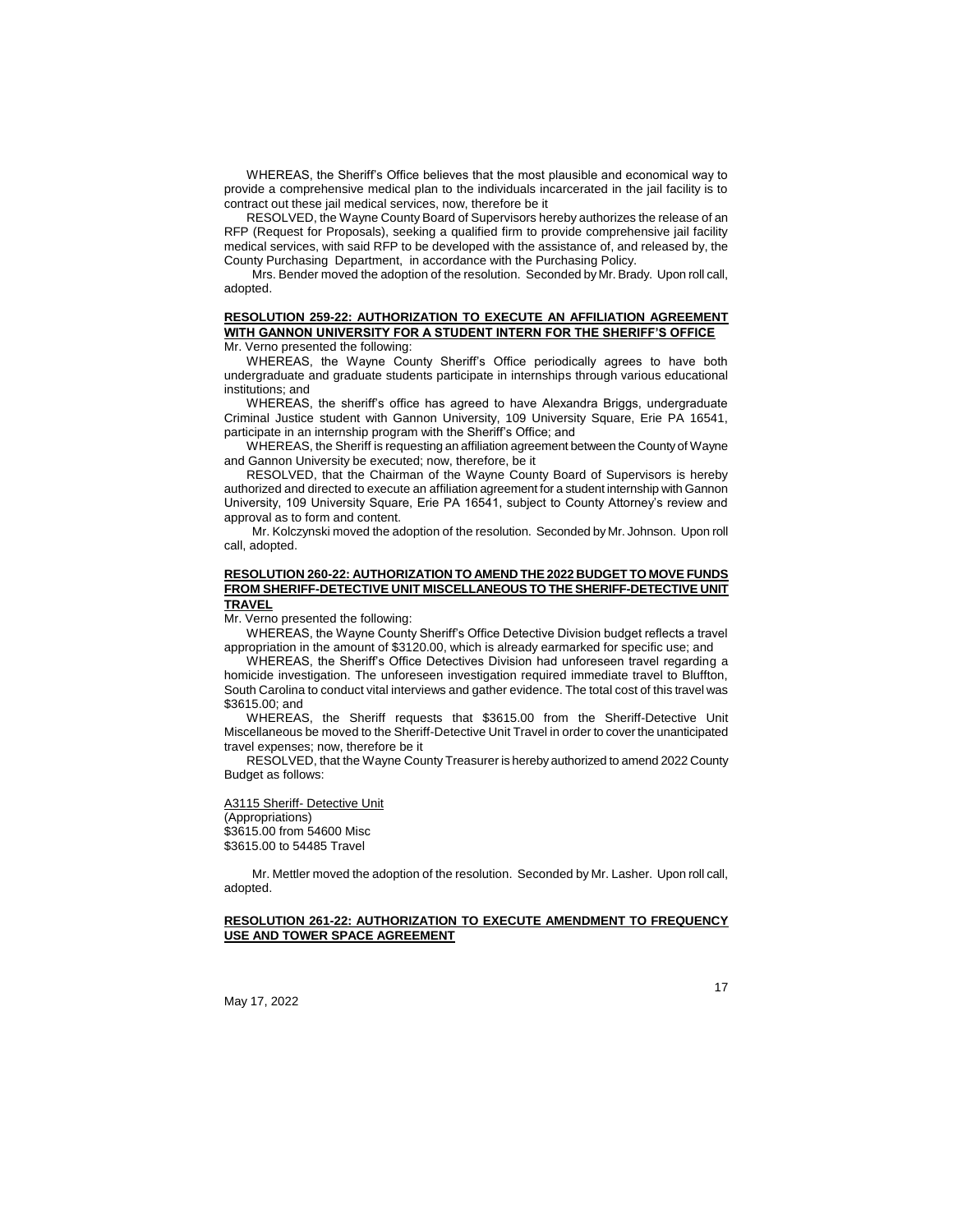#### Mr. Verno presented the following:

WHEREAS, in association with an earlier public safety radio system project, the County purchased and installed mobile radio repeater devices for all Sheriff's Office and local police department marked patrol vehicles, with said repeaters intended to provide improved in-building radio coverage, and

WHEREAS, to utilize these repeaters, an agreement was executed with Mobiletech Communications Corporation of Canandaigua whereby the County would have usage of radio frequencies held under FCC license by Mobiletech, in return for Mobiletech having space allocation on two communications towers of the County for its use, and

WHEREAS, the County is now in need of a third frequency in the same frequency range for use for mobile repeaters needed by certain fire departments of Wayne County to provide interoperability between the Wayne County radio system and the radio system of Monroe County; now, therefore, be it

RESOLVED, that the Chairman of the Board of Supervisors shall be authorized to execute Amendment One to the aforementioned agreement between the County and Mobiletech Communications to secure the use of a third needed frequency for utilization by fire departments or other public safety agencies in Wayne County for interoperable communications, and be it further

RESOLVED, that, in consideration for the use of the third frequency by the County, the monthly lease amount to be paid by Mobiletech for tower space will be amended from \$200 for standard configuration and \$350 for optional double antenna configuration to \$0 for standard configuration and \$200 for optional double antenna configuration.

Mr. Donalty moved the adoption of the resolution. Seconded by Mr. Chatfield. Upon roll call, adopted.

# **RESOLUTION 262-22: AUTHORIZATION TO ESTABLISH EMS PROJECT OVERSIGHT COMMITTEE**

Mr. Verno presented the following:

WHEREAS, the expedient development of the County's transporting emergency medical services project is a matter of high importance and public need, and

WHEREAS, coordination of the many tasks to be completed in association with this project would be best accomplished through the establishment of a committee of experts and stakeholders to consider options, and arrive at recommendations to be moved forward as needed, depending on the task, to a standing committee of the Board of Supervisors, County Purchasing, or operational venues, such as the 911 or EMS Advisory Boards, and

WHEREAS, an EMS Project Oversight Committee would be most valuable and functional if its members could vary, depending on the need at the time, allowing for subject matter experts to be brought in when necessary and appropriate, with the committee core members to include those involved in most or all facets of the EMS project implementation; now, therefore be it

RESOLVED, that an EMS Project Oversight Committee is hereby established, reporting on a regular basis to the Public Safety Committee of the Board of Supervisors, with said EMS Project Oversight Committee charged with analysis and consideration of options and practices related to the EMS project during its development, in an advisory capacity, forwarding recommendations to appropriate committees, boards, or groups as necessary for adoption, and be it further

RESOLVED, that committee core members shall include the Chairperson of the Public Safety Committee, the County Administrator, the ALS Director, the Emergency Management Director, the EMS Coordinator, the Chairperson of the Finance Committee, the Fiscal Assistant, the ALS Medical Director, and the EMS Project Implementer, or a designee of each of these individuals, and be it further

RESOLVED, that other County personnel, or non-employees as may be needed, shall be added or removed as deemed appropriate based on the discussion or topics requiring specific expertise at the time, with such member additions or removals, to possibly include committee core members, as authorized by the Chairperson of the Public Safety Committee.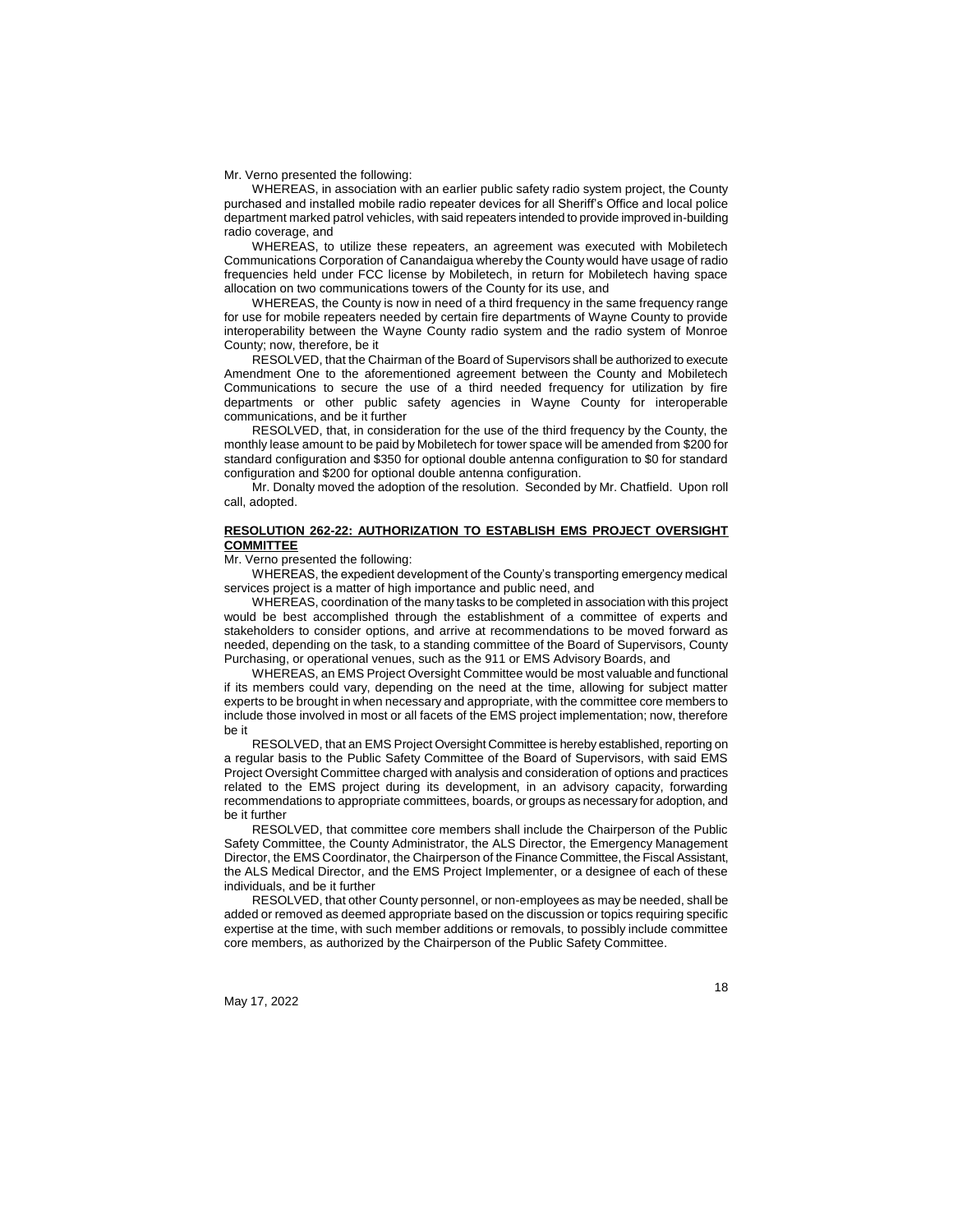Mr. Kolczynski moved the adoption of the resolution. Seconded by Mr. Johnson. Upon roll call, adopted.

#### **RESOLUTION 263-22: AUTHORIZATION TO APPOINT DEPUTY FIRE COORDINATOR** Mr. Verno presented the following:

WHEREAS, Jeremiah Shufelt was serving as the Battalion Five Deputy Fire Coordinator; and

WHEREAS, the hiring of Jeremiah Shufelt as Fire Coordinator has resulted in a vacant Battalion Five Deputy Fire Coordinator position; and

WHEREAS, it is the recommendation of Fire Coordinator Shufelt that Chris Creamer of Macedon, NY be appointed Battalion Five Deputy Fire Coordinator; now, therefore be it

RESOLVED, that the Wayne County Board of Supervisors hereby appoints Chris Creamer as Battalion Five Deputy Fire Coordinator.

Mr. Donalty moved the adoption of the resolution. Seconded by Mrs. Bender. Upon roll call, adopted.

# **RESOLUTION 264-22: AUTHORIZATION TO DECLARE VEHICLES AND ITEMS SURPLUS IN THE PUBLIC WORKS DEPARTMENT**

Mr. Chatfield presented the following:

WHEREAS, the Central Garage Department has the vehicles listed below that should be disposed of as noted:

| 2007 Chevrolet Malibu (SO) | VIN 1G1ZS57F77F276863 | Auction |
|----------------------------|-----------------------|---------|
| 2008 Ford F150 Pickup (HW) | VIN 1FTRX14W08FA21544 | Auction |
| 2008 Ford F150 Pickup (CG) | VIN 1FTRX14W28FA21545 | Auction |

And, the Parks Department has the following items that are no longer being used and should be disposed of:

Old Playground Equipment (Swings seats, Spring toys, Seesaws) Auction 300 Gallon Tank w/ Pump Skid Unit Asset # 002318 Auction

Now, therefore be it

RESOLVED, that the vehicles listed above be sold at an upcoming public auction, in accordance with the County's Equipment Disposition policy.

Mrs. Bender moved the adoption of the resolution. Seconded by Mr. Mettler. Upon roll call, adopted.

#### **RESOLUTION 265-22: AUTHORIZATION TO CREATE PROJECTS IN THE HIGHWAY DEPARTMENT**

Mr. Chatfield presented the following:

WHEREAS, in accordance with Section 115 of the Highway Law, the Superintendent of Public Works has prepared Project Statements for the proposed work for the following projects:

| 22-68 | Wayne Center Road Paving Project | \$90,000 |
|-------|----------------------------------|----------|
|-------|----------------------------------|----------|

And a supplemental project statement of proposed work for the following project:

| 22-60 | Wayne Center Rose Rd Recycle Project | \$195,000 |
|-------|--------------------------------------|-----------|
| 22-61 | Wayne Center Rose Rd Paving Project  | \$60,000  |

now, therefore, be it

RESOLVED, that the Project Statements prepared by the Superintendent of Public

May 17, 2022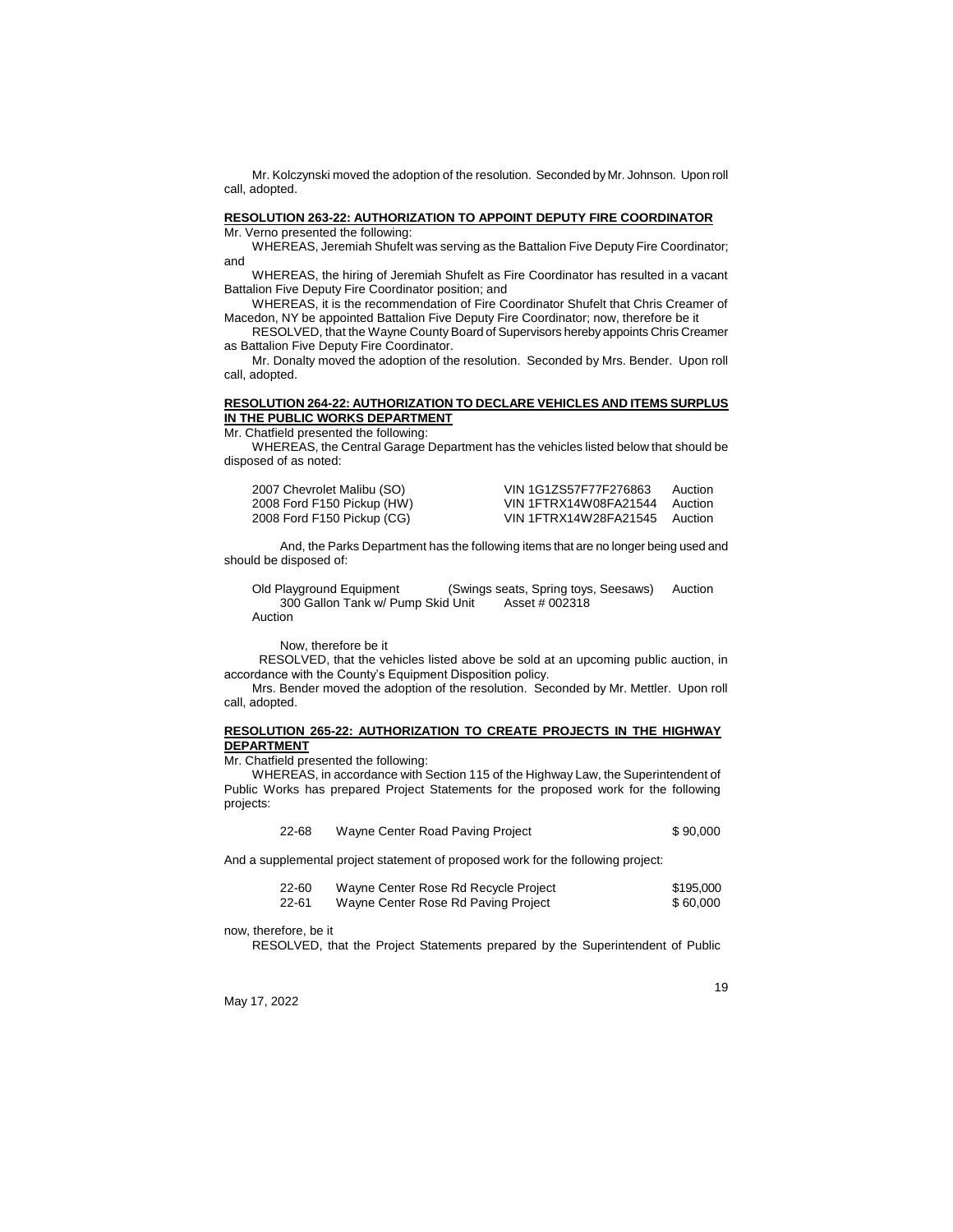Works are hereby approved by the Board of Supervisors, and the Chairman of the Board and the Clerk of the Board are hereby authorized and directed to endorse such approval on the Project Statements; and be it further

RESOLVED, that the County Treasurer is hereby authorized and directed to create line items and transfer funds as listed below:

#### **D5112 Road Construction**

(Appropriations)

\$345,000 from .52600 Highway Construction to the following Chips Projects:

\$ 90,000 to .52670 22-68 Wayne Center Rd Paving Project

\$195,000 to .52670 22-60 Wayne Center Rose Rd Recycle Project

\$ 60,000 to .52670 22-61 Wayne Center Rose Rd Paving Project

Mrs. Leonard moved the adoption of the resolution. Seconded by Mr. Brady. Upon roll call, adopted.

# **RESOLUTION 266-22: AUTHORIZATION TO CONTRACT WITH JEMCO FOR WATER TREATMENT SERVICES FOR WAYNE COUNTY OWNED HVAC EQUIPMENT**

Mr. Chatfield presented the following:

WHEREAS, Wayne County has multiple HVAC systems that require periodic testing and conditioning throughout the year to insure proper and efficient performance and to provide required Department of Health paperwork; and

WHEREAS, our current Water Treatment Service contract expired on April 30<sup>th</sup>; and WHEREAS, the Wayne County Purchasing Agent has advertised the Request for Bids for said services; and

WHEREAS, the following bids were received on March 17<sup>th</sup> at 2:00 pm:

| Jemco Water Treatment     | \$35,100.00  |
|---------------------------|--------------|
| Purity Laboratories, Inc. | \$147.136.00 |
| Barclay Water Management  | \$62,023,16  |

WHEREAS, Jemco is the current vendor preforming these services and the Deputy Superintendent of Public Works has been satisfied with their prior performance; now, therefore be it

RESOLVED, that the Chairman of the Wayne County Board of Supervisors is hereby authorized and directed to execute a contract on behalf of the County of Wayne, subject to the County Attorney's approval as to form and content with JEMCO Water Treatment Services for water treatment services for a term of three years for a base price \$35,100.00 plus any additional services as listed in the agreement.

Mr. Lasher moved the adoption of the resolution. Seconded by Mrs. Bender. Upon roll call, adopted.

## **RESOLUTION 267-22: AUTHORIZATION TO AMEND BUILDINGS & GROUNDS EQUIPMENT BUDGET**

Mr. Chatfield presented the following:

WHEREAS, the Buildings and Grounds 2022 equipment budget included the purchase of a pickup truck with a plow; and

WHEREAS, the Deputy Superintendent of Publics Works budgeted \$38,000 for said purchase; and

WHEREAS, the Superintendent of Public Works has received mini-bids back from the NYS Vehicle Marketplace with the low bid amount of \$49,122.96, and

WHEREAS, we have been seeing a significant increase in the cost of some vehicles over prior years; and

WHEREAS, the Deputy Superintendent of Public Works would still like to proceed with this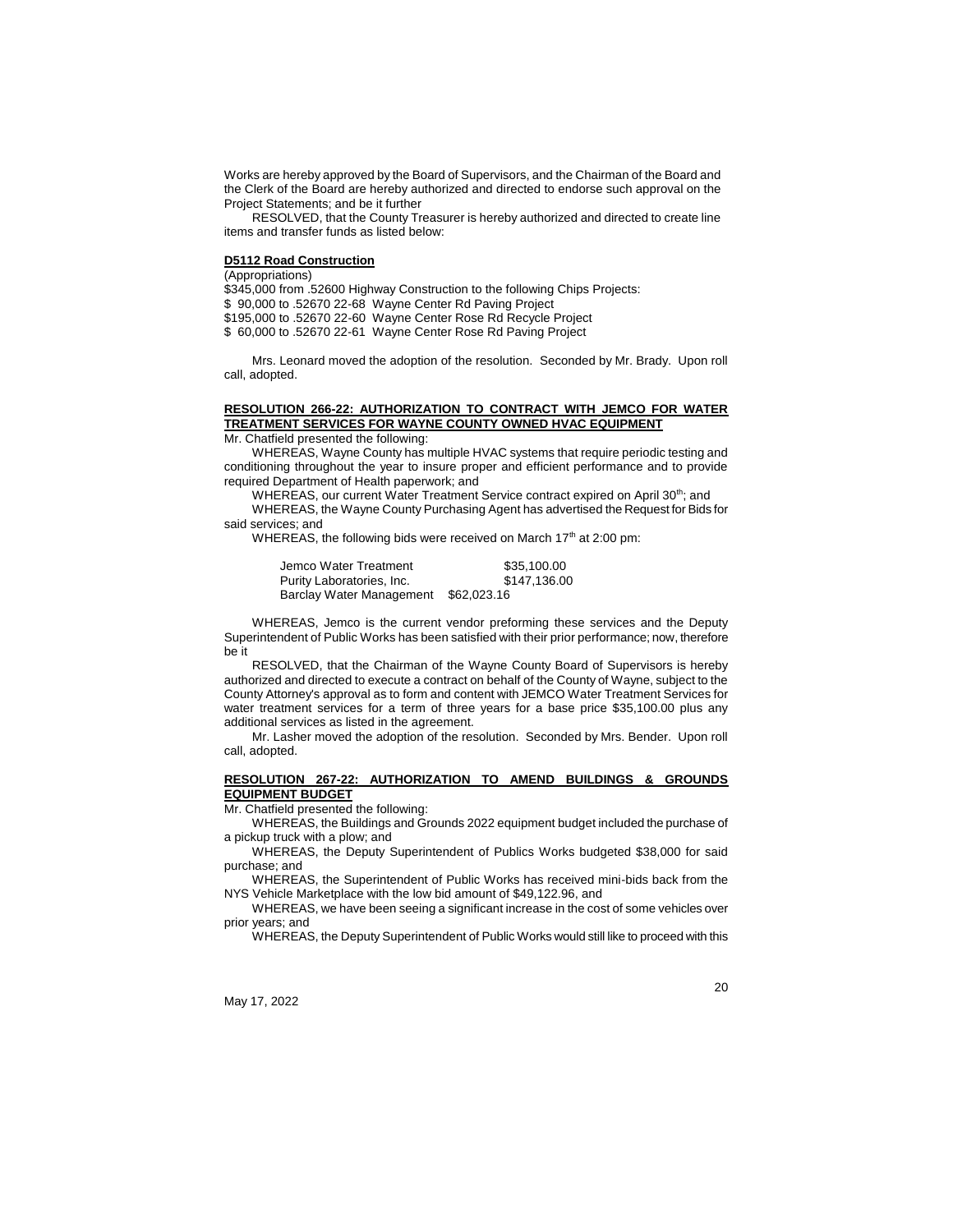vehicle purchase and is requesting to increase the 2022 Buildings & Grounds equipment budget by \$11,123.00; now, therefore be it

RESOLVED, that the County Treasurer is authorized to make the following budget adjustment:

#### **A1990 General Fund Contingencies**

(Appropriations)

\$11,123.00 from .54000 Contractual Expenses

#### **A1615 Building & Grounds**

(Appropriations)

\$11,123 .00 to .52300 Motor Vehicles

Mr. Mettler moved the adoption of the resolution. Seconded by Mrs. Leonard. Upon roll call, adopted.

#### **RESOLUTION 268-22: AUTHORIZATION TO RENEW LEASE AGREEMENT WITH THE WAYNE COUNTY SOIL AND WATER CONSERVATION DISTRICT FOR OFFICE AND SHOP SPACE**

Mr. Chatfield presented the following:

WHEREAS, in 2017 the Wayne County Soil and Water Conservation moved their operations into the old Buildings & Grounds office and shop building located at 7312 Route 31 in the Town of Lyons, and

WHEREAS, the Wayne County Soil and Water Conservation District has expressed interest in renewing its lease of this space at the same terms and conditions for an additional 5 years; and

WHEREAS, the Wayne County Soil & Water Conservation District lease is adjusted annually based on actual maintenance and repair costs from the prior year: now, therefore be it

RESOLVED, that the Chairman of the Board of Supervisors is authorized to sign a lease agreement for an additional five (5) year term, subject to the County Attorney's approval as to form and content, with the Wayne County Soil and Water Conservation District effective January 1, 2022.

Mr. Lasher moved the adoption of the resolution. Seconded by Mrs. Bender. Upon roll call, adopted.

#### **RESOLUTION 269-22: AUTHORIZATION TO AWARD BID FOR COURT HOUSE TURRET RESTORATION PROJECT**

Mr. Chatfield presented the following:

WHEREAS, Resolution 537-21 established the Court Hose Roof Repair project and placed \$175,000.00 of funding in a capital project account; and

WHEREAS, the Purchasing Agent has duly advertised for bid(s) for the Wayne County Courthouse Turret Restoration project located at 26 Church Street in Lyons, NY and the bids were opened on May 3, 2022 at 2:00 p.m. and the following bids were received:

CSTM Corp. 2593 Putman Rd. Ontario, NY 14519 \$268,000.00

;and

WHEREAS, C&S Engineering was selected for project Architectural and Engineering services to provide design, bid documents and construction administration for a fee of \$17,625.00; and

WHEREAS, it is anticipated that C&S Engineering will require an additional \$10,000 for abatement monitoring, and

WHEREAS, the total bid has come in over budget and additional funding will be needed to

May 17, 2022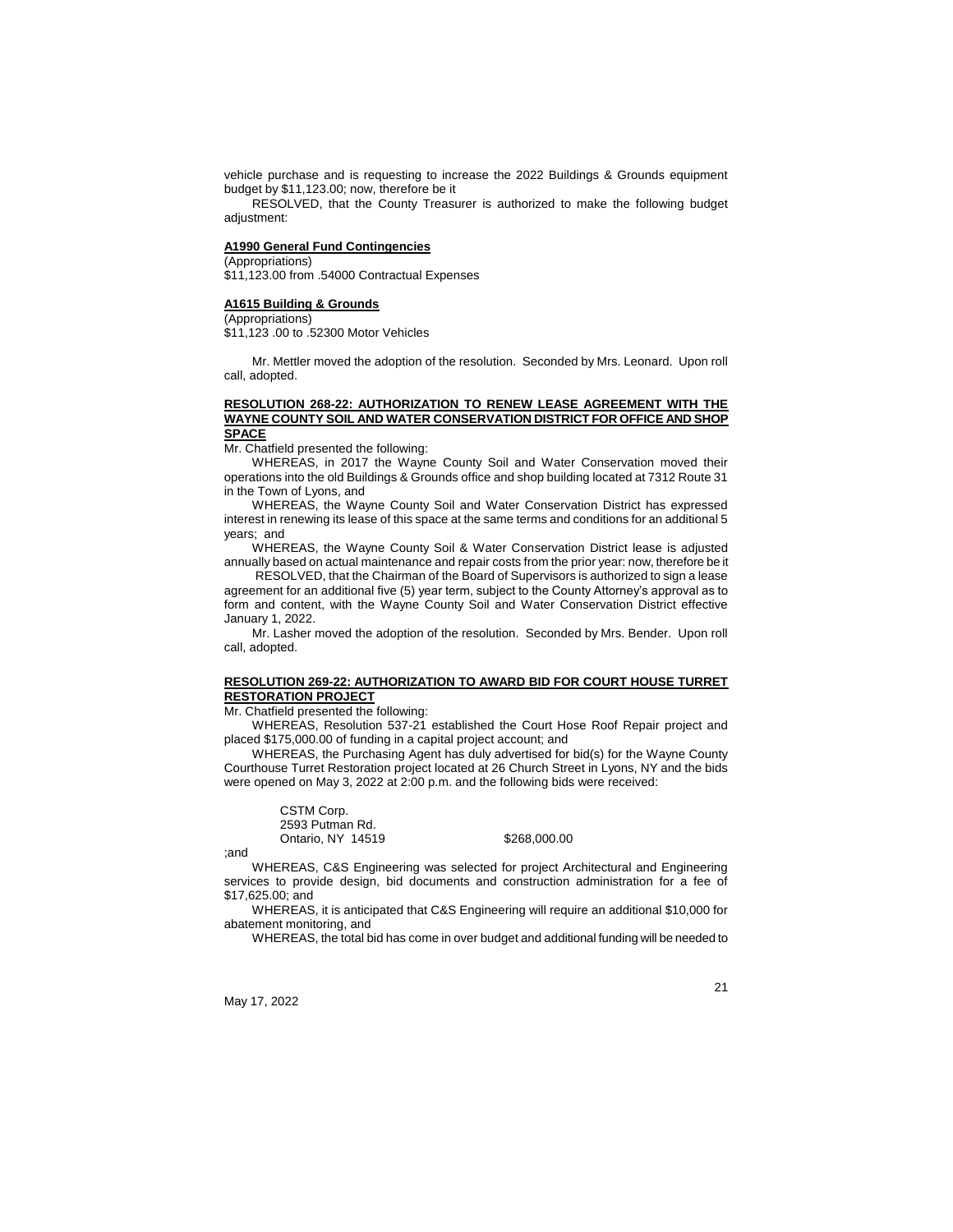complete the repairs; and

WHEREAS, the Deputy Superintendent of Public Works also recommends carrying a project contingency amount of \$25,000.00 and

WHEREAS, due to the scope of work the contractors may be required to utilize a subcontractor to fulfill his/her responsibility under the contract; and

WHEREAS, the Purchasing Agency and the Deputy Superintendent of Public Works has review the bid and recommends awarding the contract to CSTM Corp for a cost of \$268,000.00; now, therefore be it

RESOLVED, that the Chairman of the Wayne County Board of Supervisors is hereby authorized and directed to execute a contract on behalf of the County of Wayne, subject to the County Attorney's approval as to form and content, with CSTM Corp for the Courthouse Turret Restoration Project for a total base contract cost of \$268,000.00; and be it further

RESOLVED: that the Wayne County Board of Supervisors authorizes the use of subcontractors if needed on this project; and be it further;

RESOLVED, that the Wayne County Board of Supervisors hereby authorizes the Superintendent of Public Works to approve individual change orders that increase the project cost that is within the budgeted amount for said project, and be it further;

RESOLVED, that the County Treasurer is authorized to transfer \$145,625.00 from the Unassigned General Fund Balance, and be it further

RESOLVED, that the County Treasurer is authorized to make the following budget adjustments:

# **A9950 Transfer to Capital Fund Projects**

(Appropriations)

 $$145,625$  to  $$52780$  Building Repairs (B1ROF) – County Court House Roof)

#### **H1924 Roofs – Various Buildings**  (Revenues)

| \$145,625 to<br>45031            | Interfund Transfer (B1ROF) – County Court House Roof)               |
|----------------------------------|---------------------------------------------------------------------|
| (Appropriations)<br>\$145,625 to | 52000 Equipment & Other Cap Outlay (B1ROF)-County Court House Roof) |

Mr. Donalty moved the adoption of the resolution. Seconded by Mr. Johnson. Upon roll call, adopted.

## **RESOLUTION 270-22: AUTHORIZATION TO SET DATE FOR PUBLIC HEARING TO AMEND LOCAL LAW NO. 5-85**

Mr. Chatfield presented the following:

#### **Local Law No. \_\_ 2022**

A local law designating a reserved parking area on county-owned land adjacent to and on the south side of the County Office Building located at 9 Pearl Street, Lyons, New York, adopting regulations governing parking in such area and prescribing penalties for violations of such regulations, pursuant to subdivision 11 of Section 215 of the County Law.

RESOLVED, pursuant to Section 20 of the Municipal Home Rule Law that the Board of Supervisors shall hold a public hearing on June 21, 2022 at 9:05 a.m. in the Supervisors Chambers in the County Court House, Lyons, New York on the proposed local law:

A local law designating a reserved parking area on county-owned land adjacent to and on the south side of the County Office Building located at 9 Pearl Street, Lyons, New York.

**BE IT ENACTED BY THE BOARD OF SUPERVISORS OF THE COUNTY OF WAYNE,** as follows:

Section 1. The following words, when used in this local law shall have the meanings

May 17, 2022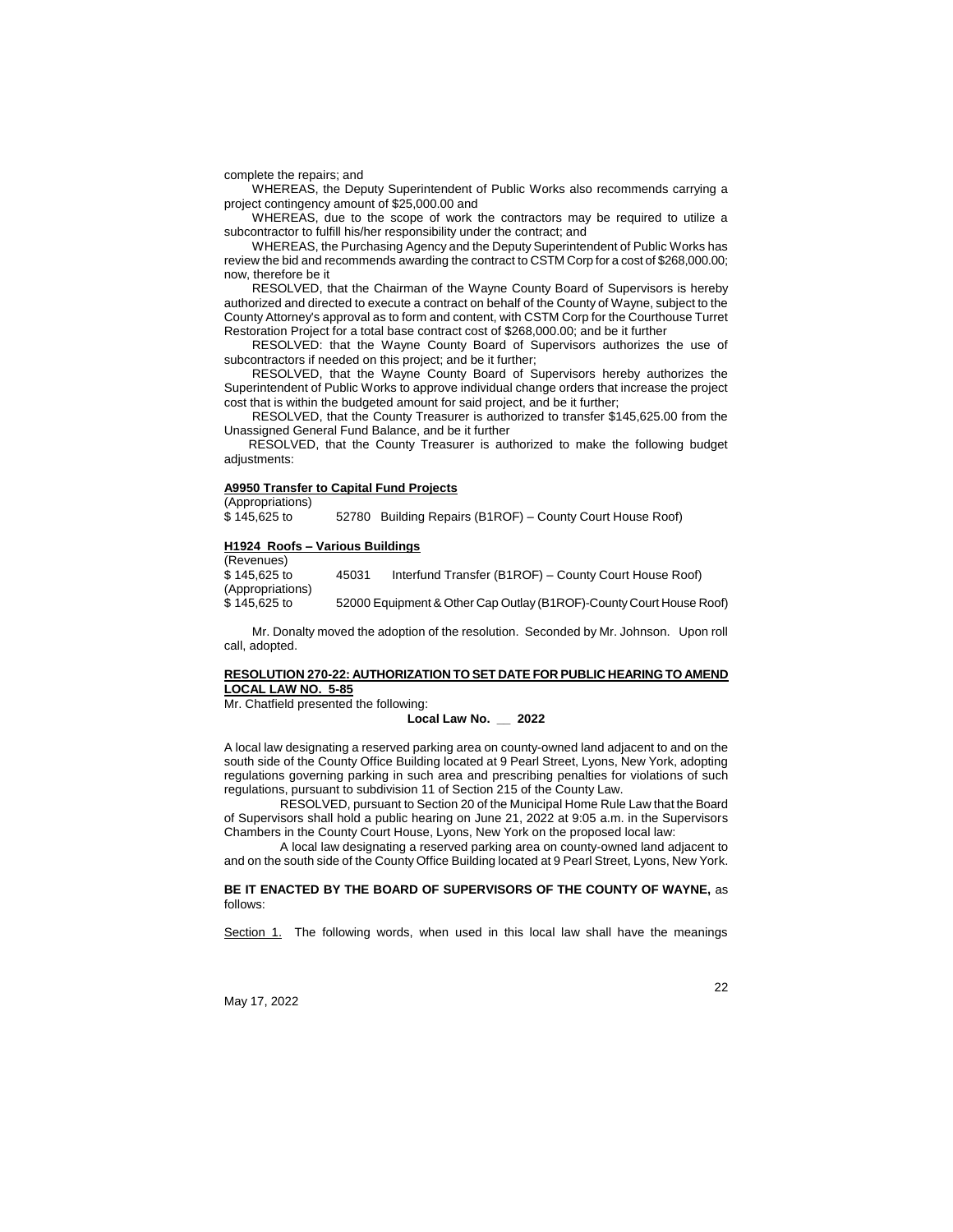respectively ascribed to them in this section, except in those instances where the context clearly indicated otherwise:

(a) "Vehicle" means every device in, upon, or by which any person or property is or may be transported or drawn upon a highway.

(b) "Person" means every natural person, corporation, association, or organization.

(c) "Park" means the standing of a vehicle, whether occupied or not, other than temporarily for the purpose of and while actually engaged in loading or unloading merchandise or passengers.

(d) "County Office Building" means the Wayne County Office Building located at 9 Pearl Street in Lyons, New York.

(e) "Sheriff" means the Sheriff of the County of Wayne.

(f) "Handicapped Person" means any person operating a vehicle displaying a special municipal parking permit or a vehicle registered in accordance with Section 404-a of the Vehicle and Traffic Law and being used for the transportation of a handicapped person.

(g) "Reserved Parking Area" means the county-owned land immediately south of and adjacent to the County Office Building.

(h) "Owner" means any person, corporation, partnership, firm, agency, association, lessor, or organization who at the time of the issuance of a notice of violation:

(1) is the beneficial or equitable owner of such vehicle; or has title to such vehicle; or

 $(2)$  has title to such vehicle; or  $(3)$  is the registrant or co-regional

is the registrant or co-registrant of such vehicle which is registered with the Department of Motor Vehicles of this State of any other state, territory, district, providence, nation of other judiciary; of

(4) uses such vehicle in its vehicle renting and/or leasing business; or

(5) is an owner of such vehicle as defined by Section 128 of the Vehicle and Traffic Law or subdivision (a) of Section 2102 of the Vehicle and Traffic Law.

Section 2. The county-owned land immediately adjacent to the County Office Building is hereby designed as a reserved parking area for the following designated persons:

| <b>Designated Person</b>   | Number of Parking Spaces |
|----------------------------|--------------------------|
| <b>County Clerk</b>        |                          |
| Deputy County Clerk(s)     | 2                        |
| <b>Handicapped Parking</b> |                          |
| <b>Tourism Director</b>    |                          |
| <b>Tourism Vehicle</b>     |                          |
| <b>EDP Director</b>        |                          |
| <b>EDP Deputy</b>          |                          |
| <b>EDP Vehicle</b>         |                          |
| <b>Employee Parking</b>    | 18                       |

Section 3.

(a) No person shall park a vehicle in the reserved parking area except those persons for whom parking spaces are reserved as designated in Section 2 of the local law.

(b) No person, for whom a parking space is reserved, as designated in Section 2 of this local law, shall park a vehicle in the reserved parking area in any space other than a parking space which is marked "reserved" for such person.

(c) No undesignated vehicle shall be parked in the reserved parking area between the hours of 12:00 midnight and 6:00 a.m.

Section 4. It shall be the duty of the Sheriff to enforce the provisions of this local law.

Section 5. Whenever any vehicle shall be found parking in violation of the provisions of this local law, the Sheriff is hereby authorized to provide for the removal of such vehicle, by means of towing or otherwise, to a suitable place of storage, and such removal and storage shall be at the sole risk and expense of the owner of such vehicle, Any vehicle so removed and stored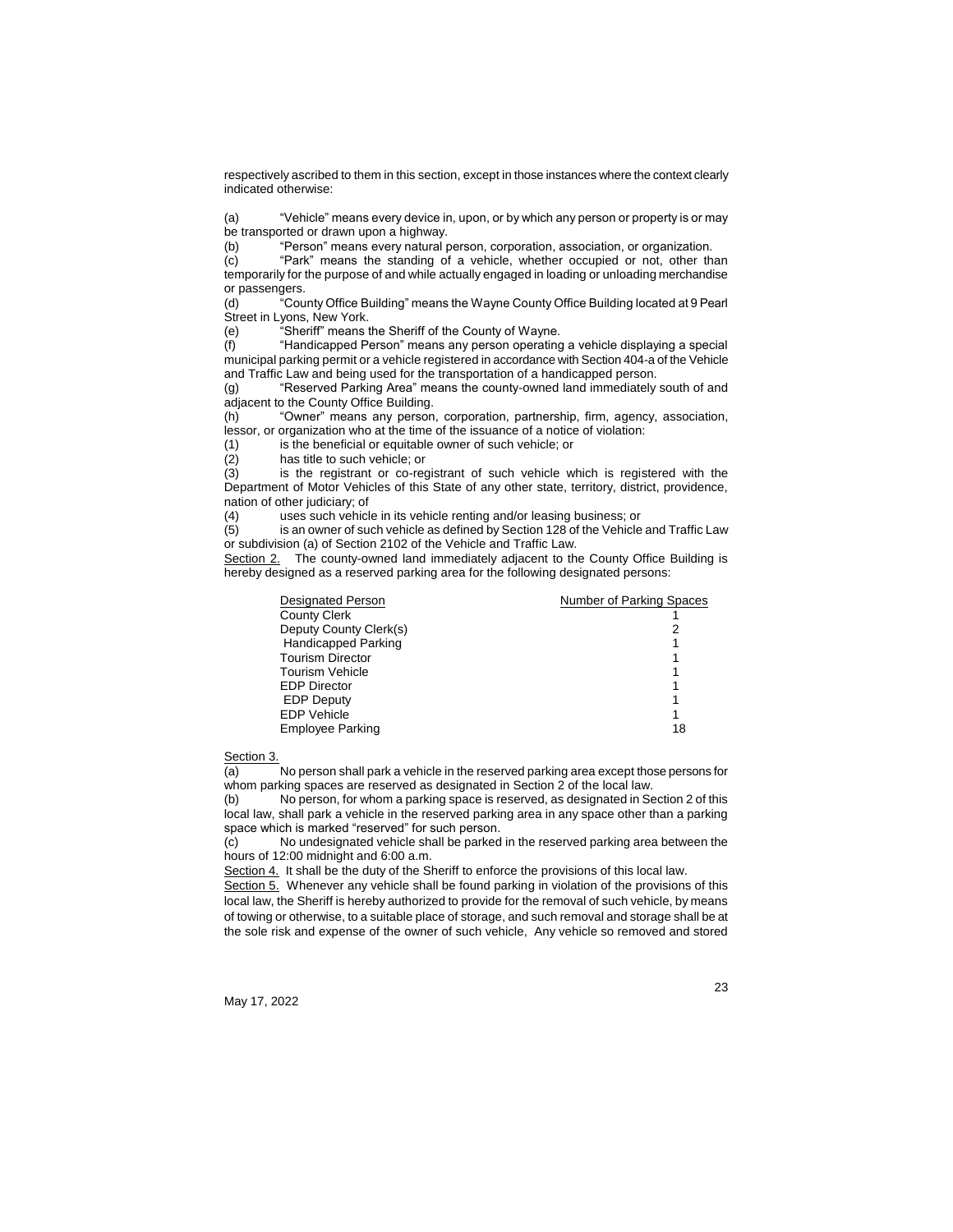shall be in the custody of the Sheriff and before the owner or person in charge of such vehicle shall be permitted to remove it from such custody, he shall furnish evidence of his identity and ownership or right to possession, pay the cost for such removal and storage, and sign a receipt for such vehicle.

Section 6. The Sheriff is hereby given the power and authority to engage, hire and contract with any person to remove, transport, and store vehicles for the purpose of this local law. Section 7.

(a) Whenever any vehicle is found parked in violation of this local law, the Sheriff shall serve a written notice of violation notifying the person charged that such vehicle has been parked in violation of the provisions of this local law and directing such person to appear in Justice Court of the Town of Lyons at a designated time to answer for such violation in accordance with this local law. The notice of violation shall be served personally upon the operator of a vehicle who is present at the time of service, and his name, together with the plate designation and the plate type as shown by the registration plates of said vehicle and the expiration date: the make or model, and the body type of the same vehicle, shall be inserted therein. The notice of violation shall be served upon the owner of the vehicle if the operator is not present, by affixing such notice to said vehicle in a conspicuous place. Whenever such notice is so affixed, in lieu of inserting the name of the person charged with the violation in the space provided for the identification of said person, the words 'owner of the vehicle bearing license' may be inserted to the following by the plate designation and plate type of said vehicle. Service of the notice of violation or a duplicate thereof, by affixation as herein provided shall have the same force and effect as through the same was personally served with the name of the person charged with the violation inserted therein.

(b) For the purposes of this local law an operator of a vehicle who is not the owner thereof, but who uses or operates such vehicle with the permission of the owner, express or implied, shall be deemed to the agent of such owner to receive notices of volition, whether personally served on such operator or served by affix in the manner aforesaid, and service made in either manner as herein provided shall also be deemed to be lawful service upon such owner.

Section 8. A violation of any of the provisions of this local law shall constitute an offense, and a person guilty of such offense may be punished by a fine not exceeding One Hundred Dollars. Section 9. If any section, part of a section, sentence, clause, or phrase of this local law shall be held unconstitutional or invalid, the remaining provisions thereof shall nevertheless remain in full force and effect.

Section 10. This local law shall take effect August 1<sup>st</sup> 2022.

Mr. Mettler moved the adoption of the resolution. Seconded by Mr. Brady. Upon roll call, adopted.

# **RESOLUTION 271-22: AUTHORIZATION TO MODIFY AGRICULTURAL DISTRICT 1**

Mr. Johnson presented the following:

WHEREAS, New York State enacted legislation enabling landowners to apply to the Board of Supervisors for inclusion of predominantly viable agricultural land into certified agricultural districts prior to the required eight year review period; and

WHEREAS, this legislation requires the County to establish an annual 30 day review period during which landowners may request inclusion in a certified agricultural district; and

WHEREAS, the Board of Supervisors designated January 1 to January 31 as the annual 30 day review period when landowners may submit a request to the County for inclusion in certified agricultural districts prior to established agricultural district review periods; and

WHEREAS, the following landowners have requested to have the following tax parcels included in the certified agricultural district;

24

| Tax ID Num | <b>Municipality</b> | Name | Acres | <b>Parcel Location</b> |
|------------|---------------------|------|-------|------------------------|
|            |                     |      |       |                        |

May 17, 2022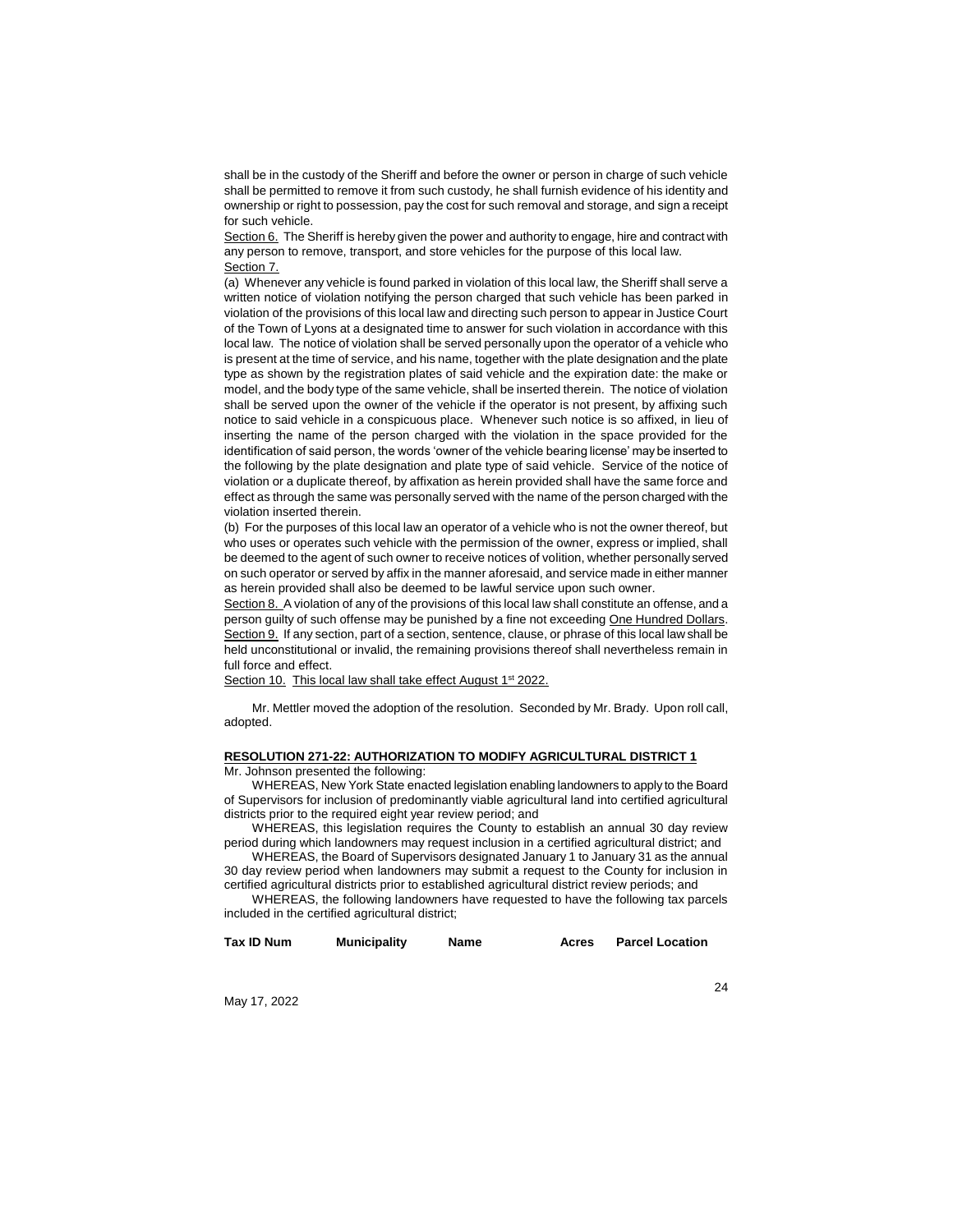| 76116-00-669537 | Town of Butler | Joshua & Julia High 16.97 | 0000                       |
|-----------------|----------------|---------------------------|----------------------------|
|                 |                |                           | <b>Wolcott Spring Lake</b> |
| 76116-00-700607 | Town of Butler | Joshua & Julia High 43.77 | 0000                       |
|                 |                |                           | Wager Road                 |

TOTAL ACREAGE: 60.74

and

WHEREAS, the Agricultural Development Board has reviewed and recommended approval of this modification and has determined that the land requested for inclusion in the agricultural district is predominantly viable agricultural land; and

WHEREAS, the Board of Supervisors has conducted the required public hearing; now, therefore, be it

RESOLVED, that Wayne County Agricultural District No. 1 is hereby modified to include the agricultural land identified by their tax parcel numbers in the above referenced chart.

Mr. Kolczynski moved the adoption of the resolution. Seconded by Mr. Chatfield. Upon roll call, adopted.

# **RESOLUTION 272-22: DESIGNATING ENVIRONMENTAL CERTIFYING OFFICER FOR CDBG FARMWORKER MOBILE HOME REPLACEMENT GRANT**

Mr. Johnson presented the following:

WHEREAS, Wayne County Resolution No. 071-22 authorized application to the New York State Housing Trust Fund Corporation, Office of Community Renewal ("OCR") for New York State Community Development Block Grant ("NYS CDBG") CARES Act (CDBG-CV) 2020 Community Development Block Grant (CDBG-CV) Coronavirus Aid, Relief, and Economic Security Act (CARES) Funding); and

WHEREAS, OCR requires projects that include CDBG funds must be assessed in accordance with the National Environmental Policy Act of 1969 (NEPA) and related authorities listed in 24 CFR Part 58; and

WHEREAS, OCR requires grant recipients to appoint a Certifying Officer to review and certify activities comply with SEQR and NEPA regulations; now therefore be it

RESOLVED, that the Board of Supervisors hereby designates Ora Rothfuss III as Certifying Officer for Environmental Review; and be it further

RESOLVED, that the Board of Supervisors hereby authorizes the Clerk, Wayne County Board of Supervisors, to assist in the publication of any required notices and in the receipt of any comments submitted regarding the ERR.

Mr. Lasher moved the adoption of the resolution. Seconded by Mr. Mettler. Upon roll call, adopted.

#### **RESOLUTION 273-22: AUTHORIZATION TO ACCEPT GRANT FOR COUNTY FARMLAND PROTECTION PLAN UPDATE**

Mr. Johnson presented the following:

WHEREAS, Wayne County Resolution No. 149-22 authorized the submission of a grant application to the NYS Department of Ag and Markets for \$40,000, with up to \$40,000 of matching funds from the County to complete an update to the County Farmland Protection Plan under the direction of the County Economic Development and Planning Department.; and

WHEREAS, the County has been notified of an award and is interested in pursuing consulting services for development of the plan; now therefore be it

RESOLVED, that the Board of Supervisors hereby authorizes the release of a Request for Proposals (RFP) for planning services under the direction of the County Economic Development and Planning Department; and be it further

RESOLVED, that the Board of Supervisors hereby authorizes the Chairman of the Board to execute any agreement documents necessary to implement the resolution, including acceptance of the award and execution of a contract agreement resulting from the RFP on behalf of the County of Wayne, subject to the County Attorney's review and approval as to form and content.

May 17, 2022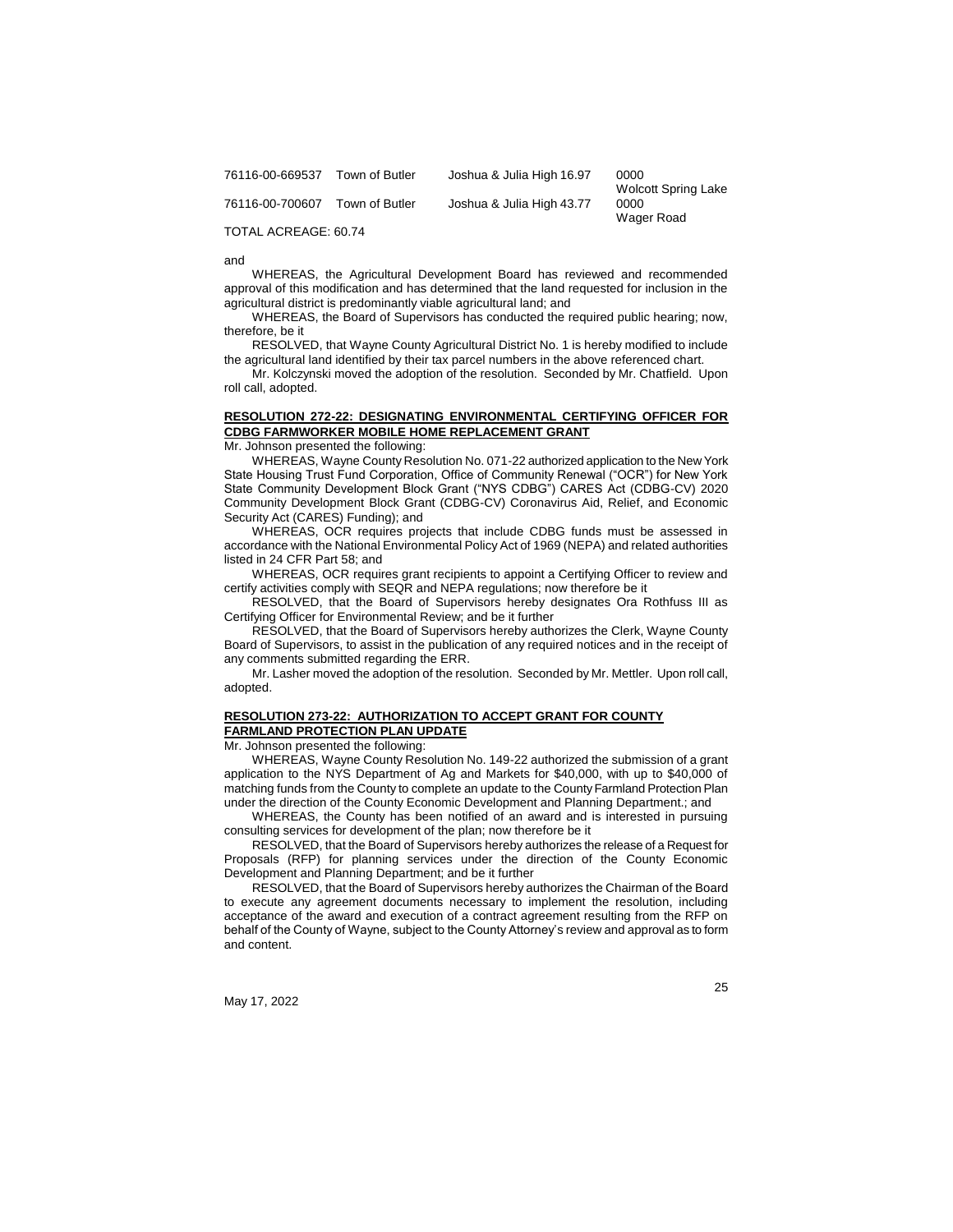A1990 Contingent Fund General (Appropriations) \$40,000 from 54000 Contractual Expenses

A8020 Planning Board (Revenues) \$40,000 to 43305 EDP03 NYS Grants (Appropriations) \$80,000 to 54400 EDP03 Contracted Services

Mrs. Leonard moved the adoption of the resolution. Seconded by Mr. Brady. Upon roll call, adopted.

# **RESOLUTION 274-22: AUTHORIZATION TO RENEW TERMS AND APPOINT MEMBERS TO THE WAYNE COUNTY PLANNING BOARD**

Mr. Johnson presented the following:

WHEREAS, the Town of Butler has recommended the appointment of Chad Mendenhall, 4515 Westbury Rd, Wolcott, NY 14590 to fill the empty seat from the Town on the County Planning Board; and

WHEREAS, the Town of Lyons has recommended the appointment of Robert Burns, 4289 DeNeef Hill Rd, Lyons, NY 14489 to fill the empty seat from the Town on the County Planning Board; and

WHEREAS, the Town of Sodus has recommended the appointment of Dennis Grabb, 7011 Sodus Center Rd, Sodus, NY 14551 to fill the seat from the Town on the County Planning Board; and

WHEREAS, the terms of office of the following members of the Wayne County Planning Board will expire on April 30, 2022:

Ron Baker, 6445 Hill Rd, Sodus, NY 14551 Kenneth Conklin, 7724 Whispers Lane, Ontario, NY 14519 Bob Hutteman, 6879 Fairville Station Rd, Newark, NY 14513 Matt Krolak, 2486 Maple Ave, Palmyra, NY 14522 now, therefore, be it

RESOLVED, that Chad Mendenhall is hereby appointed to the County Planning Board to a three year term of office effective immediately and expiring April 30, 2023 (3 other members renew that year); and be it further

RESOLVED, that Robert Burns is hereby appointed to the County Planning Board to a three year term of office effective immediately and expiring April 30, 2024; and be it further

RESOLVED, that Dennis Grabb is hereby appointed to the County Planning Board to a three year term of office effective immediately and expiring April 30, 2025; and be it further

RESOLVED, that members Ken Conklin, Bob Hutteman, and Matt Krolak are hereby reappointed to a three year term of office effective immediately and expiring April 30, 2025. Mr. Mettler moved the adoption of the resolution. Seconded by Mr. Lasher. Upon roll call,

adopted.

# **RESOLUTION 275-22: AUTHORIZATION TO ENDORSE CAPITAL PROJECT AT WILLIAMSON-SODUS AIRPORT**

Mr. Johnson presented the following:

WHEREAS, the Williamson Flying Club, Inc. has requested state funds through the 2019 Aviation Capital Grant Program for the following project at Williamson-Sodus Airport:

- Installation of a solar electric array
- hangar doors
- rehabilitation of the Automated Weather Observation System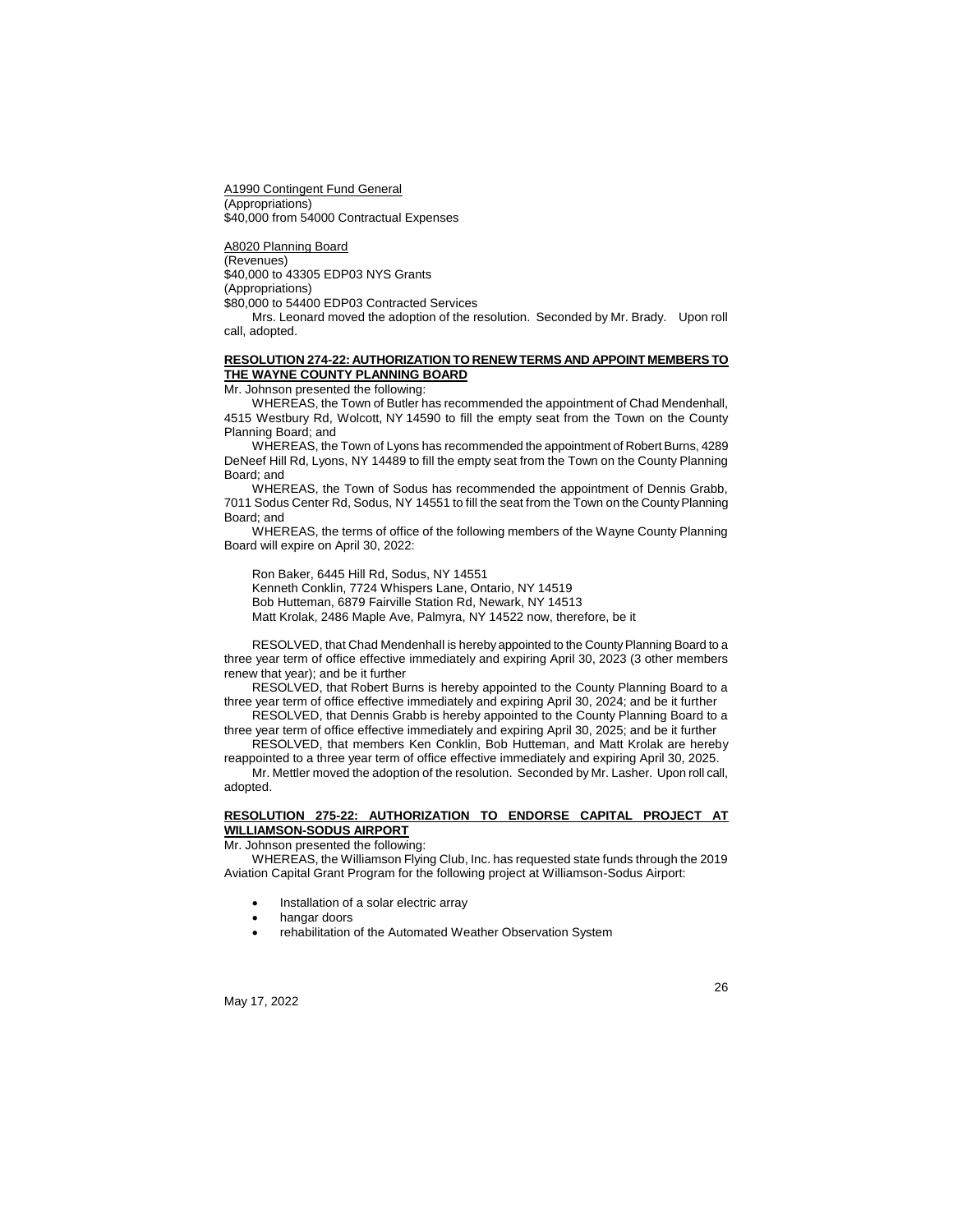WHEREAS, the project purpose is to enhance the sustainability of the airport and continue to provide a high-quality, safe environment for aircraft operations, reduce operating expenses, enhance pilot services and generate additional revenue; and

WHEREAS, the New York State Department of Transportation, under the State Transportation Law, requires that privately-owned airports submit an endorsing resolution from the governing body of the county in which the airport is located; and

WHEREAS, the Wayne County Board of Supervisors has received a request from Williamson-Sodus Flying Club, Inc. to endorse the project; now therefore be it

RESOLVED, that the County of Wayne endorses the project identified above at Williamson-Sodus Airport for the purpose of making the project eligible for State funding; and be it further

RESOLVED, that the Clerk of the Board is hereby directed to forward certified copies of this resolution to the appropriate County officials and to the Capital Projects Chairman of the Williamson Flying Club, Inc. to be filed with the NYS Commissioner of Transportation; and be it further

RESOLVED, that this resolution shall take effect immediately.

Mrs. Leonard moved the adoption of the resolution. Seconded by Mr. Mettler. Upon roll call, adopted.

# **RESOLUTION 276-22: AUTHORIZATION TO HIRE TEMPORARY FULL-TIME DEPUTY ELECTION COMMISSIONER WITHIIN THE BOARD OF ELECTIONS OFFICE**

Mr. Lasher presented the following:

WHEREAS, the Wayne County Board of Elections Office has within the 2022 budget two (2) full-time Deputy Election Commissioners who perform tasks, duties and functions in the Elections Office; and

WHEREAS, Joyce A. Krebbeks, Deputy Election Commissioner, has notified the Election Commissioners in writing that she intends to retire effective December 31, 2022; and

WHEREAS, Mindy Robinson, Deputy Election Commissioner was recently appointed 12/10/2021 and the duties of Deputy Election Commissioner requires specialty training in a myriad of election cycle activities and functions taking several months to be proficient in their tasks, duties and functions prior to them being able to work independently; and

WHEREAS, it is the desire of the Wayne County Board of Elections Commissioners are requesting authorization to create a full time temporary position of Deputy Election Commissioner, so that he or she may be able to receive the necessary and critical training and education concerning Election processing; now therefore be it

RESOLVED, that the Wayne County Board of Elections Commissioners have authorization to hire a full-time temporary Deputy Election Commissioner commencing July 1, 2022 and ending through December 31, 2022 at the rate of \$ 45,787 Grade 5 of the Managerial/Confidential pay structure; and be it further

RESOLVED, that the Wayne County Treasurer is authorized to make the following 2022 budget adjustments:

A1990 Contingent Fund General (Appropriations) \$33,353 from 54000 Contractual Expenses

A1450 Board of Elections

(Appropriations) \$22,894 to 51068 Deputy Election Commissioner \$2,450 to 58100 Payments to NYS Retirement System \$1,752 to 58200 Payments to Social Security \$6,257 to 58400 Hospitalization

May 17, 2022

27

and;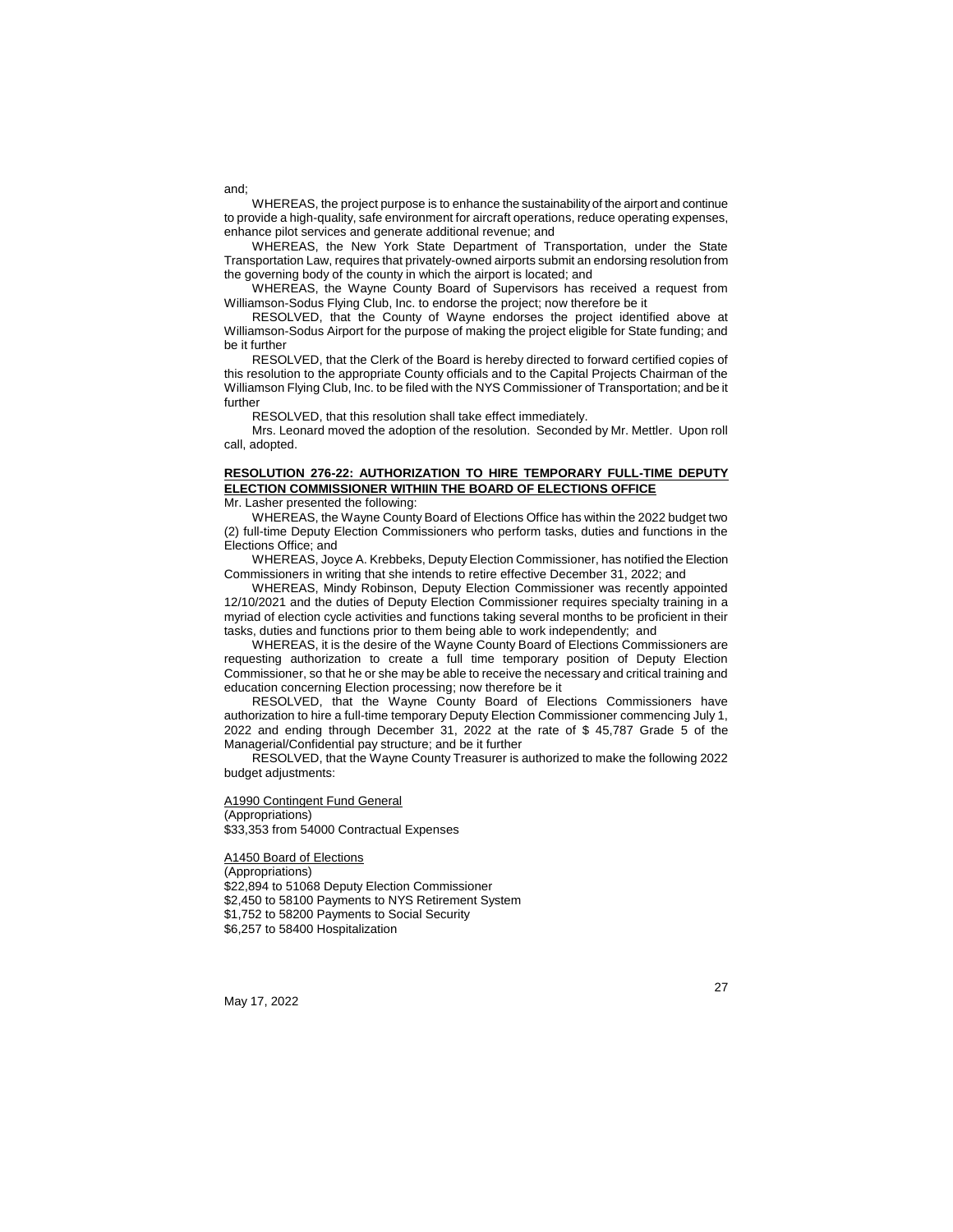Mrs. Bender moved the adoption of the resolution. Seconded by Mr. Chatfield. Upon roll call, adopted.

#### **RESOLUTION 277-22: ADOPTION OF MANAGEMENT AND CONFIDENTIAL POSITION WAGE AND SALARY RANGES FOR 2023**

Mr. Lasher presented the following:

WHEREAS, the Wayne County Local Law no. 2-2014 gives the Board of Supervisors the authority to implement the Salary Plan for Managerial and Confidential Employees; and

WHEREAS, the Director of Human Resources recommends that the 2022 Salary Schedule be revised for 2023 by a cost of living adjustment (COLA) of 2.5% to align the 2023 salary schedule with the labor market; and

WHEREAS, the Pay Plan Committee has met and agreed to make changes within the Pay Plan Salary Administration; now, therefore be it

RESOLVED, that the Board of Supervisors hereby adopts the following wage and salary ranges for the Managerial and Confidential employee group effective January 1, 2023:

| COLA:           | 2.50%              |                |         |         |          |   |                                     |   |         |          |                 |                               |                               |           |
|-----------------|--------------------|----------------|---------|---------|----------|---|-------------------------------------|---|---------|----------|-----------------|-------------------------------|-------------------------------|-----------|
| 2023            |                    | $\mathfrak{p}$ | 3       | 4       | 5        | 6 |                                     | 8 | 8b P.T. | 9.       | 10 <sup>1</sup> | 11                            | 12                            | 13        |
| <b>MINIMUM</b>  | \$15.82            | \$17.87        | \$20.19 | \$22.82 | \$46,931 |   | \$53.032 \$59.396 \$66.523 \$42.025 |   |         | \$74.507 | \$83,447        | \$93,461                      | \$104,676                     | \$117,237 |
|                 | \$16.18            | \$18.29        | \$20.66 | \$23.35 | \$48,025 |   | \$54.268 \$60.781 \$68.074          |   |         | \$76,243 | \$85,392        | \$95,639                      | \$107,116                     | \$119,970 |
|                 | \$16.56            | \$18.71        | \$21.15 | \$23.90 | \$49,145 |   | \$55.533 \$62.197 \$69.660 \$44.819 |   |         | \$78,020 | \$87,382        | \$97,868                      | \$109,612                     | \$122,766 |
|                 | \$16.95            | \$19.15        | \$21.64 | \$24.45 | \$50,290 |   | \$56.827 \$63.647 \$71.284          |   |         | \$79,839 | \$89,419        | \$100.149                     | \$112,167                     | \$125,627 |
|                 | \$17.34            | \$19.60        | \$22.14 | \$25.02 | \$51.462 |   | \$58.152 \$65.131 \$72.945 \$47.962 |   |         | \$81,700 | \$91,503        | \$102.484                     | \$114,781                     | \$128,556 |
|                 | \$17.75            | \$20.05        | \$22.66 | \$25.61 | \$52,662 |   | \$59,507 \$66,649 \$74,646          |   |         | \$83,604 | \$93,635        | \$104,872                     | \$117,457                     | \$131.552 |
|                 | S <sub>18.16</sub> | \$20.52        | \$23.19 | \$26.20 | \$53,889 |   | \$60,894 \$68,202 \$76,385          |   |         | \$85,552 | \$95,818        | \$107,316                     | \$120,194                     | \$134,618 |
| <b>MIDPOINT</b> | \$18.58            | \$21.00        | \$23.73 | \$26.81 | \$55,144 |   | \$62,313 \$69,790 \$78,165          |   |         | \$87,545 | \$98,050        | \$109,816                     | \$122,995                     | \$137,754 |
| 8               | \$18.78            | \$21.22        | \$23.98 | \$27.10 | \$55,736 |   | \$62,982 \$70,540 \$79,004          |   |         | \$88,484 |                 | \$99.102 \$110.995            | \$124,315                     | \$139,233 |
| 9               | \$18.98            | \$21.45        | \$24.24 | \$27.39 | \$56,335 |   | \$63,658 \$71,297 \$79,852          |   |         | \$89,434 |                 | \$100.166 \$112.186           | \$125,650                     | \$140,728 |
| 10              | \$19.19            | \$21.68        | \$24.50 | \$27.69 | \$56,940 |   | \$64.341 \$72.062 \$80.709          |   |         | \$90,394 |                 | \$101.242 \$113.391           | \$126,998                     | \$142,238 |
| 11              | \$19.39            | \$21.91        | \$24.76 | \$27.98 | \$57,551 |   | \$65,032 \$72,836 \$81,576          |   |         | \$91,365 |                 |                               | \$102.329 \$114.608 \$128.362 | \$143,765 |
| 12              | \$19.60            | \$22.15        | \$25.03 | \$28.28 | \$58,169 |   | \$65,730 \$73,618 \$82,451          |   |         | \$92,346 |                 | \$103.427 \$115.838           | \$129,740                     | \$145,309 |
| 13              | \$19.81            | \$22.39        | \$25.30 | \$28.59 | \$58,793 |   | \$66,436 \$74,408 \$83,337          |   |         | \$93,337 |                 | \$104.537 \$117.082           | \$131.133                     | \$146,869 |
| 14              | \$20.03            | \$22.63        | \$25.57 | \$28.89 | \$59,424 |   | \$67.149 \$75.207 \$84.231          |   |         | \$94,339 |                 | \$105,660 \$118,339           | \$132,540                     | \$148,445 |
| 15              | \$20.24            | \$22.87        | \$25.84 | \$29.20 | \$60,062 |   | \$67,870 \$76,014 \$85,135          |   |         | \$95,352 |                 | \$106,794 \$119,609           | \$133,963                     | \$150,039 |
| 16              | \$20.46            | \$23.12        | \$26.12 | \$29.52 | \$60,707 |   | \$68,598 \$76,830 \$86,049          |   |         | \$96,375 |                 | \$107.940 \$120.893           | \$135,401                     | \$151,650 |
| 17              | \$20.68            | \$23.36        | \$26.40 | \$29.83 | \$61,359 |   | \$69,335 \$77,655 \$86,973          |   |         | \$97,410 |                 | \$109,099 \$122.191           | \$136,855                     | \$153,278 |
| 18              | \$20.90            | \$23.62        | \$26.69 | \$30.15 | \$62,017 |   | \$70.079 \$78.489 \$87.907          |   |         | \$98,456 |                 | \$110,270 \$123,503           | \$138,324                     | \$154.923 |
| 19              | \$21.12            | \$23.87        | \$26.97 | \$30.48 | \$62,683 |   | \$70.832 \$79.331 \$88.851          |   |         | \$99,513 |                 | \$111.454 \$124.829           | \$139,809                     | \$156,586 |
| <b>MAXIMUM</b>  | \$21.35            | \$24.13        | \$27.26 | \$30.81 | \$63,358 |   | \$71,594 \$80,184 \$89,807          |   |         |          |                 | \$100,584 \$112,654 \$126,173 | \$141,313                     | \$158,271 |

Mr. Johnson moved the adoption of the resolution. Seconded by Mr. Mettler. Upon roll call, adopted.

# **RESOLUTION 278-22: AUTHORIZATION TO RENEW AGREEMENT WITH ST. JOHN FISHER COLLEGE FOR NURSING EDUCATIONAL PROGRAM**

Mr. Groat presented the following:

WHEREAS, Wayne County Nursing Home and St. John Fisher College currently have a contract to allow nursing students to train at the nursing home; and

WHEREAS, the current agreement with St. John Fisher College (c/o Wegmans School of Nursing) expires May 31, 2022; and

WHEREAS, Wayne County Nursing Home and St. John Fisher College have an interest in continuing this collaboration that provides educational nursing training; and

WHEREAS, that the Nursing Home Administrator is desirous in renewing the agreement with St. John Fisher College effective from June 1, 2022 to May 31, 2025; and now, therefore be it

RESOLVED, the Chairman of the Board of Supervisors is authorized to execute an agreement on behalf of the Wayne County Nursing Home with St. John Fisher College from June 1, 2022 to May 31, 2025 for the purpose of educational nursing program at no cost to the nursing home, subject to the County Attorney's approval as to form and content.

Mr. Chatfield moved the adoption of the resolution. Seconded by Mrs. Bender. Upon roll call, adopted.

# **RESOLUTION 279-22: AUTHORIZATION TO PAY OUT-OF-TITLE PAY FOR EMPLOYEE PERFORMING THE DUTIES OF COORDINATOR OF NURSING TRAINING AT THE WAYNE COUNTY NURSING HOME**

May 17, 2022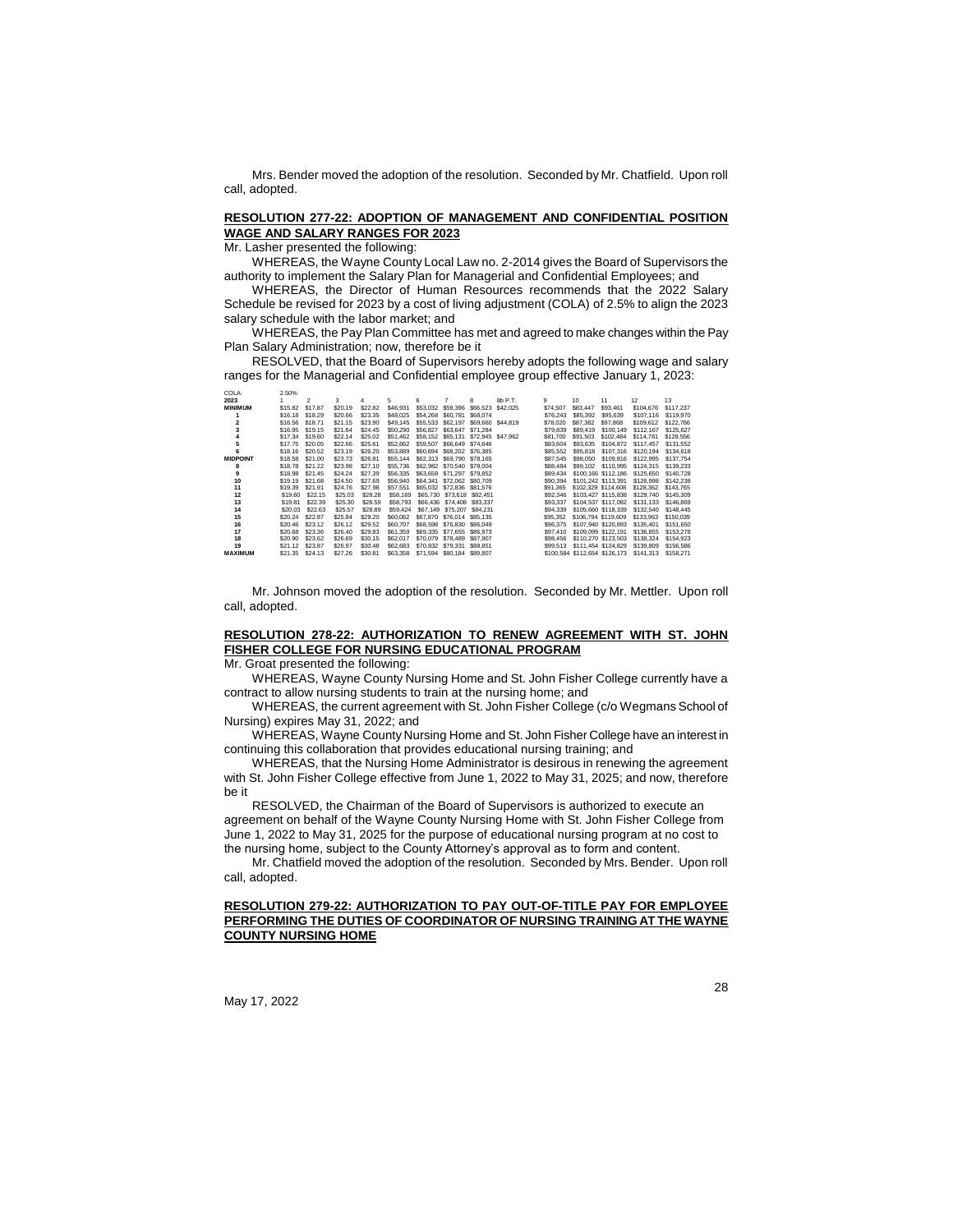Mr. Groat presented the following:

WHEREAS, current employee within the title of Coordinator of Nursing Training is on an approved leave of absence and the continuation of these duties are an essential function and necessary for the continued operation of the Nursing Home; and

WHEREAS, Registered Professional Nurse, Kathryn Welkley meets the minimum qualifications necessary and is currently fulfilling the duties of the Coordinator of Nursing Training temporarily; now therefore be it,

RESOLVED, that Kathryn Welkley will continue to perform the duties of Coordinator of Nursing Training and her rate will be adjusted within the managerial/confidential salary structure to be set at \$72,594 retroactive to April 18, 2022 when she began performing these duties. Upon return of the Coordinator of Nursing Training, Ms. Welkley will return to her previous position and rate of pay as a Registered Professional Nurse.

Mr. Lasher moved the adoption of the resolution. Seconded by Mrs. Leonard. Upon roll call, adopted.

# **RESOLUTION 280-22: AUTHORIZE EXPENDITURE AND SCHEDULING OF EMPLOYEE TRAINING AND EDUCATION FROM THE ADVANCED TRAINING INITIATIVE FUNDS RECEIVED FROM DEPARTMENT OF HEALTH**

Mr. Groat presented the following:

WHEREAS, Wayne County Nursing Home was selected to receive \$197,615.01 for 2021- 2022 through the Advanced Training Initiative (ATI) application to the NYS Department of Health (NYSDOH) and the allocated funds are in the area of training and education for Nursing Home staff; and

WHEREAS, Wayne County Nursing Home already received these State and Federal funds from the NYSDOH and will coordinate training as stated in the (2) training contracts through LeadingAge NY ProCare; and

WHEREAS, LeadingAge NY ProCare provided approximate quotes for these training programs to be \$10,360 for Electronic Dementia Guide for Excellenge (EDGE) Project, and \$5,920 Care Process for Residents with Dementia and Other Special Needs training; and now therefore be it

RESOLVED the Chairman of the Board of Supervisors is authorized to sign two agreements with LeadingAge NY ProCare for two (2) training programs stated above for the Wayne County Nursing Home. Agreement is subject to the County Attorney's review and approval as to form and content.

Mr. Lasher moved the adoption of the resolution. Seconded by Mrs. Bender. Upon roll call, adopted.

# **RESOLUTION 281-22: AUTHORIZATION TO EXECUTE AN AFFILIATION AGREEMENT WITH WAYNE TECHNICAL AND CAREER CENTER FOR A STUDENT INTERN FOR THE WAYNE COUNTY NURSING HOME**

Mr. Groat presented the following:

WHEREAS, the Wayne County Nursing Home periodically agrees to have high school students participate in internships through various educational institutions; and

WHEREAS, the Nursing Home has agreed to have New Vision Students from Wayne Technical and Career Center, a program of Wayne-Finger Lakes BOCES, 4440 Ridge Road, Williamson, NY 14589, participate in an internship program with the Nursing Home; and

WHEREAS, the Nursing Home is requesting an affiliation agreement between the County of Wayne and Wayne Technical and Career Center be executed; now, therefore, be it

RESOLVED, that the Chairman of the Wayne County Board of Supervisors is hereby authorized and directed to execute an affiliation agreement for student internships with Wayne Technical and Career Center, a program of Wayne-Finger Lakes BOCES, located at 4440 Ridge Road, Williamson, subject to County Attorney's approval as to form and content.

Mr. Mettler moved the adoption of the resolution. Seconded by Mr. Brady. Upon roll call, adopted.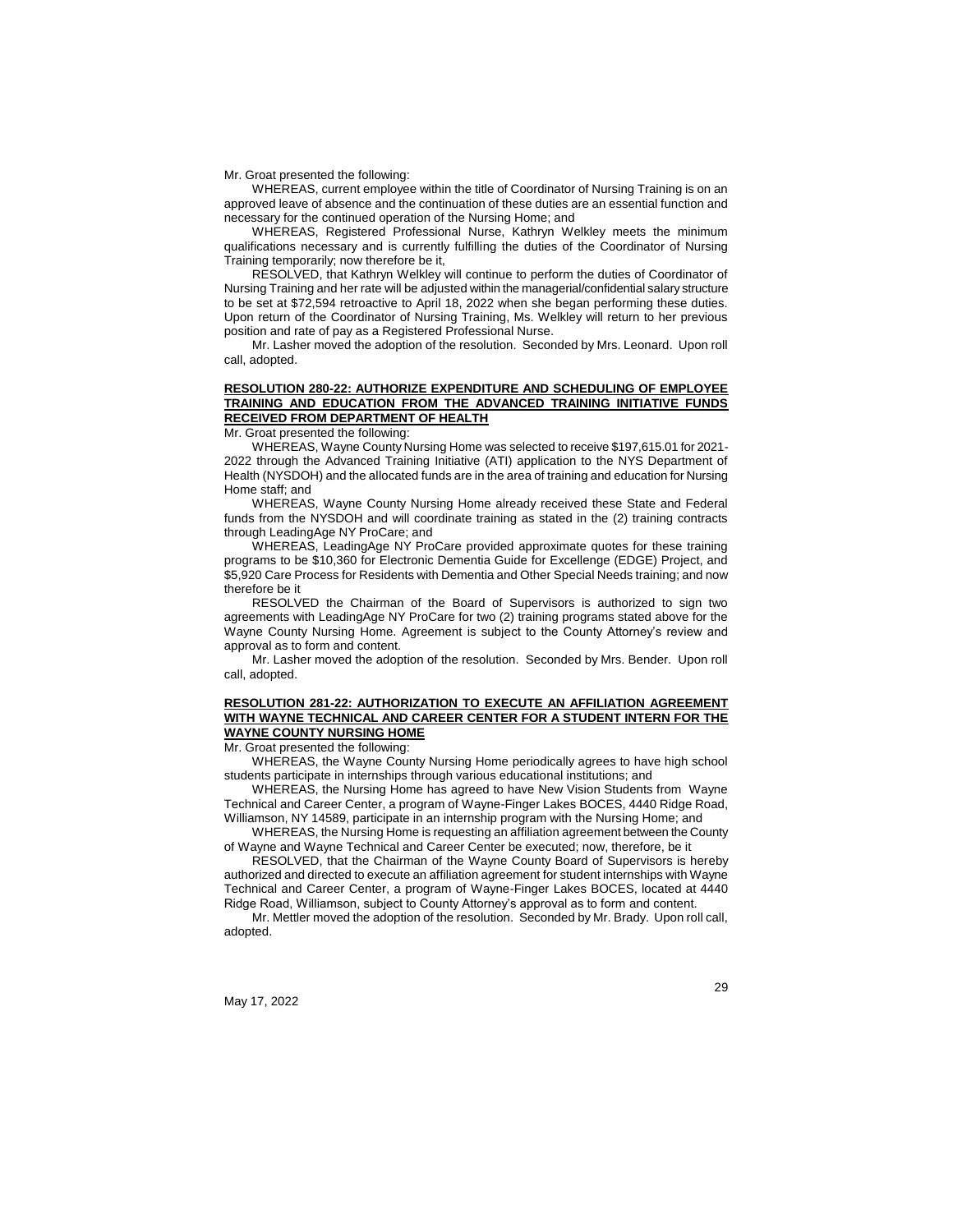#### **RESOLUTION 282-22: AUTHORIZATION TO CONTRACT WITH AETNA NETWORK SERVICES, LLC - INSURANCE CO. FOR THE PROVISION OF BEHAVIORAL HEALTH SERVICES**

Mr. Groat presented the following:

WHEREAS, the Wayne County Department of Mental Health Department-Wayne Behavioral Health Network (WBHN) and the Aetna Network Service, LLC (Aetna) are mutually desirous to establish a business contract with each other in order for WBHN to provide certain behavioral health professional services to the clientele who are insured by Aetna; and

WHEREAS, the contract with Aetna will allow for billing procedures and provide a reimbursement schedule, which will provide for WBHN's ability to receive payment for the services provided; now therefore be it

RESOLVED, that the Chairman of the Board is authorized to sign a contract, pending the County Attorney's review and approval as to form and content, with Aetna Network Service, LLC and with WBHN to provide behavioral health services for the contract period between May 15, 2022 through May 15, 2025 with an option for annual renewal following the original contract period.

Mr. Lasher moved the adoption of the resolution. Seconded by Mr. Brady. Upon roll call, adopted.

# **RESOLUTION 283-22: AUTHORIZATION TO PURCHASE N95 RESPIRATOR FIT TESTING EQUIPMENT, TRANSFER OLD EQUIPMENT TO THE NURSING HOME AND TRANSFER FUNDS FOR WAYNE COUNTY PUBLIC HEALTH**

Mr. Groat presented the following:

WHEREAS, Wayne County Public Health (WCPH) is required to perform annual N95 Respirator Fit Testing for all nursing and other Public Health (PH) staff that may come in contact with individuals infected with serious viruses or diseases, such as Tuberculosis, in their day to day work duties or at Points of Dispensing (PODS) clinics; and

WHEREAS, with the onset of the COVID-19 Pandemic, WCPH has been called upon to perform N95 Respirator Fit Testing for staff of numerous other facilities, such as nursing homes and schools; and

WHEREAS, to perform N95 Fit Testing, it requires specialized equipment; and

WHEREAS, WCPH's wishes to purchase a new updated PortaCount Respirator Fit Tester and a Fit Test Probe Refill Kit to better meet the need of the agency's and other stakeholder's annual N95 Fit Testing requirements in a more efficient manner and to be better prepared for any future PH Emergencies; and

WHEREAS, WCPH has received three quotes for the purchase of a PortaCount Model 8048-T Respirator Fit Tester and a Fit Test Probe Refill Kit 8025-N95 from the following vendors:

- TSI Incorporated \$15,625.00
- McKesson \$17,849.26
- Fisher Scientific \$17,983.60

now, therefore, be it

RESOLVED, that the Director of Public Health is hereby authorized to purchase a PortaCount Model 8048-T Respirator Fit Tester and a Fit Test Probe Refill Kit 8025-N95 for an amount not to exceed \$15,625.00 from the lowest quote from TSI Incorporated; and, be it further

RESOLVED, that the Director of Public Health is hereby authorized to transfer WCPH's current PortaCount Model 8038, serial # 8038111501 to the Wayne County Nursing Home; and, be it further

RESOLVED, that the Treasurer is hereby authorized to amend the 2022 budget and transfer funds to WCPH's equipment line:

May 17, 2022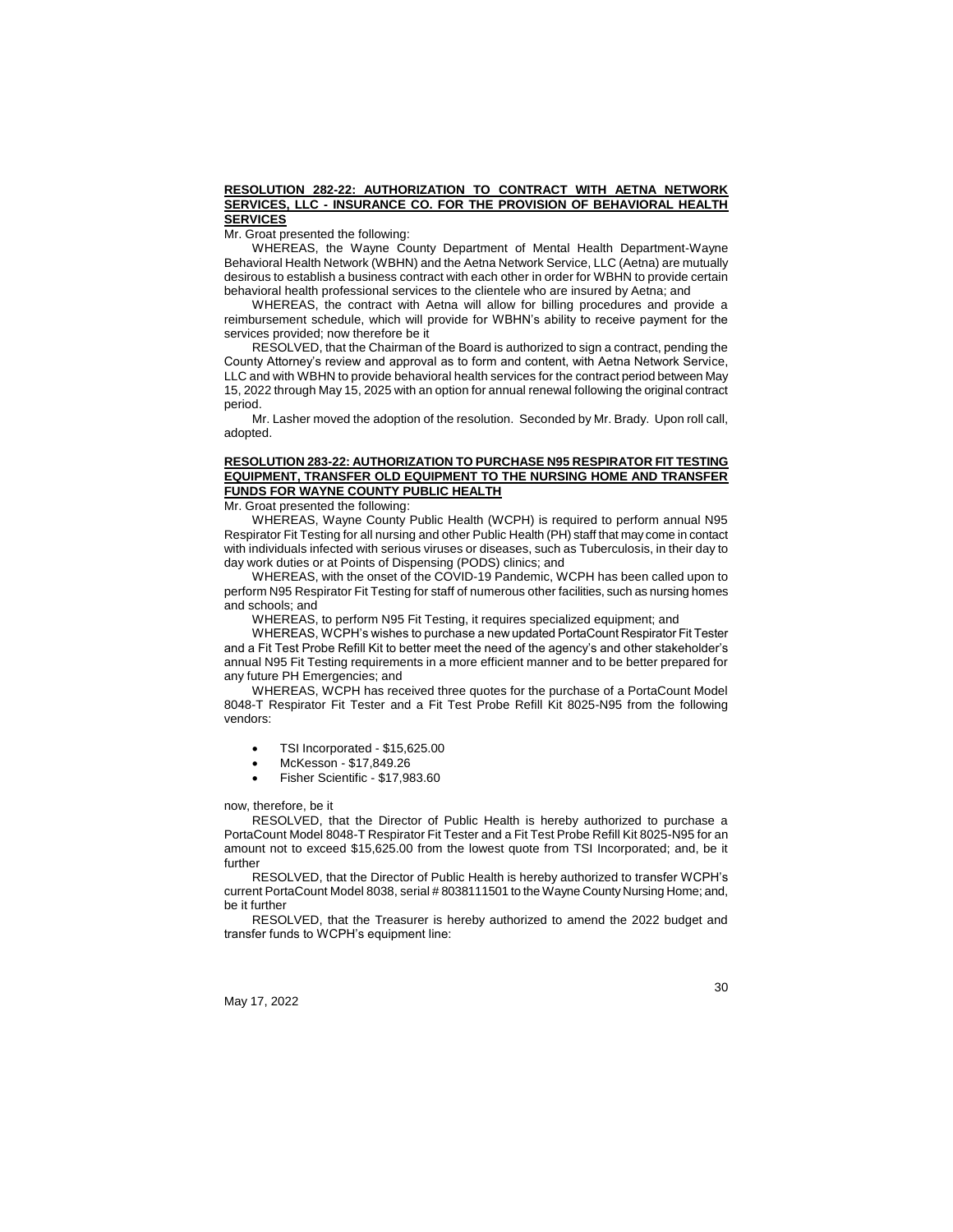A4011 Public Health Service (Appropriations) \$15,625 from 54650 COV19 - Communicable Disease - Coronavirus

\$15,625 to 52500 COV19 – Other Equipment – Coronavirus

Mr. Johnson moved the adoption of the resolution. Seconded by Mr. Chatfield. Upon roll call, adopted.

## **RESOLUTION 284-22: AUTHORIZATION TO CONTRACT WITH ICLAIM SYSTEMS CORP DBA ICENTRAL FOR WAYNE COUNTY PUBLIC HEALTH**

Mr. Groat presented the following:

WHEREAS, Wayne County Public Health (WCPH) has held a contract with iClaim Systems Corp. for the iCentral program since 2018 for its Early Intervention Program as an electronic medical record (EMR) and billing platform; and

WHEREAS, WCPH Early Intervention staff have worked continuously alongside iCentral to customize the EMR specifically for the Early Intervention Program needs of Wayne County; and

WHEREAS, iCentral allows WCPH Early Intervention Service Coordinators to document Service Coordination notes in a timely manner, while in the home, provides tracking tools for scheduling/planning future home visits and needs of families, and allows for the scanning and storage of specific chart documents within the system which leads to smaller paper charts and allows the discontinuation of a paper chart in the future; and

WHEREAS, Public Health has confirmed that an RFP was released in 2017 by Tompkins County, NY for Early Intervention Program Case Management Software; and

WHEREAS, Resolution No. 261-21 authorized WCPH to "piggyback" off of Tompkins County's contract, at the same terms and conditions; and

WHEREAS, iCentral continues to be the EMR used for documentation and billing for WCPH's Early Intervention Service Coordinators; and

WHEREAS, the cost provided by iCentral for the use of both standard and custom app packages is \$1250/mo, totaling \$15,000/yr; now, therefore, be it

RESOLVED, that Wayne County Public Health is authorized to "piggyback" off of the Tompkins County contract, at the same terms and conditions; and be it further

RESOLVED, that the Chairman of the Wayne County Board of Supervisors is hereby authorized to sign the Master Services Agreement, HIPAA Business Associate Contract, and End User Agreement, and any future amendments, with iClaim Systems Corp DBA iCentral, for the term beginning May 1, 2022 to April 30, 2023, at a cost not to exceed \$1250/month or \$15,000/year, subject to the County Attorney's review and approval as to form and content.

Mr. Lasher moved the adoption of the resolution. Seconded by Mr. Mettler. Upon roll call, adopted.

# **RESOLUTION 285-22: AUTHORIZATION TO EXECUTE CONTRACT WITH MARION CENTRAL SCHOOL DISTRICT TO PROVIDE SPECIAL EDUCATION OR PROGRAMS TO PRESCHOOL CHILDREN WITH HANDICAPPING CONDITIONS**

Mr. Groat presented the following:

WHEREAS, the County is required to contract for approved special education services or programs pursuant to Section 4410 of the Education Law; and

WHEREAS, the Marion Central School District has been approved by the New York State Education Department to provide Special Education Services or Programs to preschool children with handicapping conditions; and

WHEREAS, Wayne County Public Health wishes to contract with Marion Central School District to provide Core, Supplemental and Educational Evaluations, at a rate specified by the New York State Education Department, for the period of May 1, 2022 to June 30, 2024; now, therefore, be it

RESOLVED, that the Chairman of the Board of Supervisors is hereby authorized to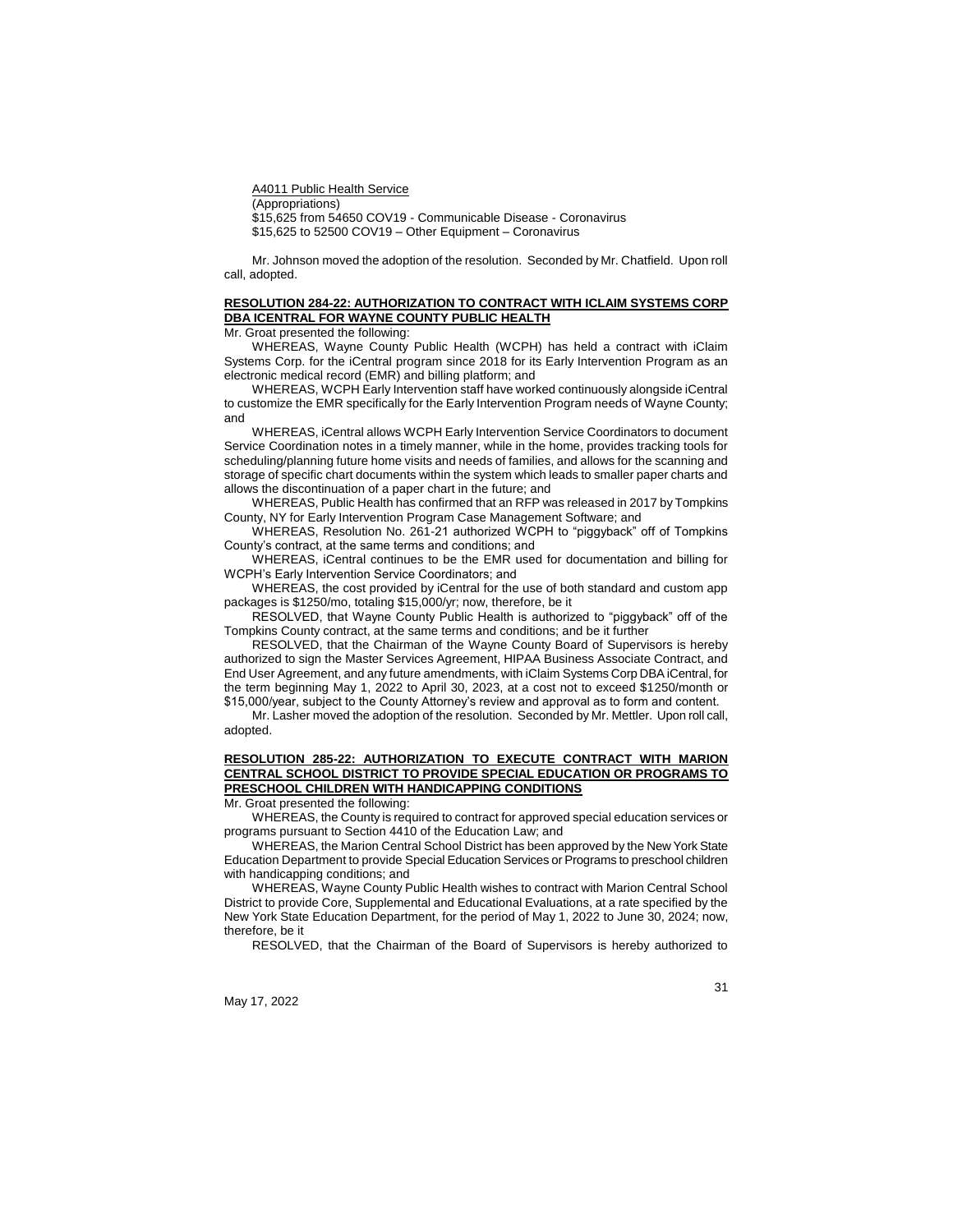execute a contract and sign contract amendments that add or remove services with Marion Central School District to provide Core, Supplemental, and Educational Evaluations for preschool children with handicapping conditions, at a rate specified by the New York State Education Department, for the period of May 1, 2022 to June 30, 2024, subject to the review and approval of the County Attorney as to form and content.

Mrs. Bender moved the adoption of the resolution. Seconded by Mr. Lasher. Upon roll call, adopted.

#### **RESOLUTION 286-22: AUTHORIZATION TO CONTRACT WITH CATHOLIC CHARITIES OF THE DIOCESE OF ROCHESTER, INC. DBA CATHOLIC CHARITIES OF THE FINGER LAKES (CCWC) FOR EARLY/CRISIS INTERVENTION SERVICES**

Mr. Donalty presented the following:

WHEREAS, one of the largest expenses in the Wayne County Department of Social Services budget is for the placement of children outside their own homes, and

WHEREAS, the earlier these children and families can be identified and provided services, the less likely it is that such placement occurs, and

WHEREAS, schools and pre-schools can often identify these children/families at a 90%+ accuracy rate, and

WHEREAS, Catholic Charities has an effective track record compiled in identifying and providing services to such youth/families, therefore, be it

RESOLVED, that the Chairman of the Wayne County Board of Supervisors is hereby authorized to execute a contract on behalf of the Wayne County Department of Social Services, subject to the County Attorney's review and approval as to form and content, with Catholic Charities of The Diocese of Rochester, Inc. DBA Catholic Charities of the Finger Lakes (CCWC) for the provision of Early/Crisis Intervention Services to TANF eligible families during the 7/1/22-6/30/23 timeframe at a cost not to exceed \$59,165.

Mr. Lasher moved the adoption of the resolution. Seconded by Mrs. Leonard. Upon roll call, adopted.

## **RESOLUTION 287-22: AUTHORIZATION TO SIGN AMENDED AGREEMENT WITH CHILD CARING INSTITUTION - HILLSIDE CHILDREN'S CENTER**

Mr. Donalty presented the following:

WHEREAS, Resolution No. 359-21 authorized an Agreement with the Child Caring Institution —Hillside Children's Center, for the period of 7/1/21-6/30/24; and

WHEREAS, the wording of such Agreements between local Departments of Social Services and Child Caring Institutions is dictated by the New York State Office of Children and Family Services (NYS OCFS); and

WHEREAS, the NYS OCFS notified the Wayne County Department of Social Services on August 30, 2021 with the issuance of 21-OCFS-ADM-20, that the Agreements needed to be amended to reflect modifications required by the Federal Family First Prevention Services Act and Part L of Chapter 56 of the Laws of 2021; and

WHEREAS, the modifications required include language changes and changes in the procedural activities pertaining to the necessary utilization of Qualified Residential Treatment Programs (QRTP) and Qualified Individuals (QI) when placing a child into a congregate level of care facility; and

WHEREAS, this amended agreement language must be retroactive to the contract start date of 7/1/21, necessitating the use of this amended agreement language for the above agreement; now, therefore, be it

RESOLVED, that the Chairman of the Board of Supervisors is hereby authorized to execute an amended agreement with Hillside Children's Center subject to the County Attorney's review and approval as to form and content for the timeframe 7/1/21-6/30/24.

Mr. Johnson moved the adoption of the resolution. Seconded by Mr. Mettler. Upon roll call, adopted.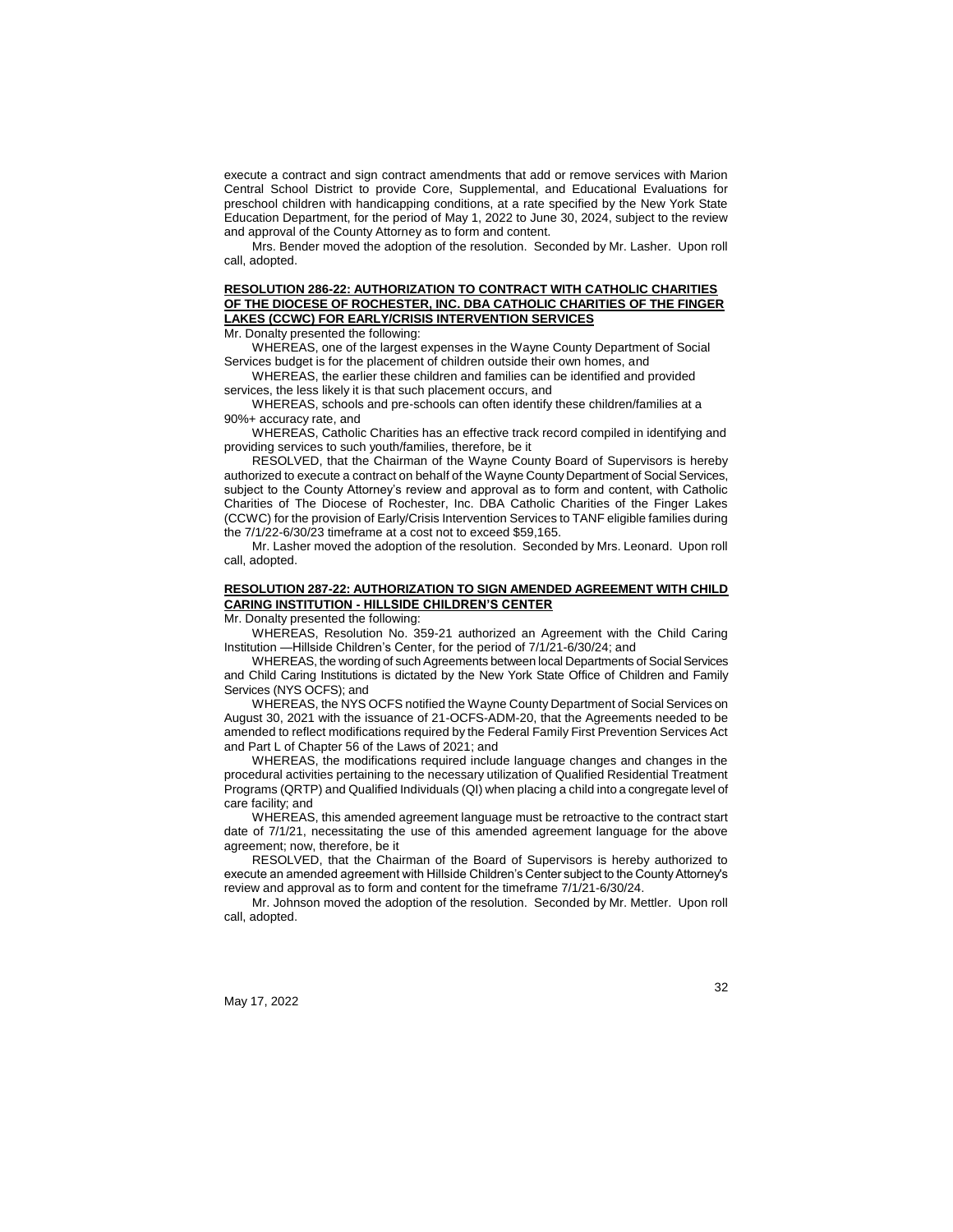#### **RESOLUTION 288-22: AUTHORIZATION TO SIGN AMENDED AGREEMENT WITH CHILD CARING INSTITUTION - WILLIAM GEORGE AGENCY FOR CHILDREN'S SERVICES INC.** Mr. Donalty presented the following:

WHEREAS, Resolution No. 358-21 authorized an Agreement with the William George Agency for Children's Services Inc., for the period of 7/1/21-6/30/24; and

WHEREAS, the wording of such Agreements between local Departments of Social Services and Child Caring Institutions is dictated by the New York State Office of Children and Family Services (NYS OCFS); and

WHEREAS, the NYS OCFS notified the Wayne County Department of Social Services on August 30, 2021 with the issuance of 21-OCFS-ADM-20, that the Agreements needed to be amended to reflect modifications required by the Federal Family First Prevention Services Act and Part L of Chapter 56 of the Laws of 2021; and

WHEREAS, the modifications required include language changes and changes in the procedural activities pertaining to the necessary utilization of Qualified Residential Treatment Programs (QRTP) and Qualified Individuals (QI) when placing a child into a congregate level of care facility; and

WHEREAS, this amended agreement language must be retroactive to the contract start date of 7/1/21, necessitating the use of this amended agreement language for the above agreement; now, therefore, be it

RESOLVED, that the Chairman of the Board of Supervisors is hereby authorized to execute an amended agreement with the William George Agency for Children's Services Inc. subject to the County Attorney's review and approval as to form and content for the timeframe 7/1/21-6/30/24.

Mr. Lasher moved the adoption of the resolution. Seconded by Mr. Brady. Upon roll call, adopted.

#### **RESOLUTION 289-22: AUTHORIZE SEVEN (7) MONTH EXTENSIONS OF YOUTH ADVOCATE PROGRAM, INC. SERVICES WITH THE DEPARTMENT OF SOCIAL SERVICES** Mr. Donalty presented the following:

WHEREAS, the Wayne County Department of Social Services has contracted with the Youth Advocate Programs, Inc. for preventive services designed to support and rehabilitate children and families for the purpose of averting a disruption of the family; and

WHEREAS, the contract for this program ends on 5/31/2022; and

WHEREAS, the Wayne County Department of Social Services (DSS) is desirous of continuing to have professional services with increased opportunity to utilize Evidence Based Programming (EBP) continue past the expiration date of 5/31/2022; and

WHEREAS, the agency is desirous of a re-evaluation of our host of Preventive Services programming to determine the best means of delivery including the potential to partner with other county departments; and

WHEREAS, it is our intent to continue existing services while this evaluation process is undertaken; and

WHEREAS, it is anticipated that the solicitation, evaluation and award process will be completed for the contract by 12/31/2022; and

WHEREAS, a seven (7) month contract extension is needed to ensure that there is no break in the provision of service; now therefore, be it

RESOLVED, that the present contract with Youth Advocate Programs, Inc. is hereby extended from 5/31/22 to 12/31/2022, subject to the County Attorney's review and approval.

Mr. Mettler moved the adoption of the resolution. Seconded by Mr. Brady. Upon roll call, adopted.

#### **RESOLUTION 290-22: AUTHORIZE EIGHT (8) MONTH EXTENSION OF WAYNE COUNTY ACTION PROGRAM PACT SERVICES AT THE DEPARTMENT OF SOCIAL SERVICES**  Mr. Donalty presented the following: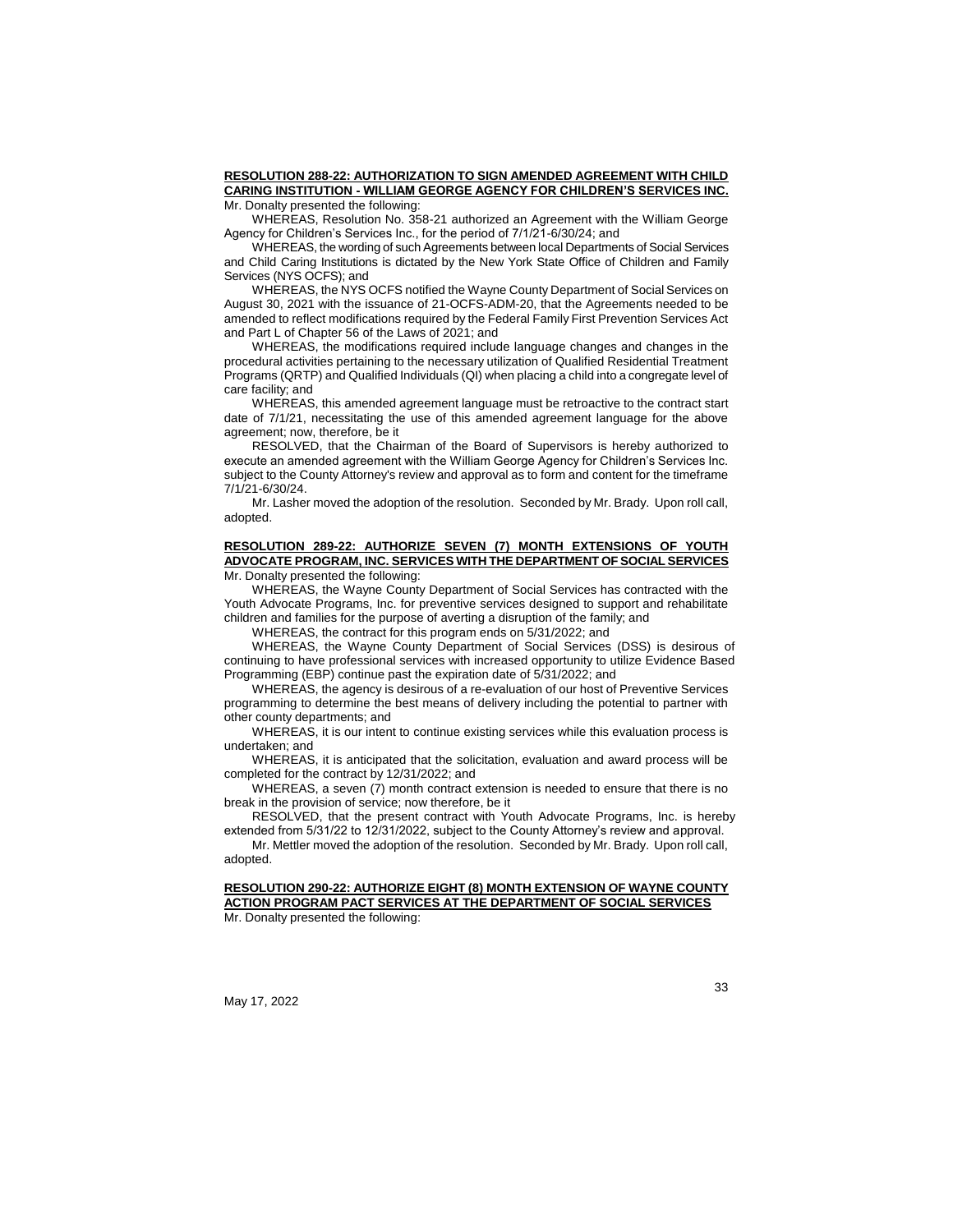WHEREAS the Wayne County Department of Social Services has contracted with the Wayne County Action Program PACT services designed to educationally service parents to prevent neglect; and

WHEREAS, the contract for this program ends on 6/30/2022; and

WHEREAS there has been an increase in the amount of clients served under this contract as well as an increase in the amount clients referred to a waiting list; and

WHEREAS, the Wayne County Department of Social Services (DSS) is desirous of continuing to have professional services with increased opportunity to utilize Evidence Based Programming (EBP) continue past the expiration date of 6/30/2022

WHEREAS, the agency is desirous of a re-evaluation of our host of Preventive Services Programming to determine the best means of delivery including the potential to partner with other county departments; and

WHEREAS, it is our intent to continue existing services while this evaluation process is undertaken; and

WHEREAS, it is anticipated that the solicitation, evaluation and award process will be completed for the contract by 12/31/2022; and

WHEREAS, an eight (8) month contract extension is needed to ensure that there is no break in the provision of service;

RESOLVED, that the present contract with Wayne County Action Program is hereby extended from 6/30/22 to 12/31/2022, subject to the County Attorney's review and approval.

Mr. Lasher moved the adoption of the resolution. Seconded by Mr. Chatfield. Upon roll call, adopted.

#### **RESOLUTION 291-22: AUTHORIZATION TO CREATE A NEW SOCIAL WELFARE EXAMINER POSITION IN THE DEPARTMENT OF SOCIAL SERVICES (DSS) AND AMEND DSS BUDGET**

Mr. Donalty presented the following:

WHEREAS, both the DSS Intake and Undercare units are experiencing a significant increase in applications and emergencies; and

WHEREAS, there has been no increase in staffing in either the Intake or Undercare unit in the past 10 years, and the Department is currently operating with 7 less Social Welfare Examiners than in fiscal year 2020; and

WHEREAS, new applications, especially for Food Stamps, are resulting in longer than acceptable waiting periods; and

WHEREAS, new applications have resulted in caseload growth beyond the ability of present staff to manage; and

WHEREAS, the Department regularly accesses and adjusts staffing patterns as necessary to meet demands and caseloads; and

WHEREAS, the current staffing level is no longer adequate to meet demands and deadlines; therefore be it

RESOLVED, that one Social Welfare Examiner position be created in the Wayne County Department of Social Services effective immediately to meet the increased caseload and application demands, and the Commissioner is hereby authorized to hire and fill this position and amend the FY 2022 budget accordingly; and be it further

RESOLVED, that the Wayne County Treasurer is authorized to make the following budget adjustment:

> A1990 Contingent Fund General (Appropriations) \$10,712 from 54000 Contractual Expenses

A6010 Department of Social Services

(Revenue)

\$7,140 to 43610 Social Services Administration State \$17,852 to 44610 Social Services Administration State

May 17, 2022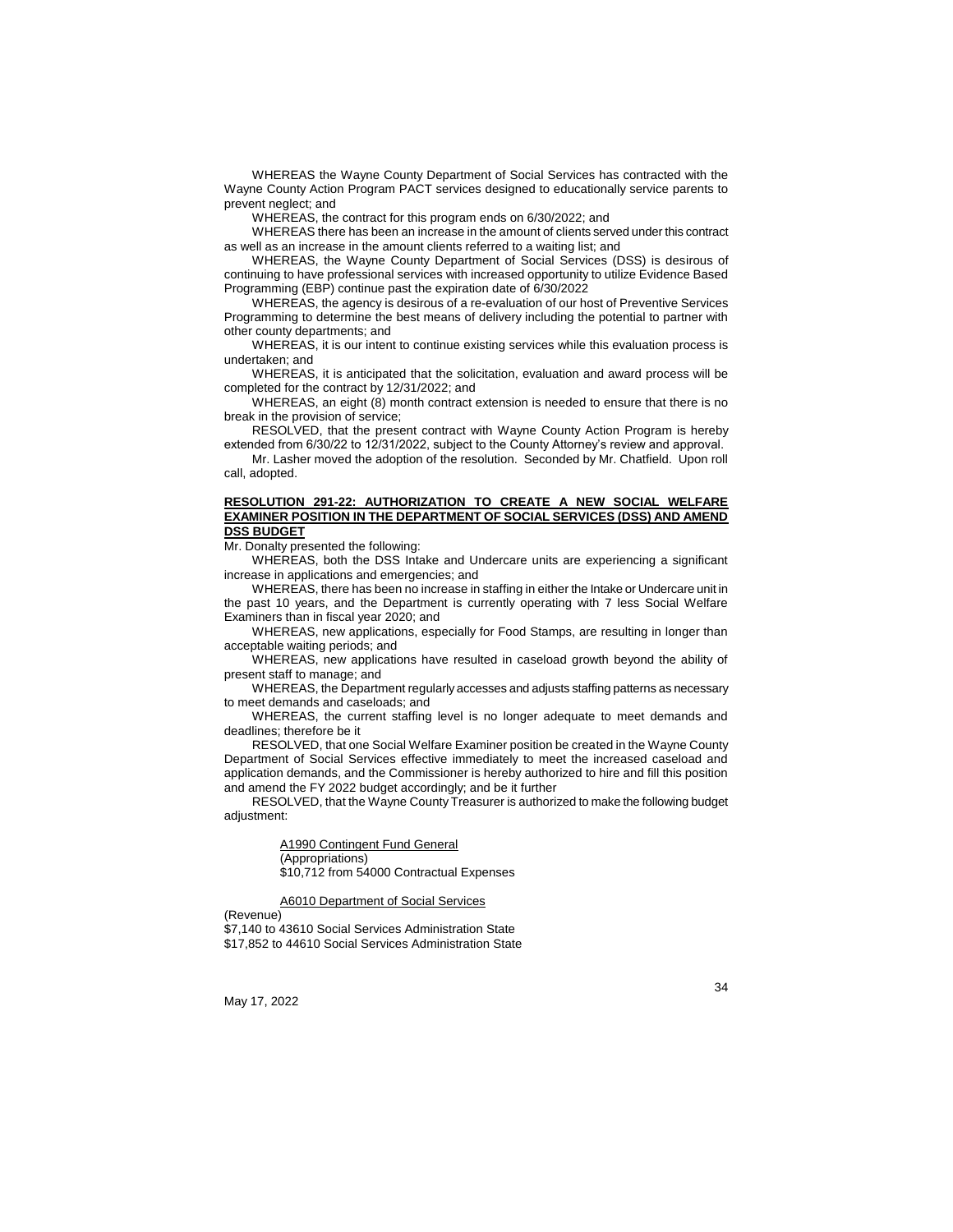A6010 Department of Social Services

(Appropriations)

\$24,000 to 51200 Social Welfare Examiner

\$2,568 to 58100 Payments to NYS Retirement System

\$1,836 to 58200 Payments to Social Security

\$7,300 to 58400 Hospitalization

Mr. Lasher moved the adoption of the resolution. Seconded by Mr. Mettler. Upon roll call, adopted.

# **RESOLUTION 293-22: AUTHORIZATION FOR AN ADVANCED PAYMENT FOR A CAPITAL REPAIR FUND FOR REPAIRS TO THE LONG TERM HOUSING FACILITY LEASED BY LUCAS DOBBINS DBA LUCAS64 RENTALS**

Mr. Donalty presented the following:

WHEREAS, the Wayne County APRA (American Rescue Plan Act) Committee has approved funding for the Wayne County Department of Social Services to address emergency housing and homelessness needs; and

WHEREAS, that the Chairman of the Wayne County Board of Supervisors was authorized by resolution 38-22 and 182-22 to enter into a lease agreement on behalf of the Department of Social Services, with Lucas Dobbins, DBA Lucas64 Rentals at a cost not to exceed \$100,000.00 annually for a period of three years, subject to the County Attorney's approval as to form and content;

WHEREAS, the provision of said space will require security, daily maintenance and upkeep for the duration of the contract; and

WHEREAS, the Department of Social Services as the Tenant, is desirous of reserving by purchase order a sum of \$81,120 for the purposes of funding for the duration of the lease any necessary repairs and improvements to the premise as a direct result of damage either intentionally or unintentionally caused by residents, or to repair and replace essential equipment or fixtures that have deteriorated as a result of excess wear and tear on the facility; and

WHEREAS, the Department of Social Services will submit an advanced payment of \$10,000.00 in lieu of security deposit, to be held and maintained by the landlord in a capital repair fund escrow account, and to be used by the Landlord to make the necessary repairs; and

WHEREAS, the landlord will submit invoices to the Department of Social Services for the cost of repairs, for which payment will be issued to serve as replenishment of used funds from the initial advance; and

WHEREAS, upon termination of the lease, any unspent funds from this advance will be returned to Wayne County Department of Social Services; and

WHEREAS, the Director of Administrative Services for the Department of Social Services or her designee will conduct a thorough audit, no less than every three months, of all transactions utilizing funds from this escrow account to ensure that the use is conducted in a fair and equitable manner and solely for the purpose specified; and

WHEREAS, it is imperative that any necessary repairs are completely in a timely fashion so that the Department of Social Services has year-round access to all rooms available; now therefore be it

RESOLVED, that the Department of Social Services is authorized to reserve a sum of \$81,120, as well as advance a payment in the amount of \$10,000 to serve as a deposit for the capital repair fund for the long term housing at 2 Broad St., Lyons, NY.

Mrs. Leonard moved the adoption of the resolution. Seconded by Mr. Chatfield. Upon roll call, adopted.

## **RESOLUTION 294-22: AUTHORIZATION TO APPOINTMENT MEMBER TO THE FINGER LAKES WORKFORCE INVESTMENT BOARD**

Mr. Donalty presented the following: